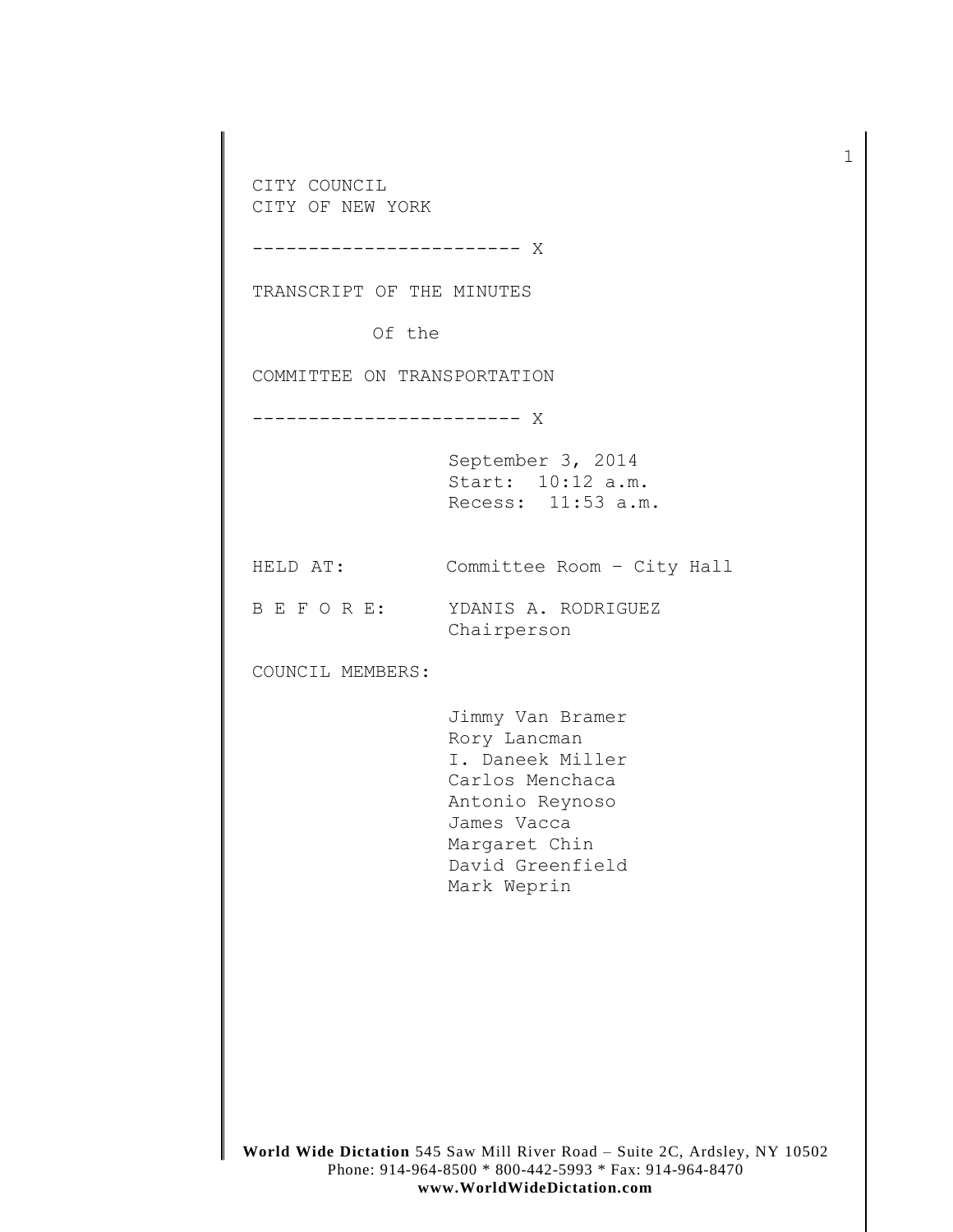A P P E A R A N C E S (CONTINUED)

Meera Joshi Commissioner NYC Taxi and Limousine Commission

Susan Petito Assistant Deputy Commissioner NYPD Legal Bureau

Noah Budnick Deputy Director Transportation Alternatives

Carolyn Castro Executive Director Livery Roundtable

Michael Arvanites Director of External Affairs Black Car Assistance Corporation

Maribel Egipciaco Make Queens Safer

David Pollack Director Melrose Taxi Action Center

Erhan Tuncel Managing Director League of Mutual Taxi Owners

Mamnunul Haq New York Taxi Workers Alliance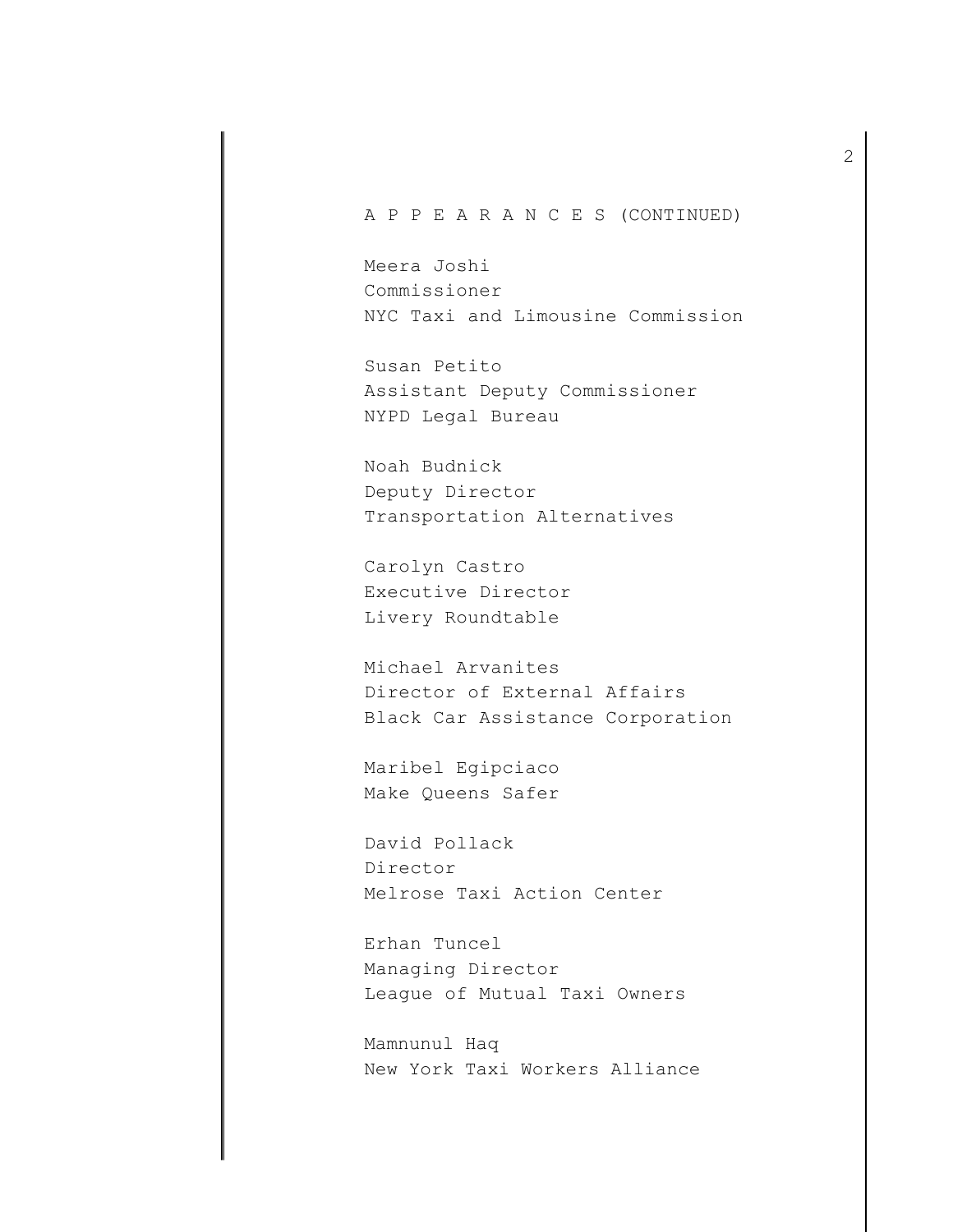A P P E A R A N C E S (CONTINUED)

Bhairvai Desai New York Taxi Workers Alliance

Michael O'Laughlin Cab Riders United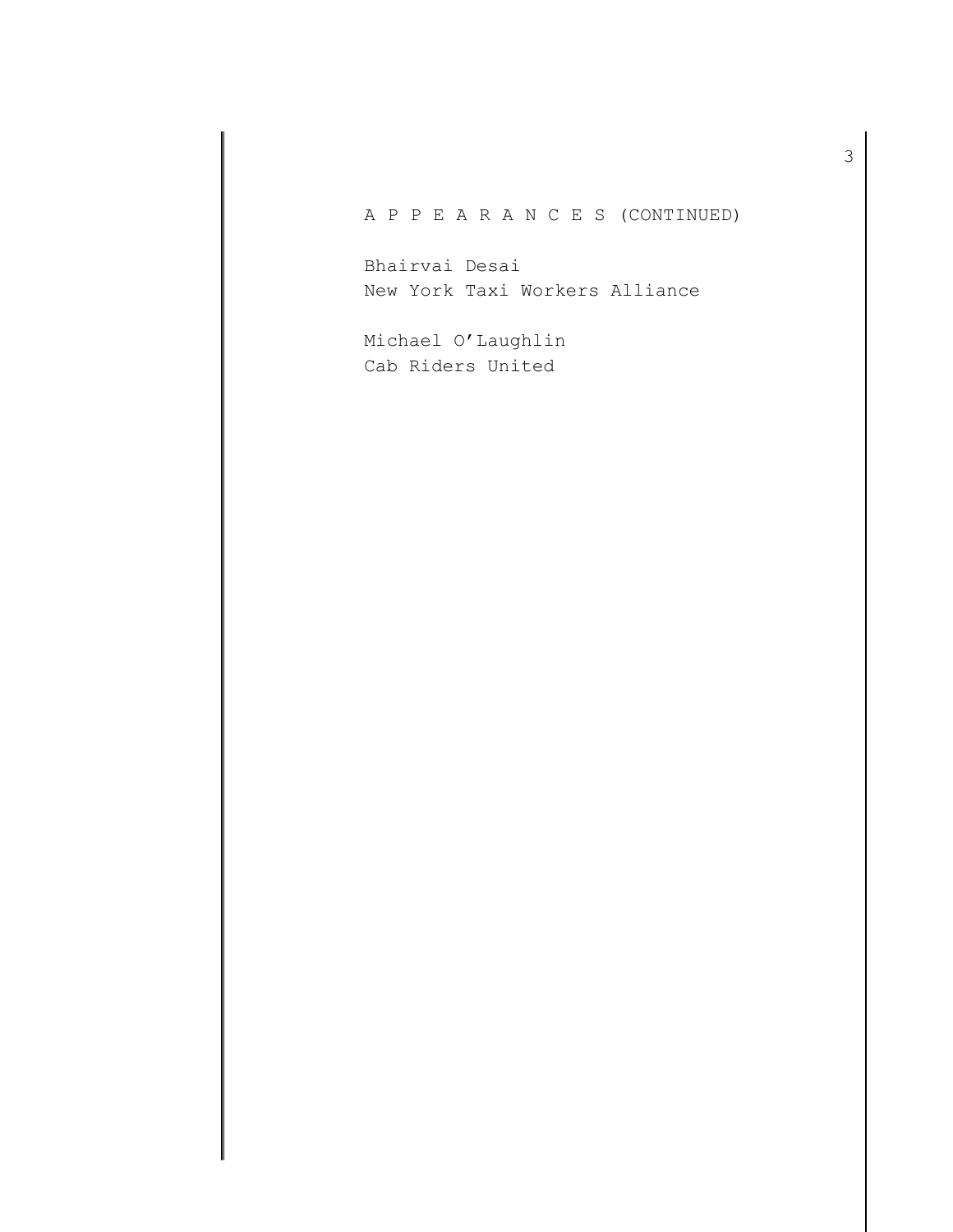2

(Gavel)

3 4 5 6 7 8 9 10 11 welcome to today's hearing of the City Council CHAIRPERSON RODRIGUEZ: Good morning and Transportation Committee. My name is Ydanis Rodriguez and I am the Chair of the Committee. Thank you everyone for joining us here today. First let me recognize my colleagues who are here with us, Council Member Jimmy Van Bramer, who will join us in a few seconds. Council Member Menchaca and Council Member Lancman.

12 13 14 15 16 17 18 19 20 21 22 23 24 25 Before we begin I would like to take a moment to welcome our new Committee Counsel Kelly Taylor and my new communication director, Lou Casacosta (phonetic). I also want to thank our former counsel, now the Assistant Deputy Director for Human Service, Lyle (phonetic) Frank. Thank you for your great service that you have provided to the council especially to the transportation in our city This committee has made street safety our highest priority and today that mission continues building upon the extraordinary seriousness of street safety related bills and resolutions we have already considered and passed. Today we will consider two more bills which are designed to advance the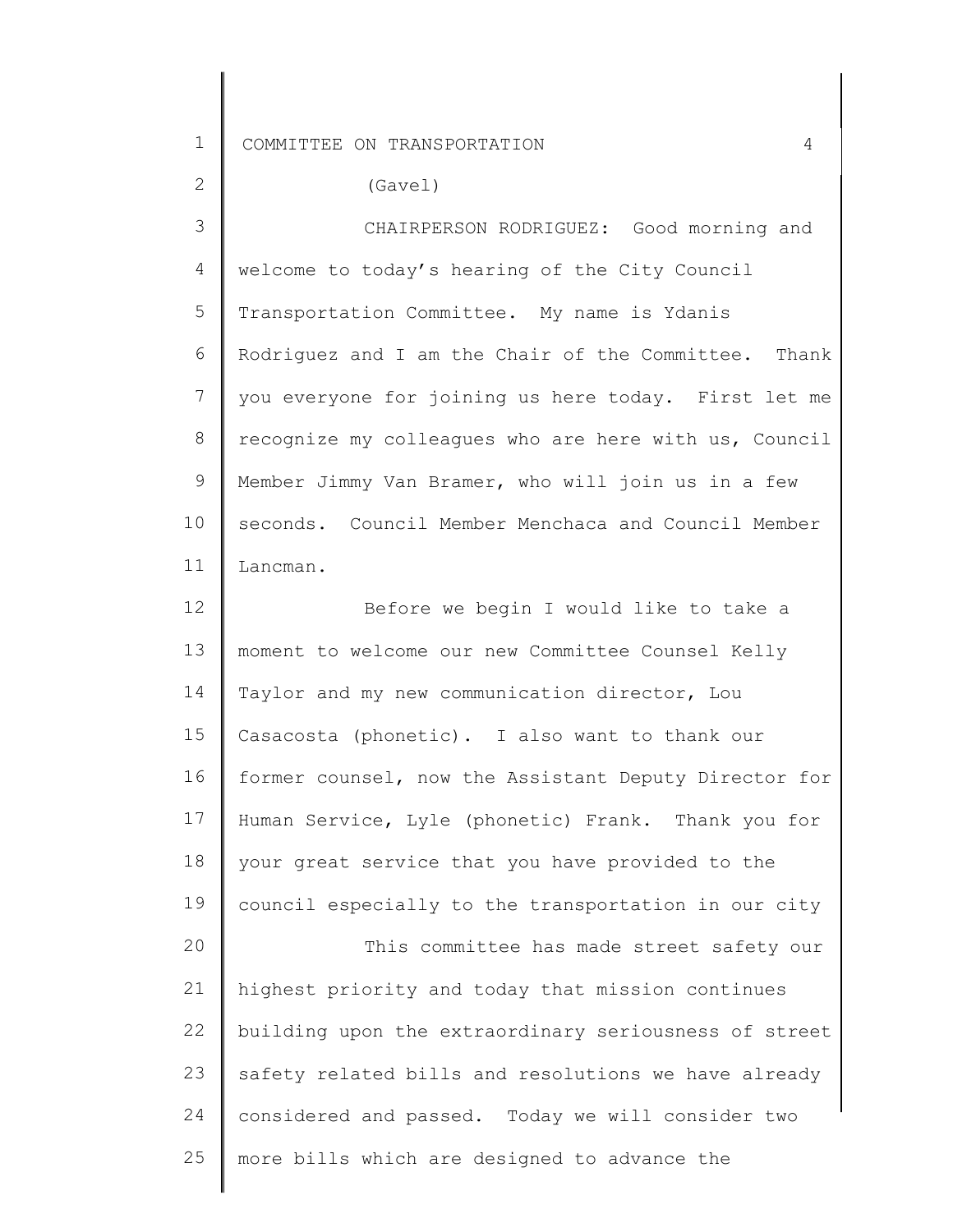| $\mathbf 1$  | 5<br>COMMITTEE ON TRANSPORTATION                      |
|--------------|-------------------------------------------------------|
| $\mathbf{2}$ | important goal as we as a body has placed to take on, |
| 3            | protecting all users of our city streets.             |
| 4            | Intro 371 sponsored by Majority Leader                |
| 5            | Jimmy Van Bramer and I, will impose civil penalties   |
| 6            | up to \$5,000 on hit and run drivers on top of any    |
| 7            | other penalties imposed by state law. Hit and runs    |
| $8\,$        | are a particularly troubling brand of crime that      |
| $\mathsf 9$  | plagues our city streets. Not only do drivers who     |
| 10           | hit and run show a disregard for life but they also   |
| 11           | inhibit the ability of law enforcement to conduct a   |
| 12           | thorough investigation and prevent injured            |
| 13           | individuals from receiving prompt medical care with   |
| 14           | many cases result in death.                           |
| 15           | As a society and as a city, we must make              |
| 16           | it as clear as possible that such irresponsible       |
| 17           | behavior would not be tolerated and that's what Intro |
| 18           | 371 aims to do.                                       |
| 19           | Today we have been joined by family                   |
| 20           | members of victims of hit and runs and to them I way. |
| 21           | No monetary compensation can ever replace the         |
| 22           | precious life you have lost. But you are not alone.   |
| 23           | Your city council cares and we will not rest until    |
| 24           | Vision Zero is achieved. This bill is an example of   |
| 25           | the council acting creatively in finding areas where  |
|              |                                                       |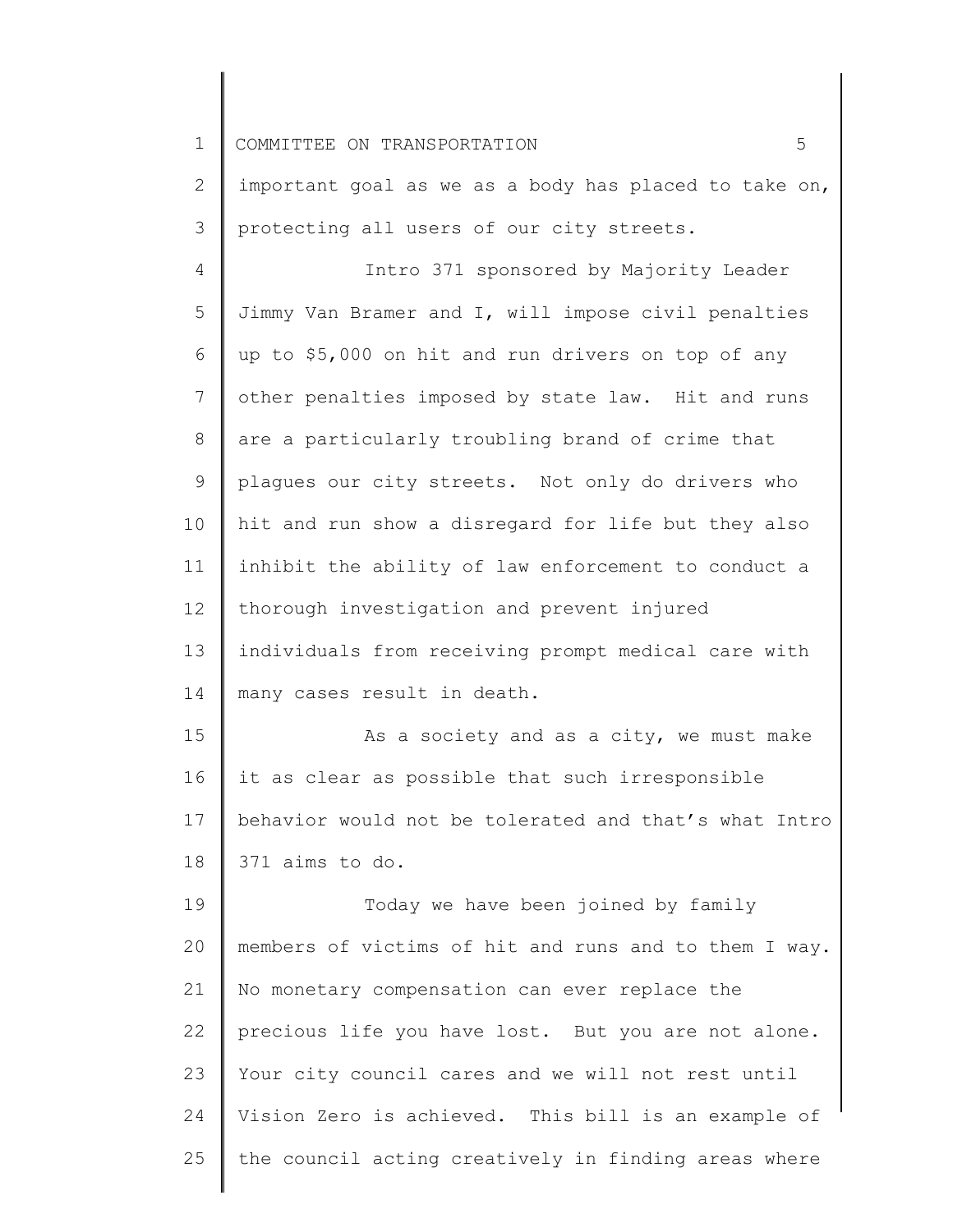| 1 COMMITTEE ON TRANSPORTATION |  |
|-------------------------------|--|
|-------------------------------|--|

2 3 4 5 we can legislate on the city to advance street safety without relying on action from Albany. I'm proud to co-sponsor this bill with Council Member Van Bramer and I look forward to hearing testimony on it today.

6 7 8 9 10 11 12 13 14 15 16 17 18 19 20 Intro 82 introduced by Council Member Lancman would require the Taxi and Limousine Commission to install signs in every taxi and forhire vehicle reminding passengers of the penalty they could face if they assault the driver. It is our responsibility to do our part to help deter the brutal attacks we have seen on taxi and for-hire vehicle drivers. Consideration of this bill today comes at a tragically appropriate moment in our city. In just the past month, two livery car drivers were brutally murdered while on the job in the Bronx. These awful incidents are stark reminders of the dangers that taxi and livery drivers face every day as they travel our seats to earn a living and serve the riding public.

21 22 23 24 25 The solitary nature of their jobs and the constant interaction with the public makes taxi and livery drivers particularly vulnerable. As a city, we are rightly holding the professional and trained drivers a TLC regulated industry to a higher standard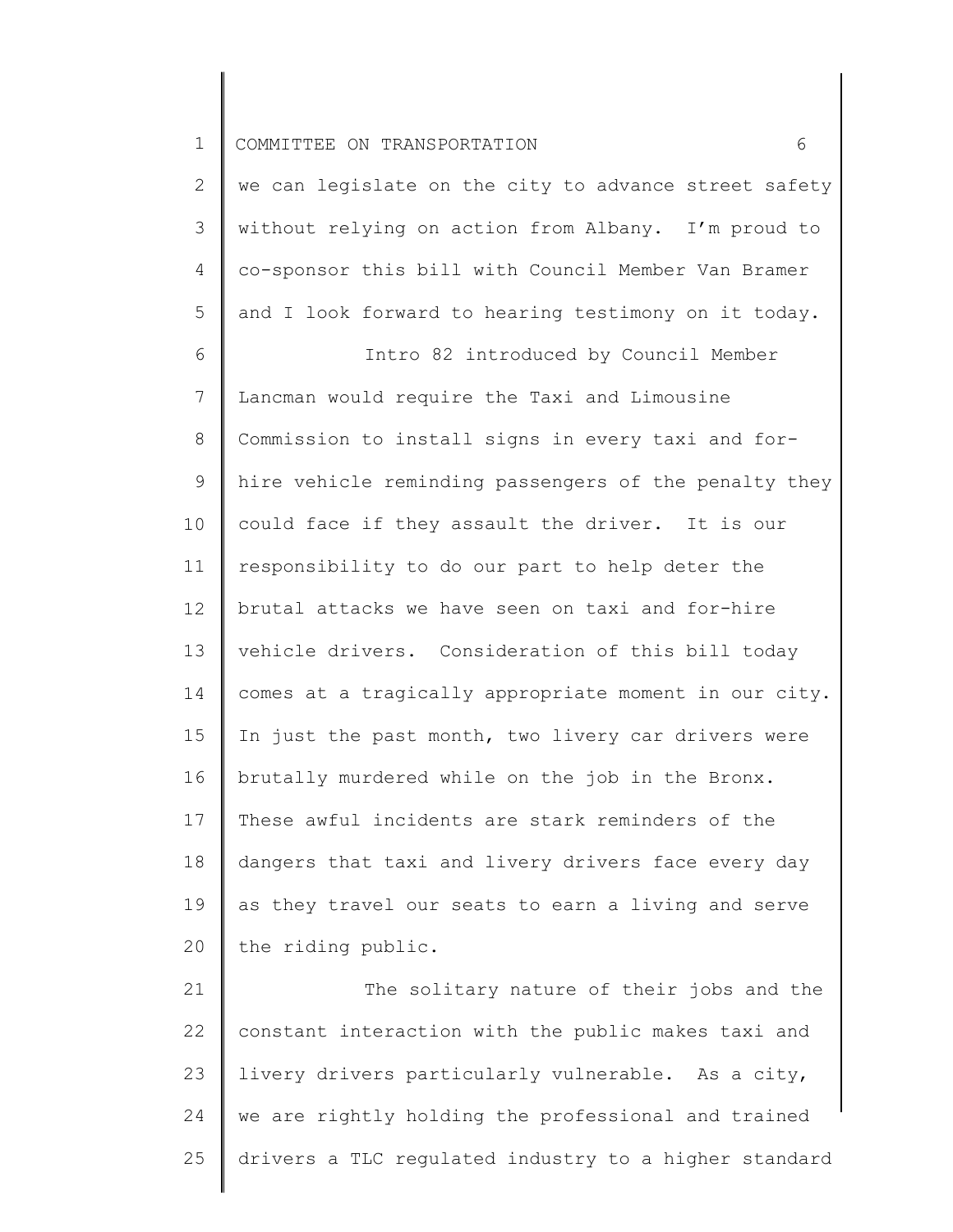2 3 4 5 6 7 when it comes to passenger and pedestrian safety on the Vision Zero. It is therefore all the more incumbent upon us to do everything we possibly can to ensure that these same drivers are protected and feel safe themselves every time they get behind the wheel. And that's precisely the end of Intro 82.

8 9 10 With that I would like to ask my colleague Council Member Jimmy Van Bramer to also share his opening statement.

11 12 13 14 15 COUNCIL MEMBER VAN BRAMER: Thank you very much Chair Rodriguez for your leadership of this committee, your commitment to Vision Zero and for working with me on this very important piece of legislation.

16 17 18 19 20 21 22 23 24 25 We in the city council along with the administration, are committed to confronting the plight of traffic related collisions, injuries and deaths in our city. And establishing safe streets for all. Everyday far too many people are injured or killed on our streets and many, many more fear for their safety, the safety of their children as they try to navigate our sometimes chaotic streets by foot, bicycle, car and bus. I want to call the names of three people. Because in the last 18 months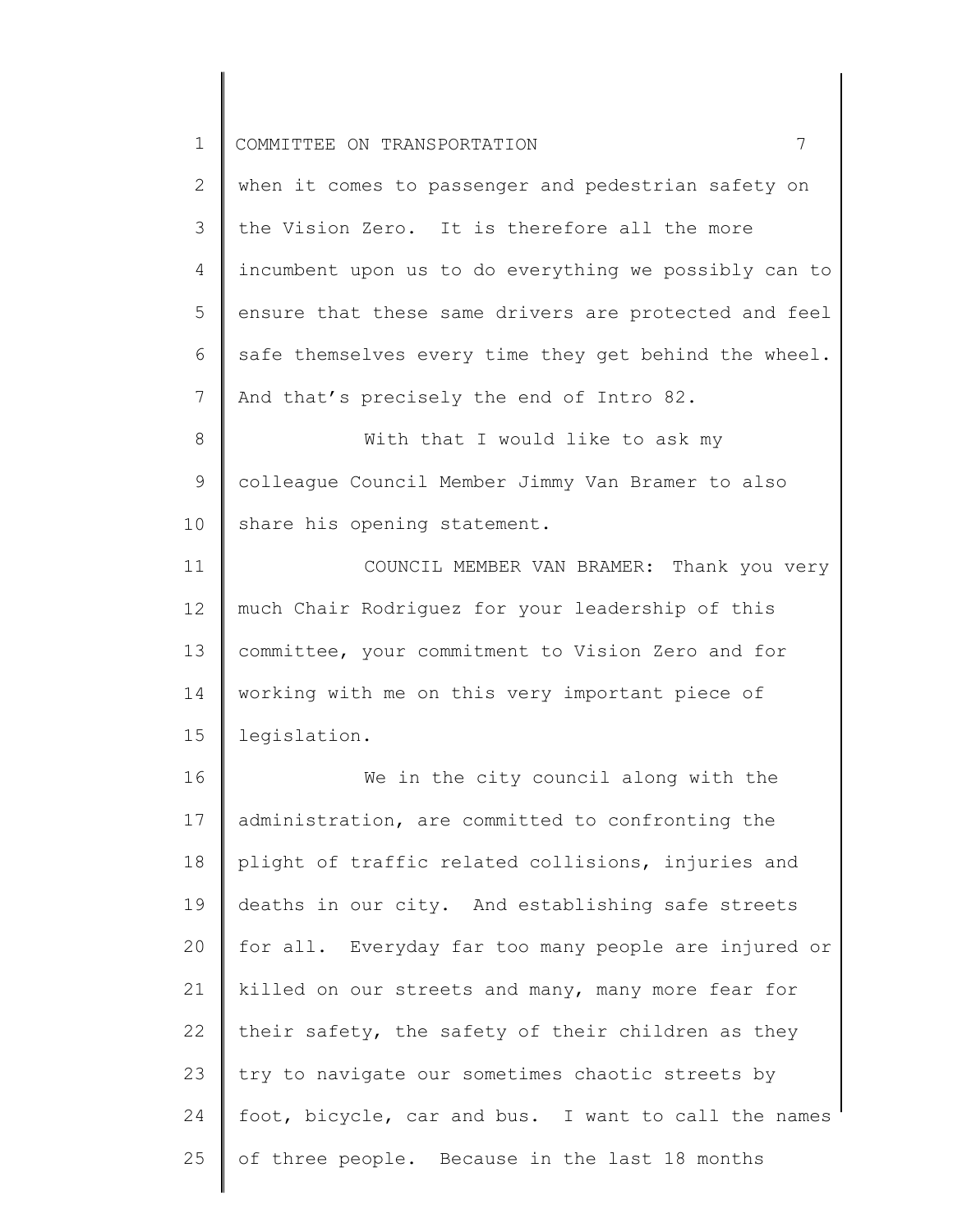2 3 4 5 6 7 8 9 10 11 12 13 14 15 alone, three individuals were hit by cars in my district. And instead of those drivers stopping, calling emergency services, checking to see if the person that they had just struck was alive and could be saved, those drivers sped away and left Luis Bravo who was 19, to die on Broadway in Woodside. A driver struck Kumar Ragunath, 64 years old on Northern Boulevard in Dutch Kills and instead of trying to see if he could be saved, that driver left Kumar Ragunath to die on Northern Boulevard. And just last year Karen Farris (phonetic) a 20 year old woman was struck in Queens Plaza North and instead of stopping to see if she was alive, if she could be saved, that driver sped away.

16 17 18 19 20 21 22 23 24 25 Three separate deaths in my district in the last 18 months where three drivers left. What we want to do is make sure that drivers know that they have an obligation, a moral responsibility to stop and not flee. To see if those people who were just struck could be saved. By leaving the scene of those accidents, we may never fully know if those three individuals could have been saved. Because the people who struck them didn't give them that opportunity. That's an outrage.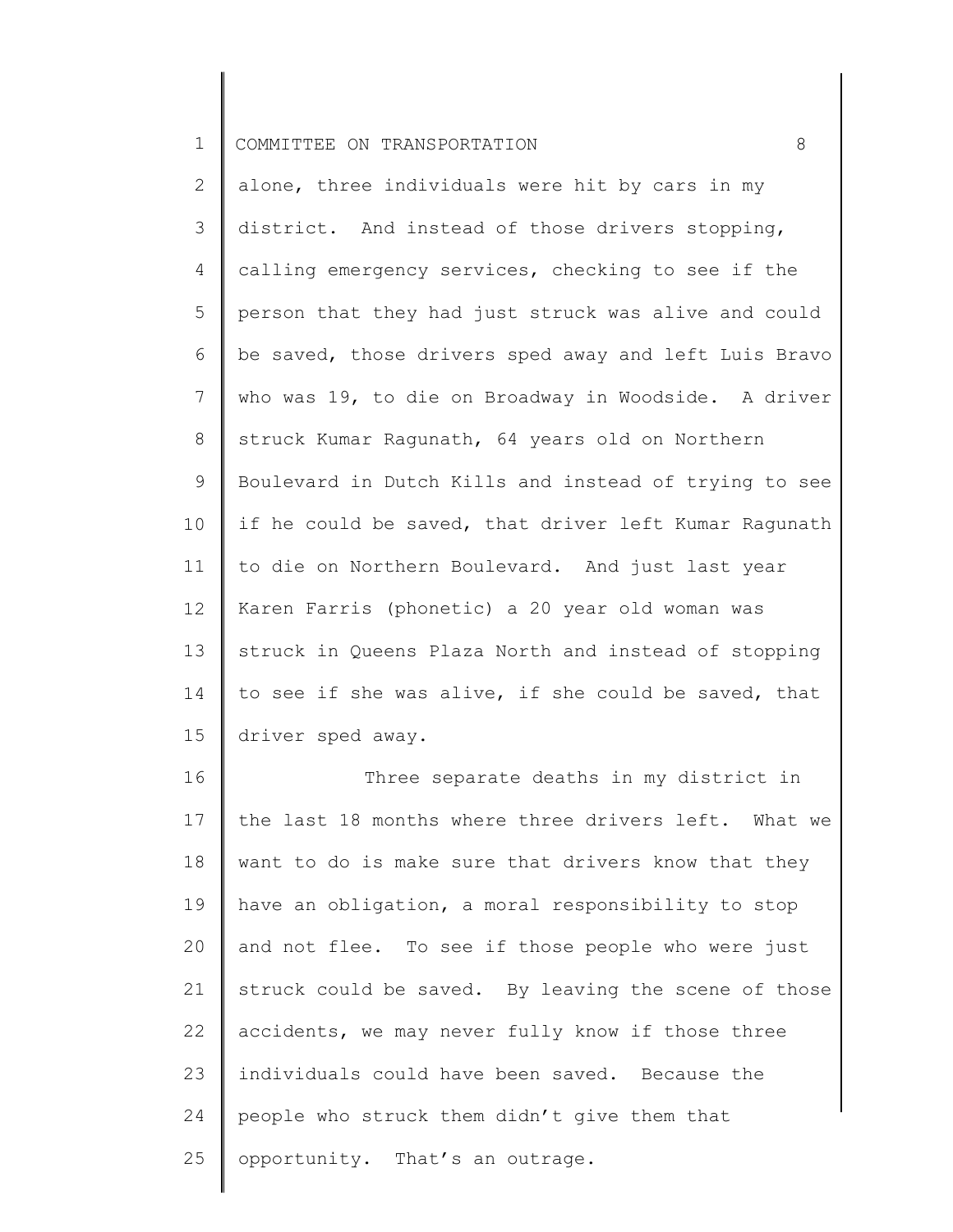2 3 4 5 6 7 8 9 10 11 12 13 14 As we move towards the goal of achieving Vision Zero. One of the issues we're urgently addressing is that issue of those who flee. And when someone leaves without reporting the incident, they're not just breaking the law to evade prosecution for possible wrongdoing, they're shirking their moral responsibility by disregarding the wellbeing of others. When an injury occurs as a result of a collision, the failure to report the accident delays an even precludes the response of emergency personnel and that could be the difference between life and death. Currently, the penalties set forth in

15 16 17 18 19 20 21 22 23 24 25 Section 600 of the State's Vehicle Traffic Law are minor compared to the severity of the consequences for the victim. Particularly when the offender is driving under the influence. Knowing that they could face harsher penalties for staying at the scene of the accident, drivers have a perverse incentive to flee the scene. A number of bills in the state senate and assembly have attempted to address this disparity. But none have moved forward just yet. We must act where Albany has not yet. And establish civil penalties for those who commit this thoughtless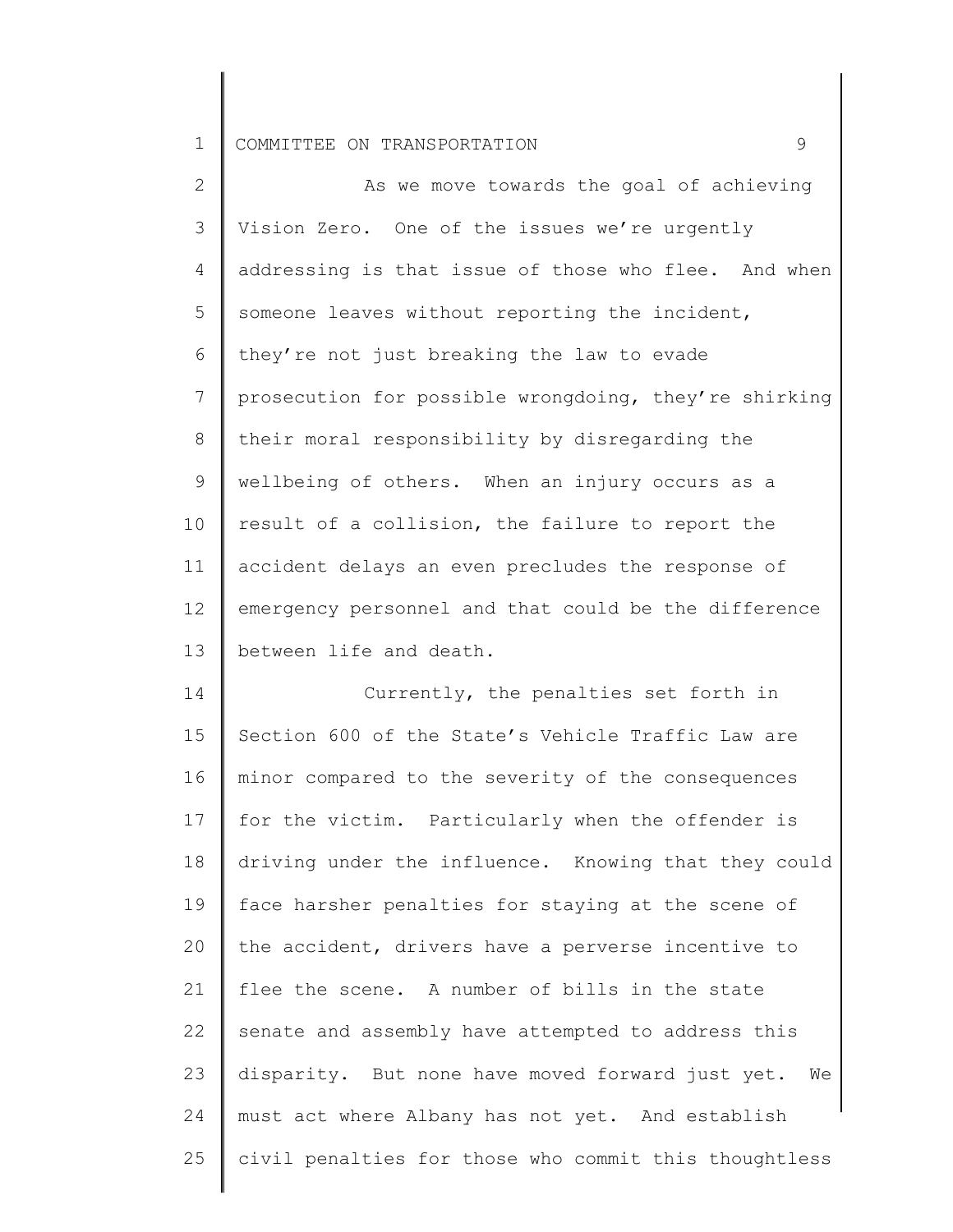2 3 4 5 and irresponsible act. This civil penalties established by Intro 371 introduced by myself, Chair Rodriguez and 13 other of our colleagues are as follows.

6 7 8 9 10 11 12 Failure to comply with the law carries a minimum fine of \$250.00. A \$500 to \$1,000 fine when the driver knows or is caused to know that physical injury has occurred. A fine of up to \$5,000 when such an injury is a serious physical injury and \$2,000 to \$5,000 when such an injury results in any person's death.

13 14 15 16 17 18 19 20 Now I want to be clear that no life can be quantified and these numbers are not meant to reflect the value of the live of Luis Bravo, Kumar Ragunath and Karen Farrus. But it is an attempt to establish a disincentive for those leaving the scene of an accident and to remind those that they have an obligation, a moral obligation to try to save the lives who they may have hit with their automobile.

21 22 23 24 25 I want to thank and recognize the New York City Police Department who is supportive of Intro 371 and they're submitted testimony to that effect. I want to thank all those advocates. I want to thank the families of these victims. Luis Bravo's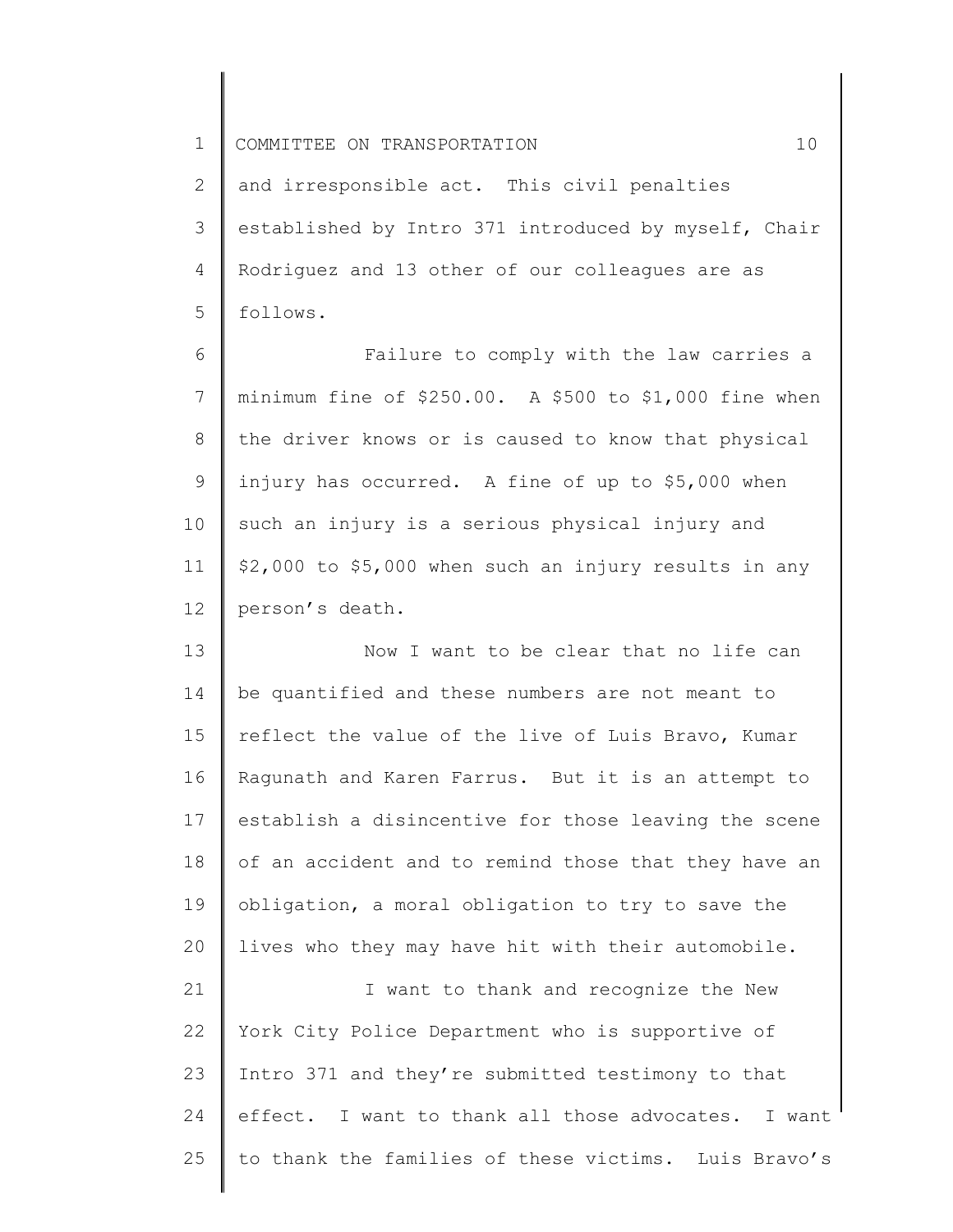| $\mathbf 1$    | COMMITTEE ON TRANSPORTATION<br>11                     |
|----------------|-------------------------------------------------------|
| $\mathbf{2}$   | family has been to many demonstrations in Queens      |
| 3              | where we have really had a lot of tragedies and       |
| $\overline{4}$ | they've been there every step of the way with us. So  |
| 5              | with that I want to thank again, Chair Rodriguez for  |
| 6              | his incredible leadership on this issue and I look    |
| $\overline{7}$ | forward to the testimony.                             |
| 8              | CHAIRPERSON RODRIGUEZ: Thank you. Now                 |
| 9              | let's hear from Council Member Lancman.               |
| 10             | COUNCIL MEMBER LANCMAN: Thank you Mr.                 |
| 11             | Chairman for affording this legislation hearing this  |
| 12             | morning. And I just want to highlight the fact that   |
| 13             | our taxi drivers, our livery drivers, all our TLC     |
| 14             | licensed drivers play a very, very important role in  |
| 15             | our transit system here in New York City. And as we   |
| 16             | know and I know we'll hear testimony later today,     |
| 17             | driving a taxi or livery is a very, very dangerous    |
| 18             | job. And the tragedies that you, Mr. Chairman,        |
| 19             | highlighted in your opening remarks are ones that we  |
| 20             | are confronted with on a regular basis here in New    |
| 21             | York. And what this legislation would do, would       |
| 22             | recognize the important role that these men and women |
| 23             | play in or economy, in our transportation and put     |
| 24             | them on par in some way with the protections that we  |
| 25             | have afforded to train conductors, bus operators, and |

 $\begin{array}{c} \hline \end{array}$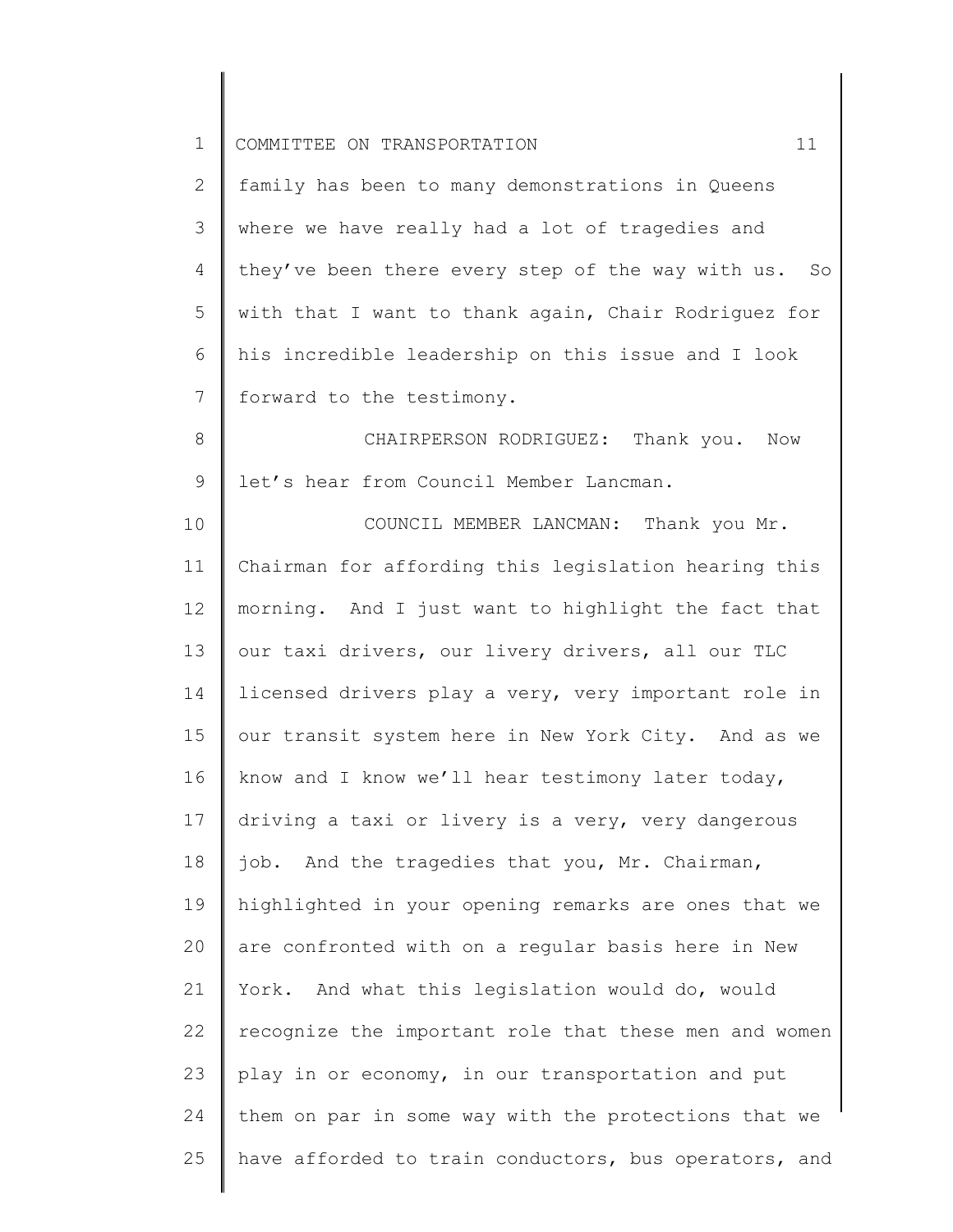| $\mathbf 1$    | $12 \overline{ }$<br>COMMITTEE ON TRANSPORTATION      |
|----------------|-------------------------------------------------------|
| 2              | others in making sure that the riding public is aware |
| 3              | that assaulting these individuals comes with very,    |
| $\overline{4}$ | very substantial consequences. And we hope that by    |
| 5              | doing so, we will deter the kind of conduct that we   |
| 6              | see in New York City on too regular a basis.          |
| $7\phantom{.}$ | So I certainly look forward to the                    |
| 8              | testimony of the TLC and I know we have some of our   |
| $\mathsf 9$    | taxi drivers here today as well. And I do appreciate  |
| 10             | not just the hearing but putting it in the context of |
| 11             | trying to make our streets, or transit systems safer  |
| 12             | for everybody who participates in it.                 |
| 13             | Thank you.                                            |
| 14             | CHAIRPERSON RODRIGUEZ: Before we hear                 |
| 15             | from the first panel, I would like to recognize       |
| 16             | Council Member Chin, Vacca and Miller. And now we     |
| 17             | will call the first panel represented by the Chairman |
| 18             | of the TLC, Commissioner Meera Joshi who has been a   |
| 19             | great partner with all those initiatives that we've   |
| 20             | been introducing and sponsoring from the council.     |
| 21             | Thank you for your leadership and now we will have    |
| 22             | again the Chair Meera Joshi and Susan Petito from the |
| 23             | NYPD and Matthew Smith from the NYPD, too.            |
| 24             | And before we hear from them our                      |
| 25             | transportation counsel will do the swearing in.       |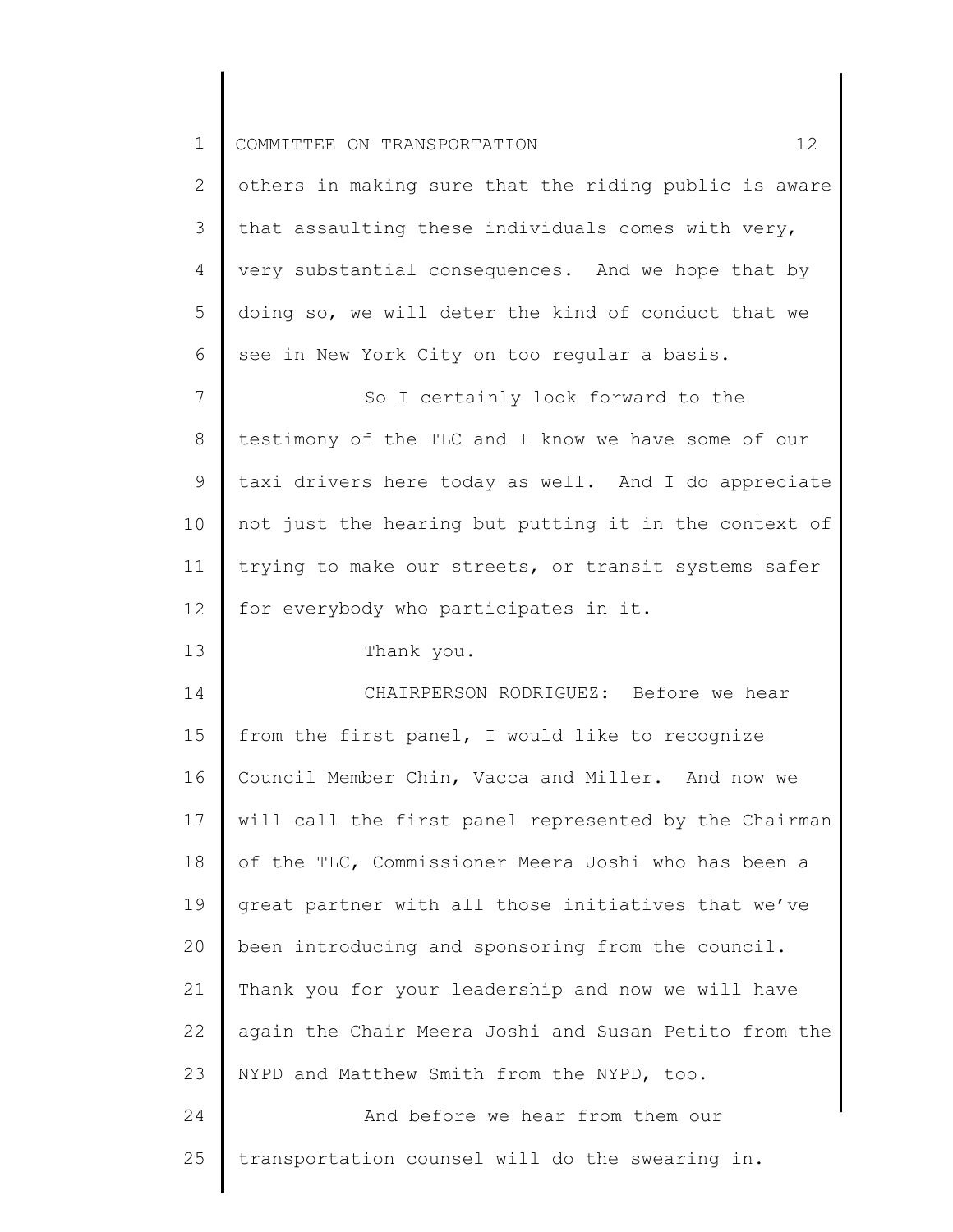| 2              | KELLY TAYLOR: This is Kelly Taylor,                  |
|----------------|------------------------------------------------------|
| 3              | counsel to the committee. Can you please raise your  |
| 4              | right hands? Do you affirm to tell the truth, the    |
| 5              | whole truth and nothing but the truth in your        |
| 6              | testimony today and to respond honestly to all       |
| $7\phantom{.}$ | council member questions?                            |
| 8              | UNIDENTIFIED: I do. I do.                            |
| $\mathsf 9$    | KELLY TAYLOR: Thank you.                             |
| 10             | COMMISSIONER JOSHI: Good morning and                 |
| 11             | thank you for this opportunity to speak on important |
| 12             | legislation. And thank you Chairman Rodriguez and    |
| 13             | the Transportation Committee for all of your         |
| 14             | assistance and help in our Vision Zero initiatives.  |
| 15             | I'm Meera Joshi, Commissioner and Chair for the NYC  |
| 16             | Taxi and Limousine Commission. And I am glad to be   |
| 17             | here today to speak on proposed item Intro 82. A     |
| 18             | local law which would warn the public of the         |
| 19             | penalties for assaulting a taxi or livery driver.    |
| 20             | And I'd like to thank Council Member Lancman for     |
| 21             | introducing this important legislation.              |
| 22             | The TLC licenses over 100,000 taxi and               |
| 23             | for-hire vehicle drivers who travel on average more  |
| 24             | than 100 miles each day as they help New Yorkers and |
| 25             | visitors get from one place to another. On the whole |
|                |                                                      |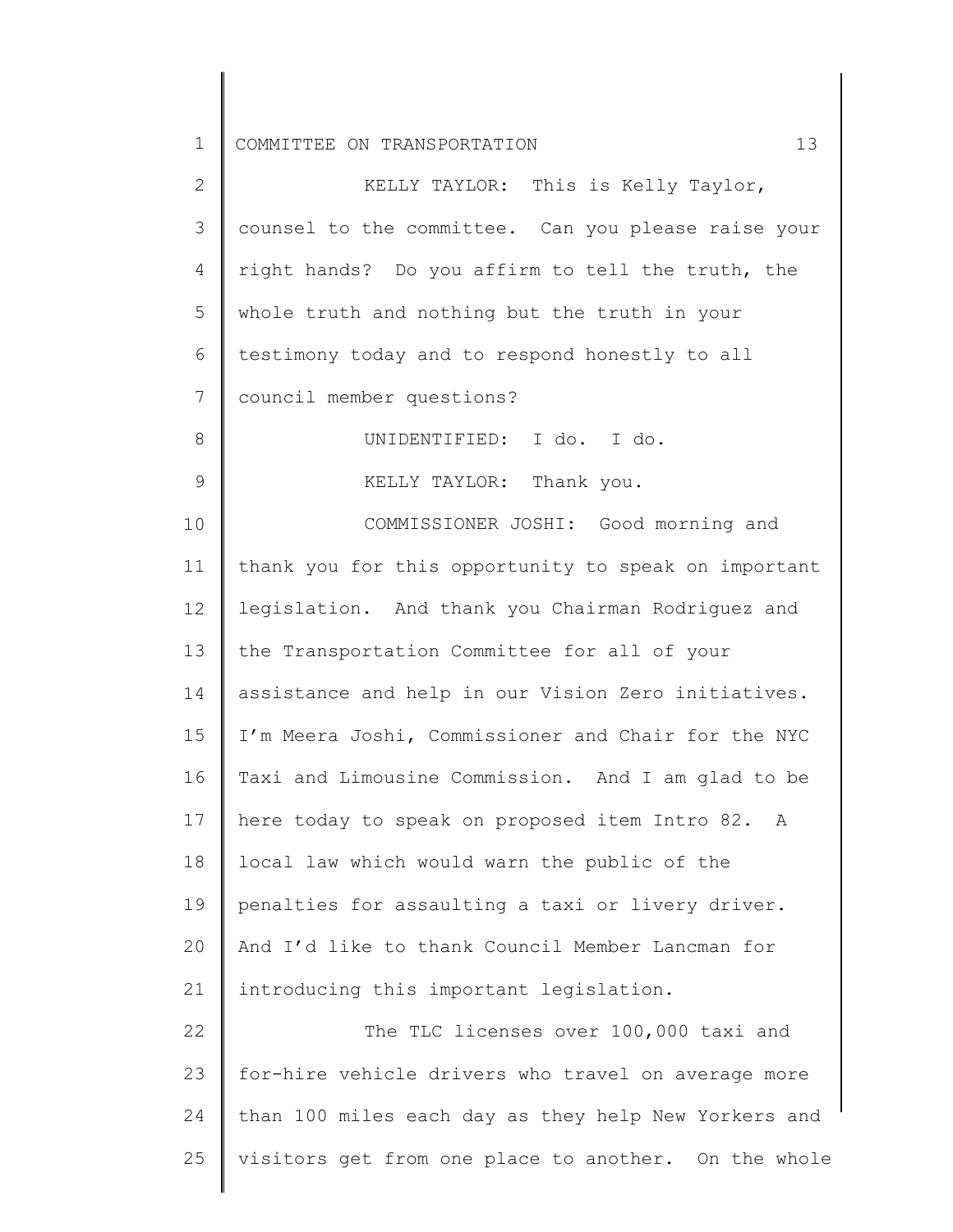2 3 4 5 6 7 8 9 our licensees are safe and responsible drivers. And in fact, on September  $8<sup>th</sup>$  the TLC will recognize the best of the best. 295 drivers whose name will appear on the first ever taxi and limousine honor roll. These drivers have not been involved in a crash that caused an injury, have not committed a single traffic violation and have not violated any of TLC's safety related rules within the last five years.

10 11 12 13 14 15 This is especially important given the context of the legislation being considered today. These drivers and all TLC drivers deserve protection. As they keep their passengers safe in the backseat. And I hope that you will join us on September  $8^{th}$ also to honor these outstanding drivers.

16 17 18 19 20 21 22 23 24 25 As Council Member Lancman mentioned the reality is that driving can be a very dangerous job. Taxi drivers and for-hire vehicle drivers put in countless hours behind the wheel in order to provide for themselves and their families. And as they do this they face personal risks. And just a few weeks ago livery drivers, Mr. Kane and Mr. Bah (phonetic) were tragically murdered in the Bronx. These events are reminders of the risks associated with driving professionally.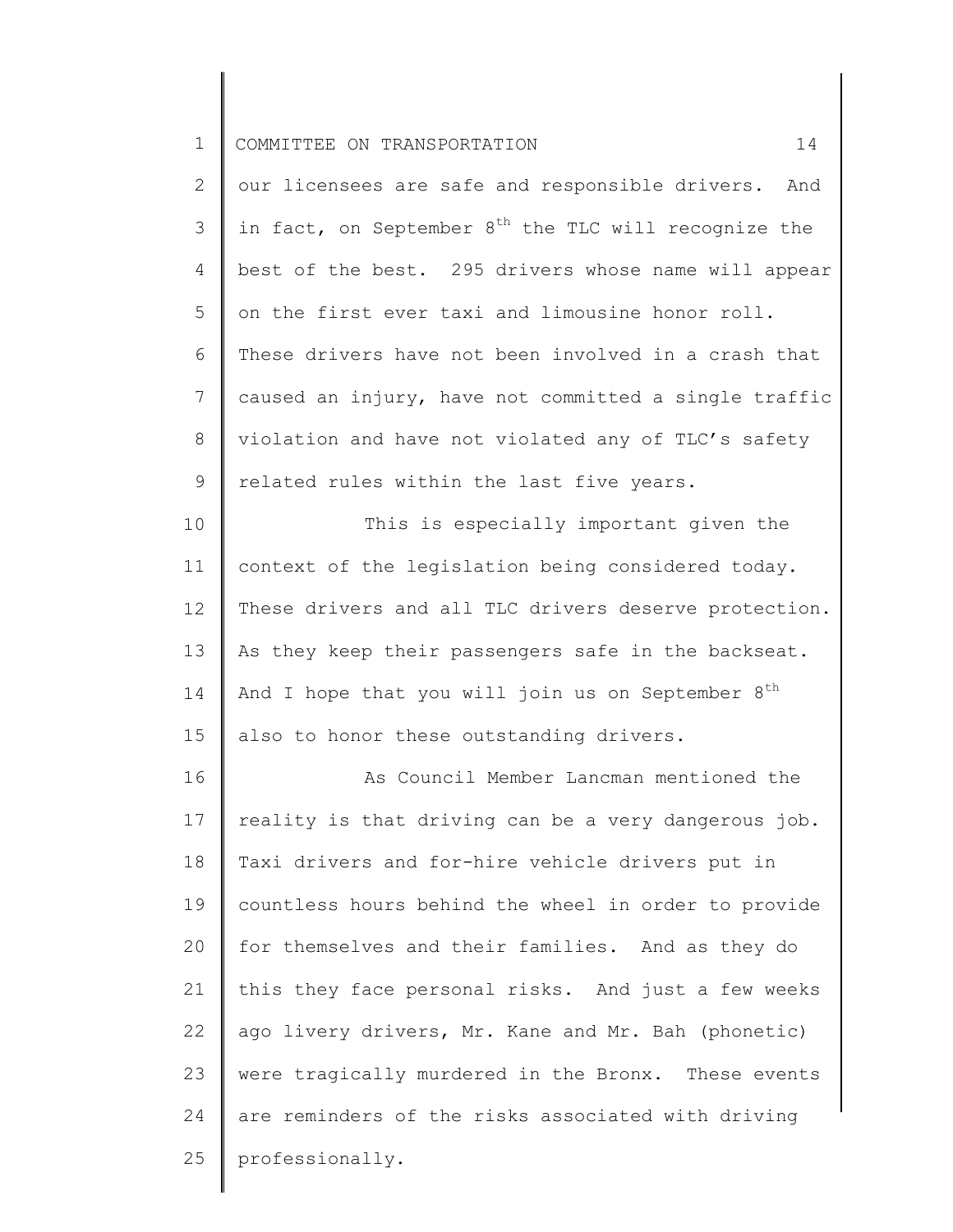2 3 4 5 6 7 8 9 10 11 12 13 14 Intro 82 mandates and prominent warning to deter those considering assaulting a driver. Attention, assaulting a taxi or livery driver is punishable up to 25 years in prison. It is our hope that this warning will create a moment of reflection and will be enough to prevent an assault on a driver. Drivers of vehicles operating for-hire deserve this help. Today all MTA subway, busses and stations include signage alerting the public of penalties for assaulting an MTA employee. As the driving force behind the third largest mode of transportation in New York City, TLC licensed drivers should be given the same respect.

15 16 17 18 19 20 21 22 23 24 We support this legislation with one recommendation. A few small changes to the bills current language. As it's written today, the legislation only includes taxi and FHV drivers. It leaves out commuter van and para-transit drivers who are also TLC licensees. So we would suggest that the language be redrafted to insert TLC licensed driver in the place of FHV and Taxi Driver. This change would expand the bill to include all TLC licensed drivers as they all deserve this level of protection.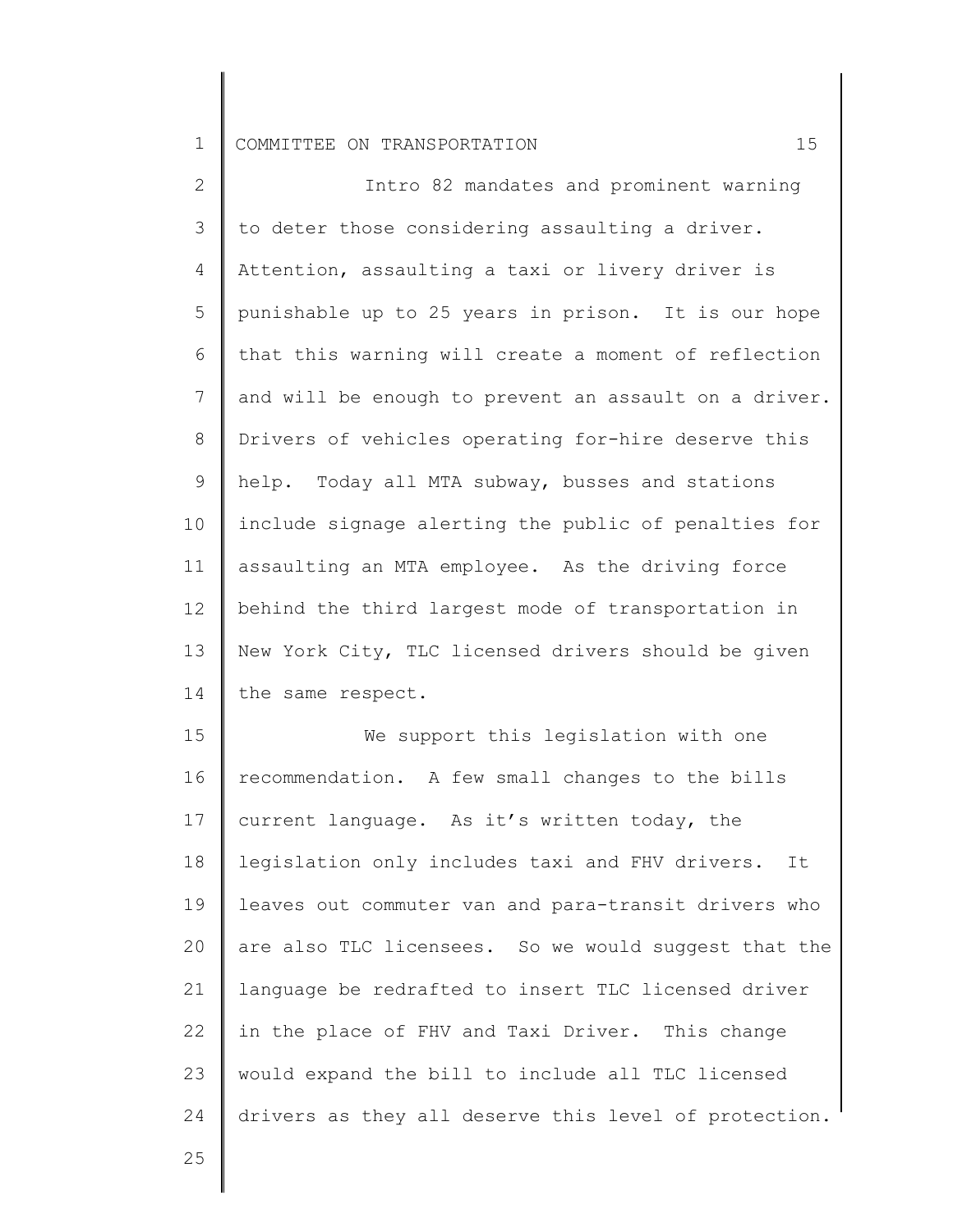2 3 4 5 6 7 8 9 10 11 12 13 14 15 This concludes my testimony. Thank you again for giving me the opportunity to testify and I'd be happy to answer any of your questions. DEPUTY COMMISSIONER PETITO: Good morning Chair Rodriguez and members of the council. I'm Susan Petito, Assistant Deputy Commissioner of Legislative Affairs of the New York City Police Department. On behalf of Police Commissioner William J. Bratton, I am pleased to be here today to express the administration's support for Intro 371 which would amend the Administrative Code to create civil penalties for violation of vehicle and traffic law Section 600, commonly referred to as leaving the scene.

16 17 18 19 20 21 22 23 24 25 As you know there is an intense and comprehensive focus within the administration and the police department on enhancing traffic safety and preventing vehicle collisions. The bill provides an additional tool to encourage compliance with one of the most basic responsibilities of drivers. To stop and provide their identifying information if they have cause to know that they hit someone or something, causing either personal injury or property damage.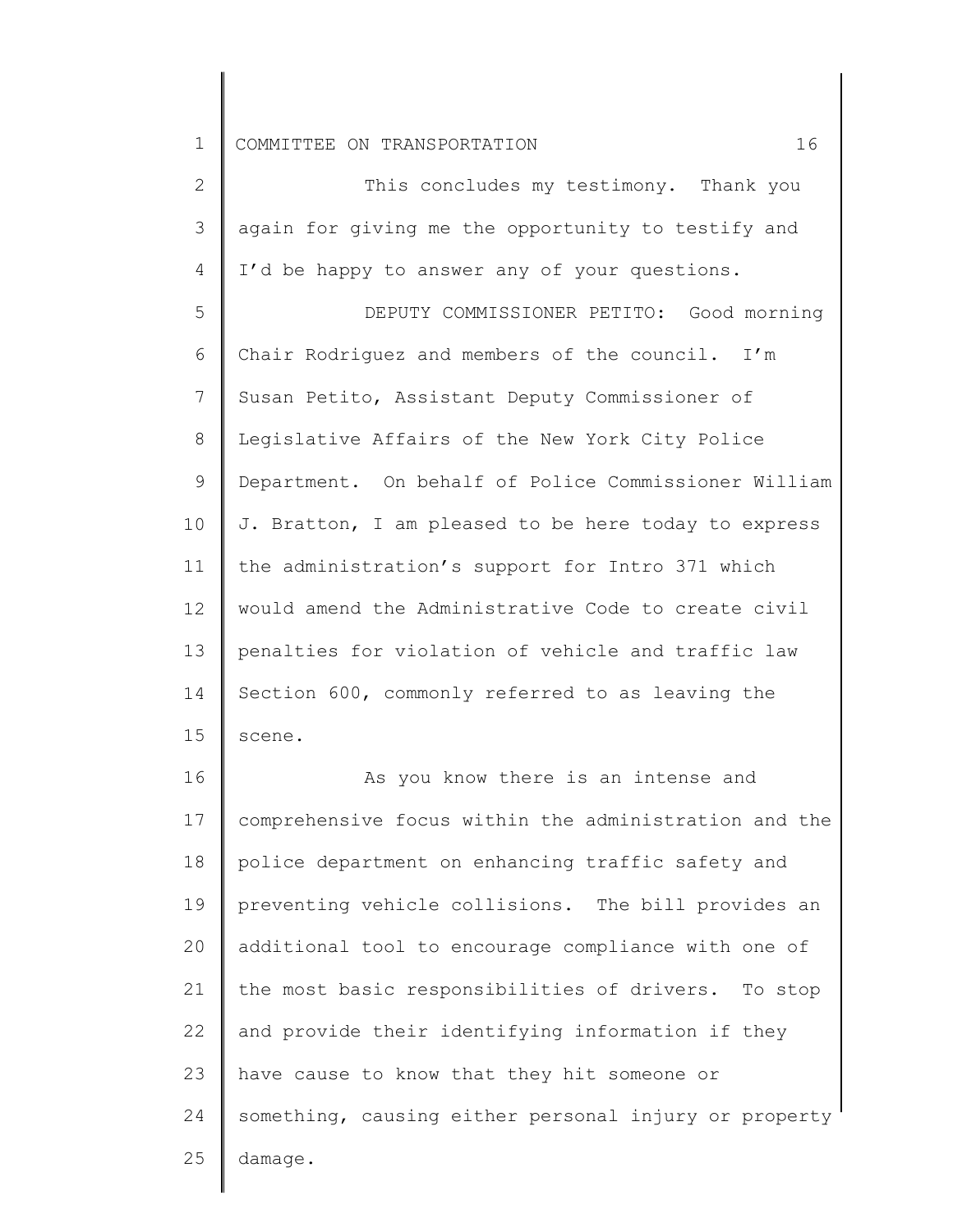| 2               | The vehicle and traffic law sets forth a              |
|-----------------|-------------------------------------------------------|
| 3               | penalty scheme for leaving the scene based on the     |
| 4               | type of injury or damage caused. For property         |
| 5               | damage, leaving the scene is a traffic infraction     |
| 6               | punishable by a fine of up to \$250.00 and/or         |
| $7\phantom{.0}$ | imprisonment for up to 15 days. For personal injury,  |
| 8               | the criminal penalty range from a Class B misdemeanor |
| 9               | to a Class D felony with fines ranging from \$250.00  |
| 10              | to \$5,000 depending upon the circumstances, the      |
| 11              | extent of the personal injury and any prior           |
| 12              | convictions.                                          |
| 13              | Intro 371 provides an additional remedy               |
| 14              | for these egregious violations allowing for civil     |
| 15              | penalties which would be enforced by the service of a |
| 16              | notice of violation returnable to the environmental   |
| 17              | control board. The bill represents a thoughtful       |
| 18              | means of holding drivers accountable for the basic    |
| 19              | decency one would expect from those operating motor   |
| 20              | vehicles on our crowded streets.                      |
| 21              | We appreciate the opportunity to provide              |
| 22              | our comments on the bill and thank you for your       |

23 24 25 consistent focus on the issue of traffic safety. CHAIRPERSON RODRIGUEZ: Before we get into questions, I would like to also recognize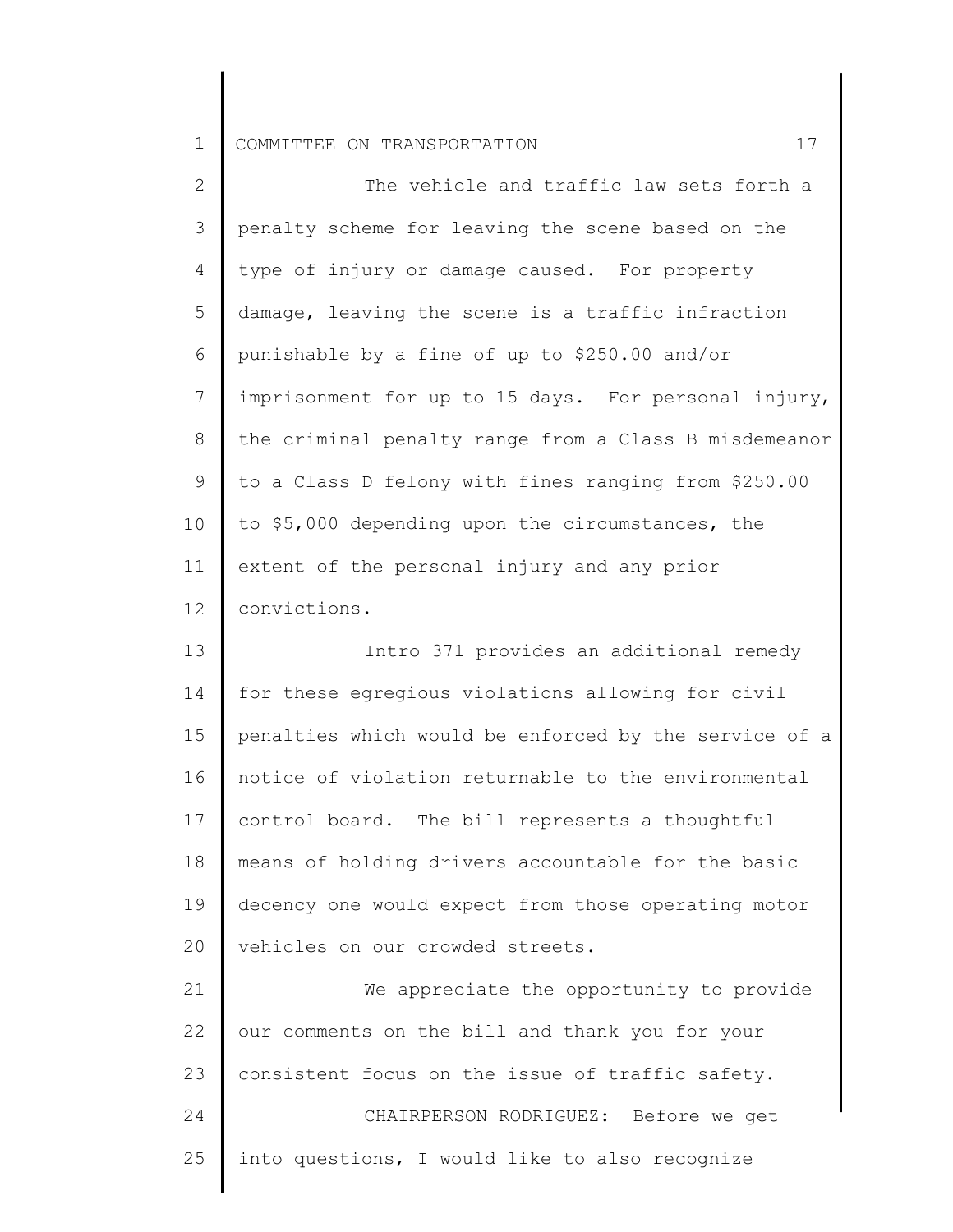1 2 3 4 COMMITTEE ON TRANSPORTATION 18 Council Member Reynoso who is here with us, and also Council Member Vacca. I know that also the Chair of the TLC she

5 6 7 8 9 10 has to leave very soon because other events that she has on her schedule so I would like to ask my colleagues if there any questions that we have related to the TLC please make those questions first, in case she has to leave before this panel section is over.

11 12 13 14 15 I have a few questions first. One is on Intro 82, do we have information on how many assaults of taxi and for-hire vehicle drivers account for 2013 and also so far in 2014. And is the rate for assault increasing or decreasing?

16 17 18 19 20 21 22 23 24 COMMISSIONER JOSHI: I have information on 2014 which I can provide for you today and I can provide for you after the end of this hearing and follow-up information on 2013. In year to date, or actually up until August 24 of 2014, Yellow Taxi drivers, there has been one felony assault and 27 misdemeanor assaults. Livery taxi drivers, I'm sorry, livery drivers, there's been four felony assaults and 11 misdemeanor assaults. So that's a

25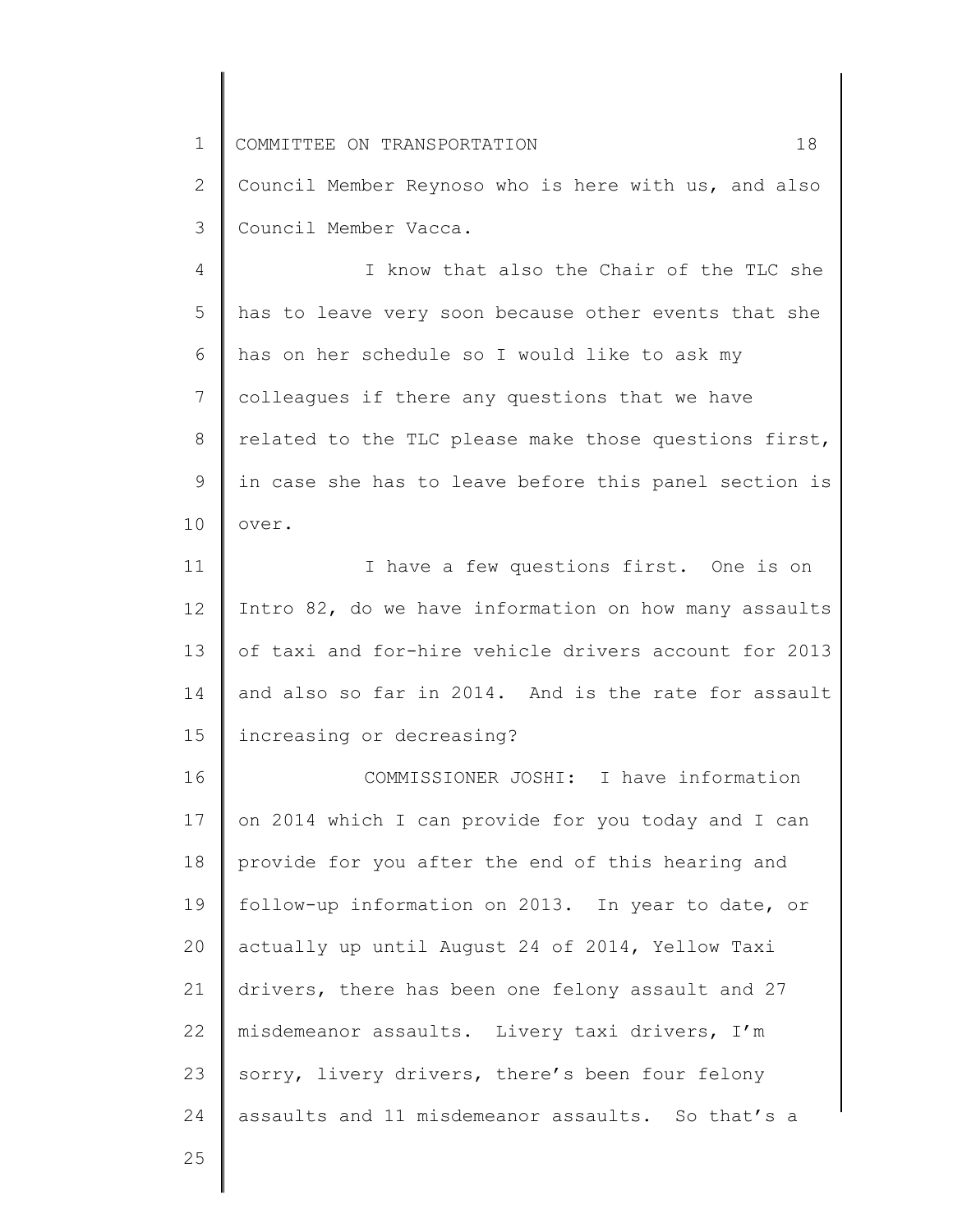1 2 3 4 5 6 7 8 9 10 11 12 13 14 15 16 17 18 19 20 21 22 23 24 25 COMMITTEE ON TRANSPORTATION 19 total of five felony assaults year to date and 38 misdemeanor assaults. CHAIRPERSON RODRIGUEZ: Is that 2014, you said? COMMISSIONER JOSHI: That's 2014. Up until August  $24^{th}$ . And I will provide for you, following the hearing, the 2013 statistics. CHAIRPERSON RODRIGUEZ: And if you can share with us if there has been an increase or decrease compared to 2013, to the number that we have in 2014. COMMISSIONER JOSHI: Yes, we can do the same comparison of January  $1^{st}$  to August 24, 2013 and compare to this year to give you a sense of whether there's an increase or decrease. CHAIRPERSON RODRIGUEZ: Okay. My second question is on Intro 371 at the beginning of this section we overrode a veto of Mayor Bloomberg to require the PD to begin reporting on hit-and-run incidents in 2015. Have you started the process of collecting that data? How many hit and run incidents were recorded in 2013 and so far in 2014? DEPUTY COMMISSIONER PETITO: Well we will develop it, you know, certainly in time to comply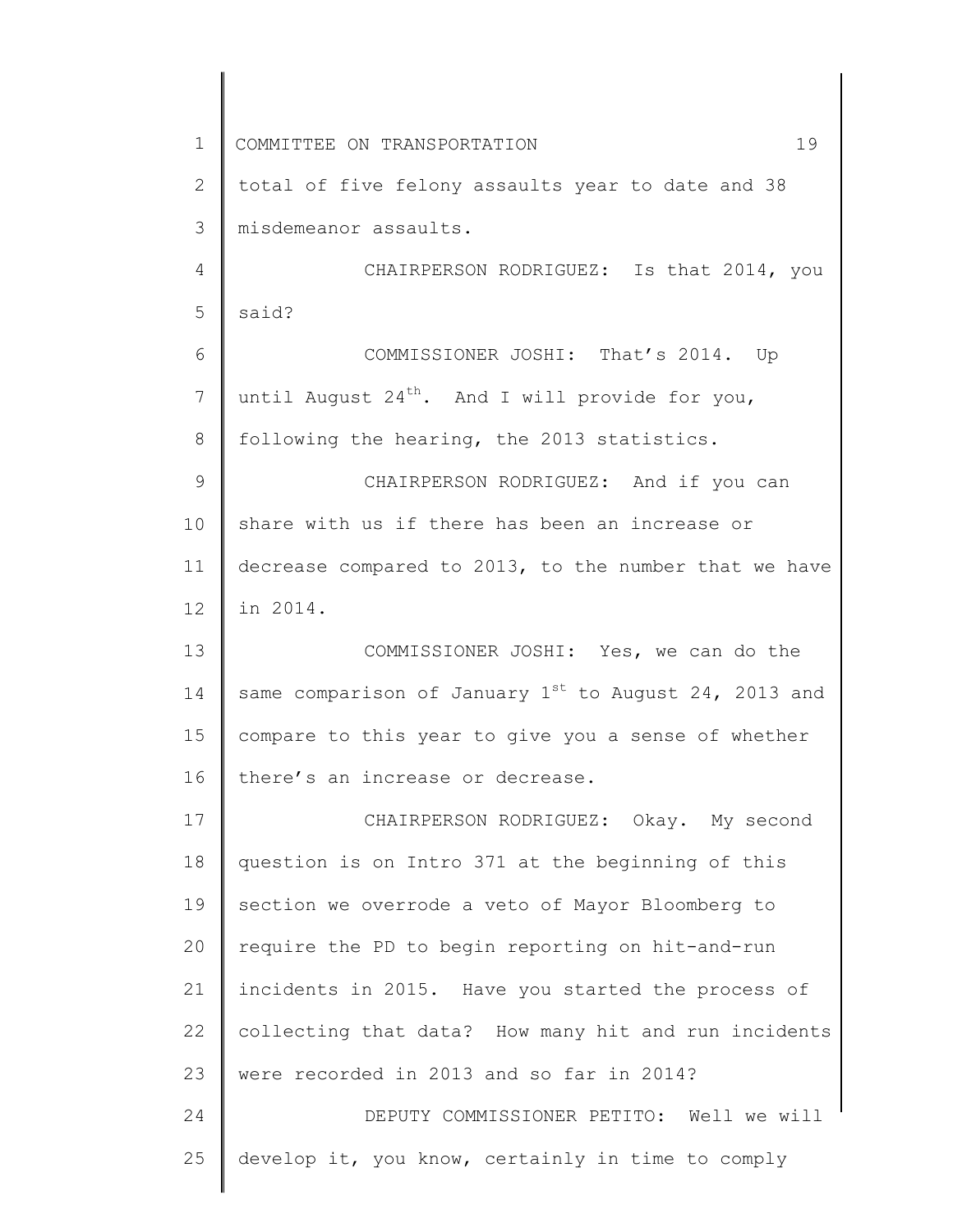2 3 4 5 with the mandate. Um, that information is captured, I don't know if it's captured in exactly the way the legislation requires, but it will be. And it will be made available as required.

6 7 8 9 10 11 12 13 14 15 16 17 CHAIRPERSON RODRIGUEZ: And before I call my colleagues, I just to say that in concentration with the colleagues who've co-sponsored our Intro 371, I would like to say that even though we have started proposing the maximum of \$5,000, while we also are here for many constituents through the social media there is also an interest in seeing the \$5,000 increase. So I say that we continue conversation to see how at the end of the process, we look at the possibility not to limit on the \$5,000 as a maximum penalty but to work with a higher number that both the administration and us can agree.

18 19 So, first let's go for questions, Council Member Miller.

20 21 22 23 24 25 COUNCIL MEMBER MILLER: Good morning to the panel. Thank you for coming out and Commission Joshi, so good to see you again and I applaud all that is being done today on behalf of public safety and in particular Intro 82 and protecting our taxi and limousine employees. Having been one that was at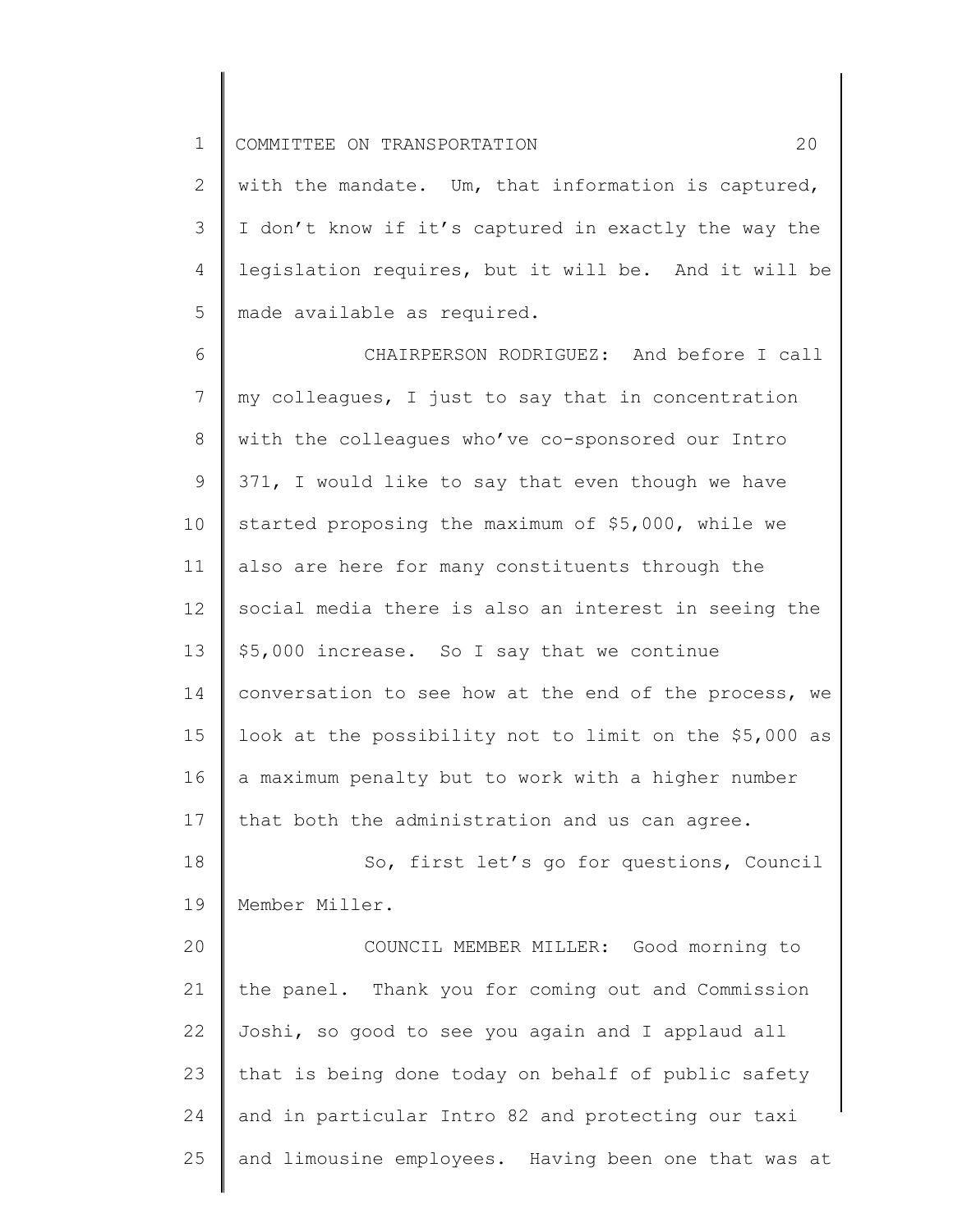| $\mathbf 1$    | 21<br>COMMITTEE ON TRANSPORTATION                     |
|----------------|-------------------------------------------------------|
| 2              | the forefront, obviously at the MTA assault           |
| 3              | legislation. I know how important it is to that       |
| $\overline{4}$ | those workers that they return home to their family,  |
| 5              | but most important but to public safety in general.   |
| 6              | So that being said, I'm going to kind of              |
| 7              | parlay some of that experience over here and ask you, |
| 8              | what are the methods of recording the assaults? Do    |
| 9              | you have a particular group of folks designated to    |
| 10             | handle this problem?                                  |
| 11             | COMMISSIONER JOSHI: By recording, do you              |
| 12             | mean tracking the number of incidents?                |
| 13             | COUNCIL MEMBER MILLER: Yes.                           |
| 14             | COMMISSIONER JOSHI: That is the primary               |
| 15             | responsibility of NYPD. And we work with OMAP a       |
| 16             | section of NYPD to make sure that we get the data on  |
| 17             | assaults that happen and effect our licensees and     |
| 18             | that we can keep track of that as well. But they're   |
| 19             | the primary repository for all crime statistics.      |
| 20             | COUNCIL MEMBER MILLER: So I'm going to                |
| 21             | digress for a moment, because I know when this        |
| 22             | legislation, and I'll be brief, took place on the MTA |
| 23             | side we kind of had the same system in place and      |
| 24             | there was no real coordination and the agency itself  |
| 25             | had no idea that there was hundreds of employees      |
|                |                                                       |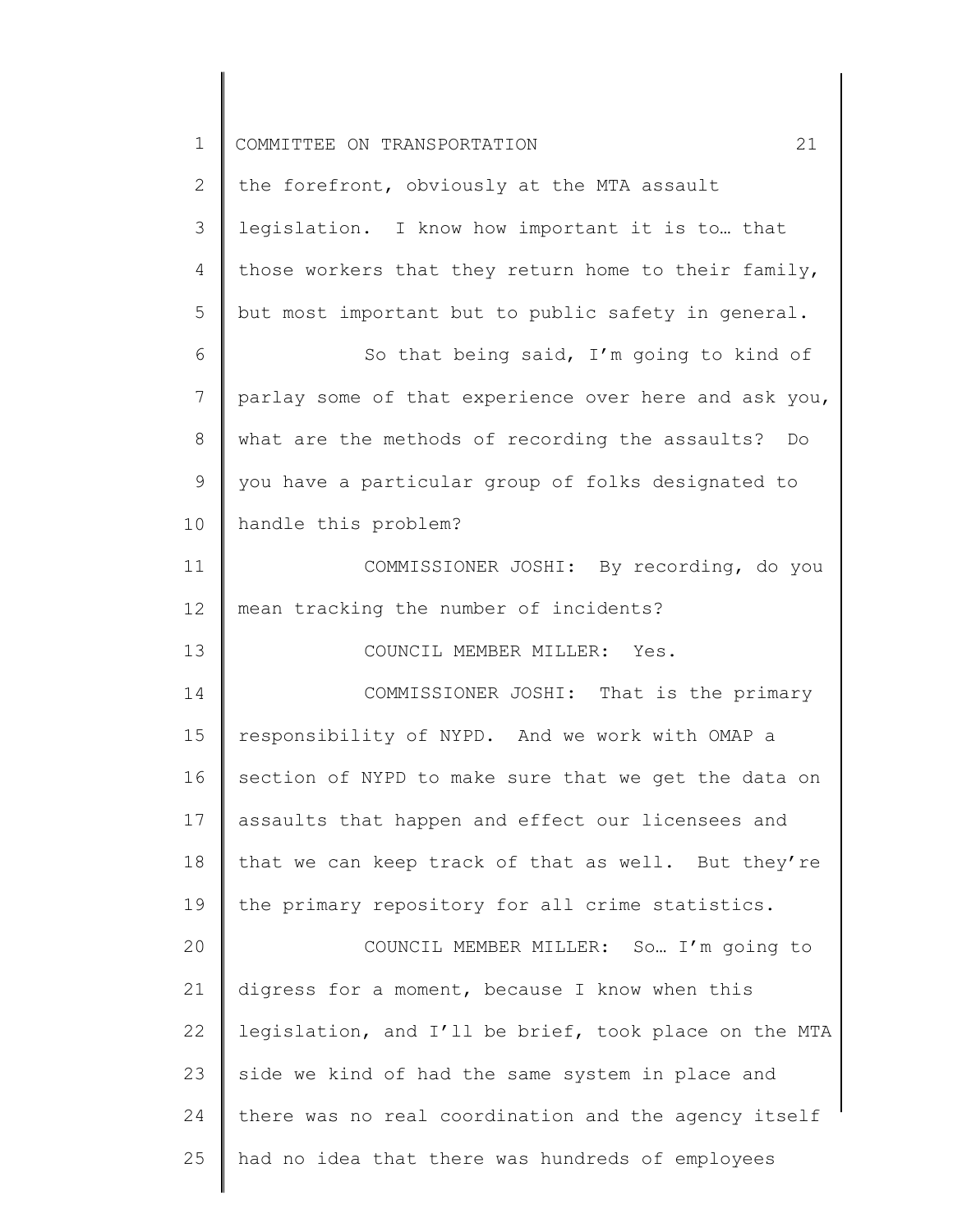| $\mathbf{1}$   | 22<br>COMMITTEE ON TRANSPORTATION                     |
|----------------|-------------------------------------------------------|
| $\overline{2}$ | being assaulted and so I think that it would like of  |
| 3              | behoove us now that we have that kind of agency       |
| $\overline{4}$ | coordination which kind of segue in to my next        |
| 5              | question. About the coordination between the police   |
| 6              | department and most importantly the district          |
| 7              | attorney's office. Because it's also been my          |
| $8\,$          | experience that most of these cases were not          |
| 9              | prosecuted as felony cases and most of the time these |
| 10             | assaults in the past of transit workers were given    |
| 11             | all type of reprimands of getting off with            |
| 12             | misdemeanors. And so, in order for it to have real    |
| 13             | teeth, there has to be coordination between the       |
| 14             | agencies and I would implore that we kind of commit   |
| 15             | to that here today. Because it is that important to   |
| 16             | those workers and the public safety.                  |
| 17             | COMMISSIONER JOSHI: Absolutely, and I                 |
| 18             | think should Intro 82 pass, it would be important to  |
| 19             | let the effected DA's know that it is a law and it's  |
| 20             | a warning that everybody has as soon as they get into |
| 21             | a taxi or a livery.                                   |
| 22             | COUNCIL MEMBER MILLER: Okay. Thank you.               |
| 23             | CHAIRPERSON RODRIGUEZ: Council Member                 |
| 24             | Menchaca.                                             |
| 25             |                                                       |
|                |                                                       |

∥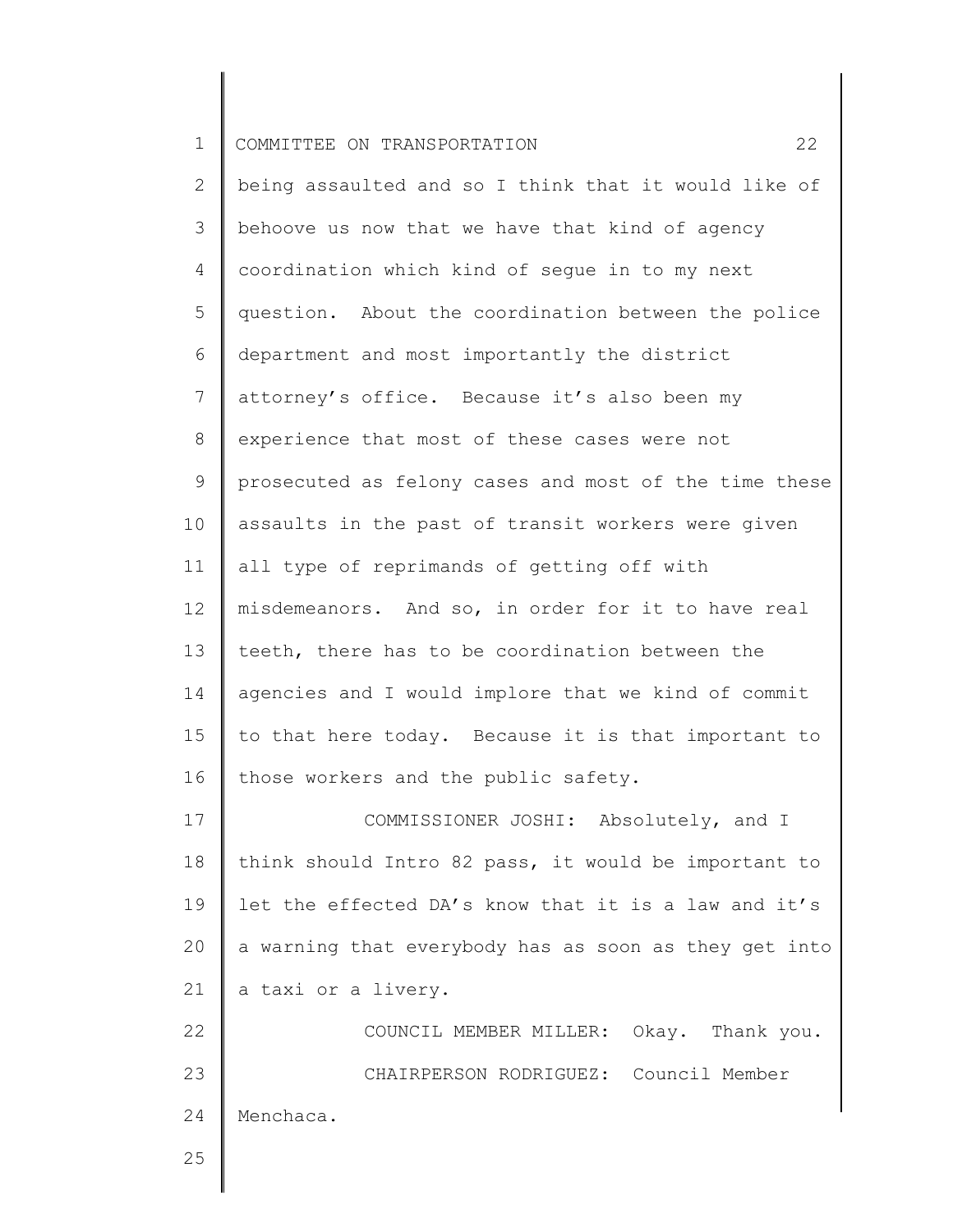| $\mathbf{2}$    | COUNCIL MEMBER MENCHACA: Yes. Thank you               |
|-----------------|-------------------------------------------------------|
| 3               | so much. And I also went to echo the sentiments of    |
| 4               | the good work both of these Intros are doing for      |
| 5               | public safety. I want to focus on Lancman's Intro     |
| 6               | 82. I'm really specifically looking at maybe          |
| $7\phantom{.0}$ | expanding a little bit more of how we think about the |
| 8               | way we communicate the message and would TLC be open  |
| 9               | to incorporating a digital message on the technology  |
| 10              | that is currently available for all the cabs.         |
| 11              | COMMISSIONER JOSHI: Absolutely. So                    |
| 12              | Yellow taxis and borough taxis have an in-taxi        |
| 13              | technology now which has a screen on it and this      |
| 14              | would be an excellent portal for giving the message.  |
| 15              | For those vehicles that are licensed by us that don't |
| 16              | have that technology, we would have to use a sticker  |
| 17              | or some other visual aid. But I think stickers,       |
| 18              | obviously are the most practical. But I think we      |
| 19              | should leverage where we have the opportunity to add  |
| 20              | this to the things that appear on that portal.        |
| 21              | COUNCIL MEMBER MENCHACA: And also just                |
| 22              | to be clear, we were talking on the side here and it  |
| 23              | would be an addition to not to replace the            |
| 24              | COMMISSIONER JOSHI: In addition to                    |
| 25              | sticker, a second reminder on the taxi TV screen?     |
|                 |                                                       |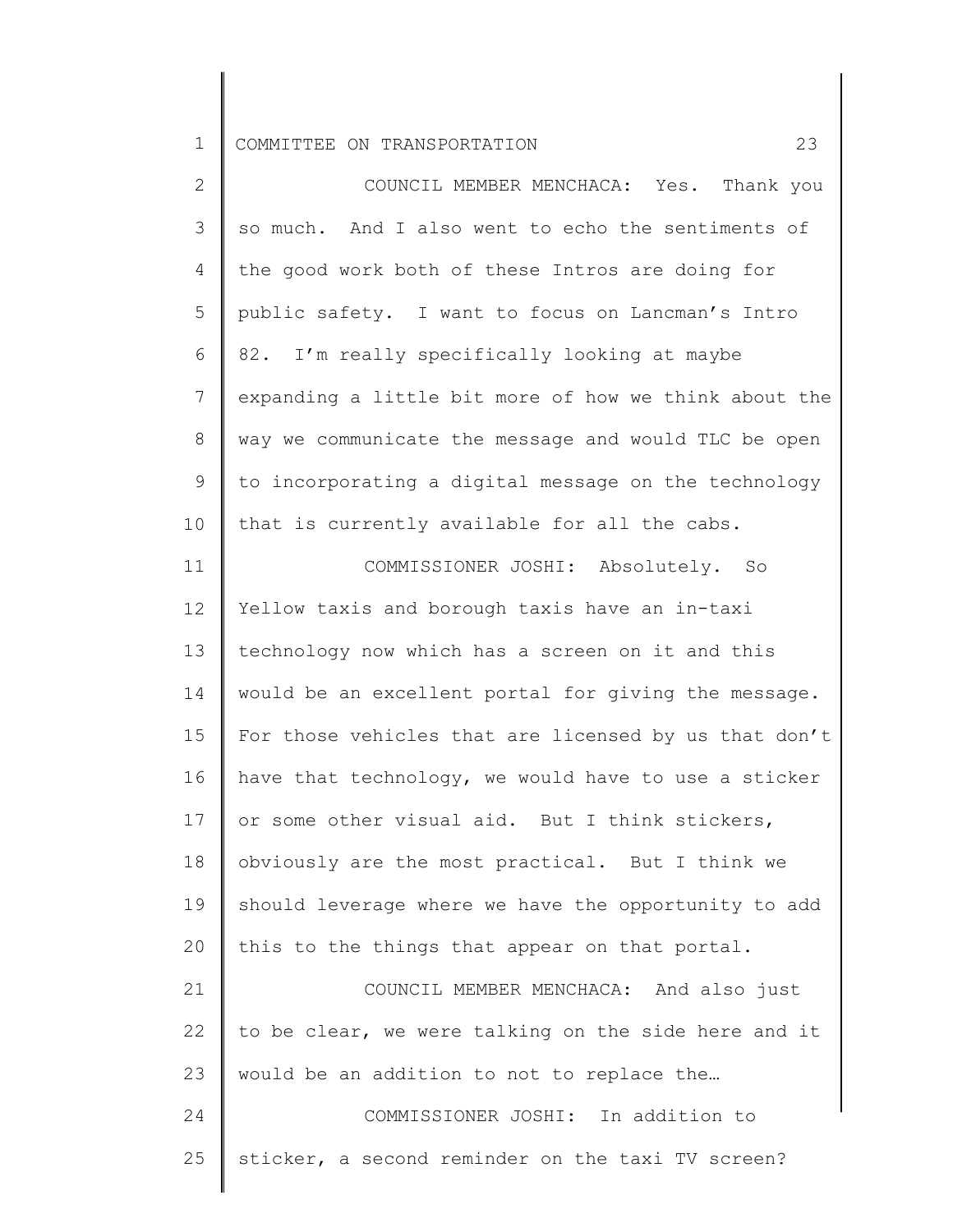| $\mathbf 1$  | 24<br>COMMITTEE ON TRANSPORTATION                    |
|--------------|------------------------------------------------------|
| $\mathbf{2}$ | COUNCIL MEMBER MENCHACA: Right.                      |
| 3            | COMMISSIONER JOSHI: We're open to                    |
| 4            | whatever the most effective method is to get the     |
| 5            | point across. And so we welcome your suggestions.    |
| 6            | COUNCIL MEMBER MENCHACA: Great. Thank                |
| 7            | you again to both of my colleagues.                  |
| 8            | CHAIRPERSON RODRIGUEZ: Council Member                |
| 9            | Reynoso.                                             |
| 10           | COUNCIL MEMBER REYNOSO: Hello, how are               |
| 11           | you Commissioner?                                    |
| 12           | COMMISSIONER JOSHI: Good, how are you?               |
| 13           | COUNCIL MEMBER REYNOSO: Good. It's a                 |
| 14           | pleasure to see you again. And very happy to see you |
| 15           | here and again I think you're doing a great job, by  |
| 16           | the way. Specifically, with the TLC drivers, this    |
| 17           | piece of legislation that is being pushed by Council |
| 18           | Member Lancman is being held to high regard in my    |
| 19           | district. Which is a largely Dominican population    |
| 20           | and many taxi drivers. So they do want to show their |
| 21           | support. I know that it's still not a felony to      |
| 22           | assault a TLC driver but I just want to make sure    |
| 23           | that, you know, the general public knows that a lot  |
| 24           | of these drivers are walking around with money in    |
| 25           | their pockets and it's their livelihood for the week |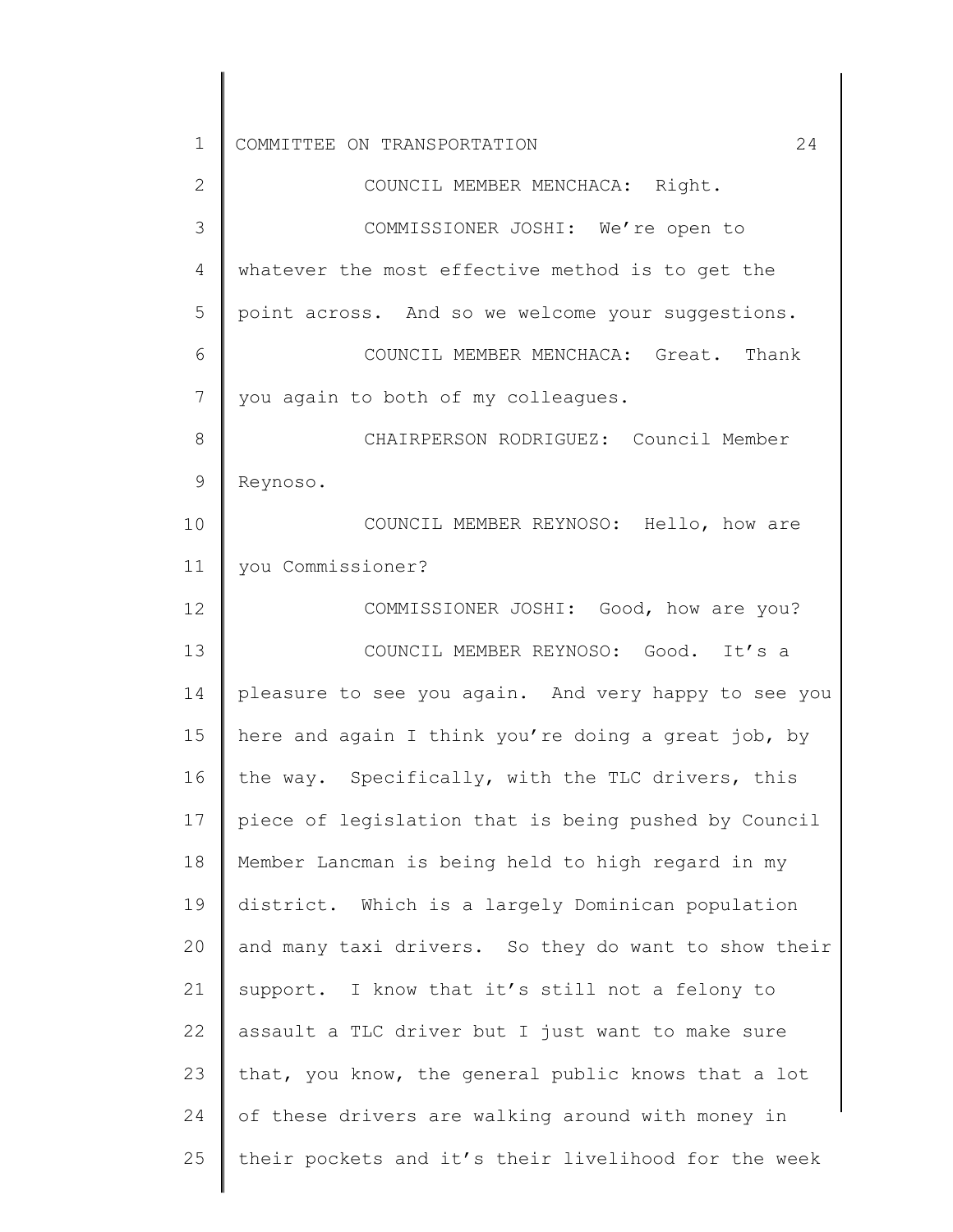| $\mathbf 1$    | 25<br>COMMITTEE ON TRANSPORTATION                     |
|----------------|-------------------------------------------------------|
| 2              | at times. And to not have that sense of security is   |
| 3              | something that's of concern to them on a daily basis. |
| 4              | It's a job where we're actually working with a        |
| 5              | divider in a place where you would want the most      |
| 6              | pleasant ride and not to feel threatened.             |
| $7\phantom{.}$ | So I just want to show my support to both             |
| $\,8\,$        | pieces of legislation and actually surprised that     |
| 9              | Council Member Van Bramer's legislation isn't already |
| 10             | on-hand. So glad to see that he caught that and is    |
| 11             | doubling the penalties so that folks really start     |
| 12             | taking it serious. You cannot leave a crime. So I'm   |
| 13             | extremely excited about that.                         |
| 14             | I did just want to give another statement             |
| 15             | quickly in Spanish for my driver's specifically in my |
| 16             | district.                                             |
| 17             | (SPANISH SPEAKING)                                    |
| 18             | Thank you.                                            |
| 19             | CHAIRPERSON RODRIGUEZ: Council Member                 |
| 20             | Vacca.                                                |
| 21             | COUNCIL MEMBER VACCA: Commissioner, I                 |
| 22             | thank you too for your fine work. Relative to the     |
| 23             | Lancman legislation, which I'm a co-sponsor of. I do  |
| 24             | see a need to follow-up namely with, once an arrest   |
| 25             | is made of someone who attacks a taxicab driver, I    |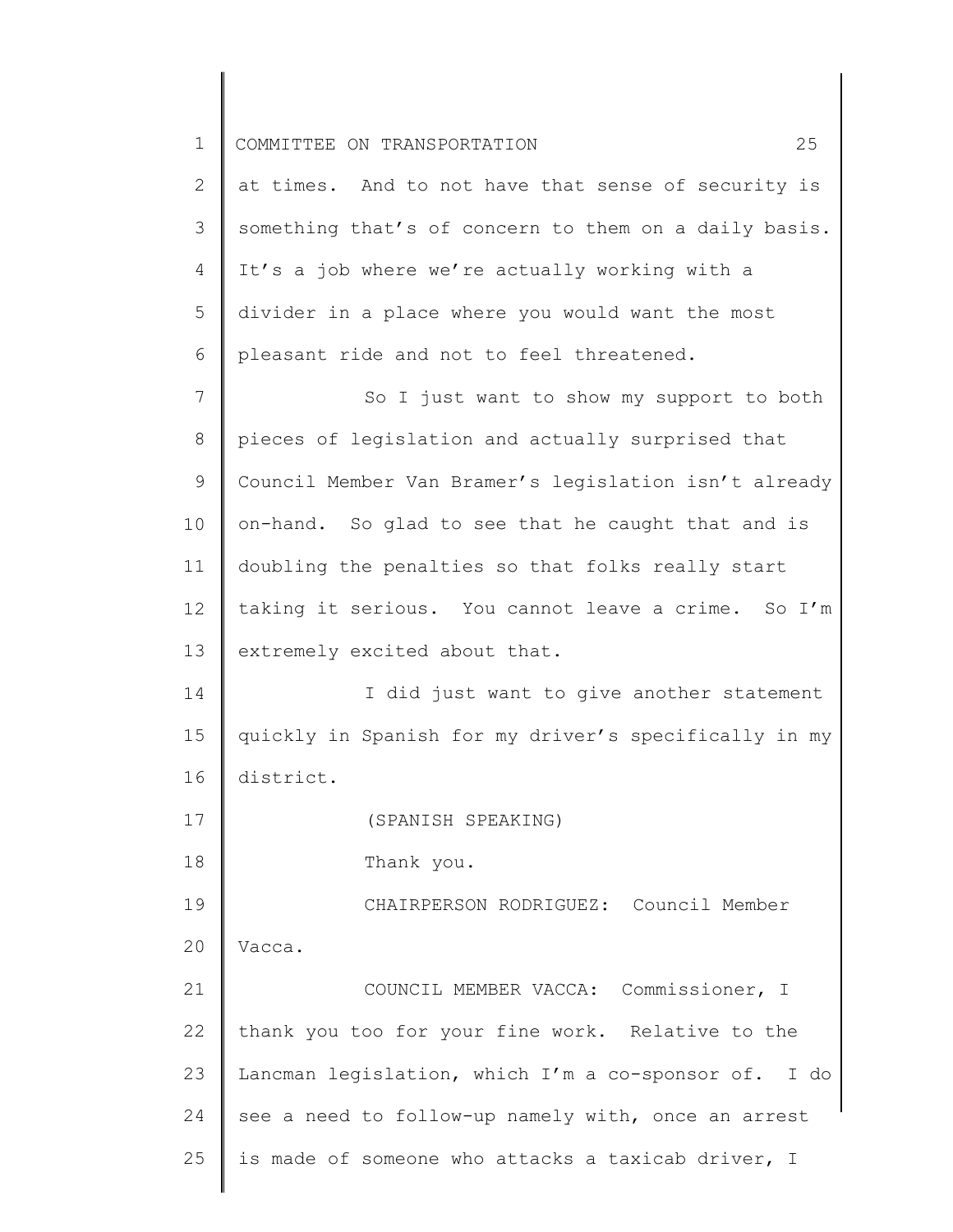2 3 4 5 6 7 8 9 10 11 12 13 14 15 16 17 18 19 20 21 22 think that we should have a presence in the courts. I'm interested in knowing, what happens to these individuals? I dread to think what happens, because I'm just fearful too many of them are right back out on the streets. I don't know how many of them end up getting paroled, community service or how many of them actually go to jail for attacking a taxicab driver. I can't help but put the news on in my borough, in the Bronx, and see this constantly happening to cab drivers. And I'm outraged by it, but the TLC would be well served to have a component in their office that does court monitoring. What are the DA's and the judges doing when it comes to prosecuting these individuals and what type of punishment are they actually getting. I think the public would be well served by knowing. I think that when we do find out it would be an awakening. But I would like your agency to consider this. It's not something that I want to do legislatively, but it's something I think we can do

23 administratively. I'd like your response to that. I'd like to know if that's something that you've

24 considered or is that something you're interested in

25

pursuing?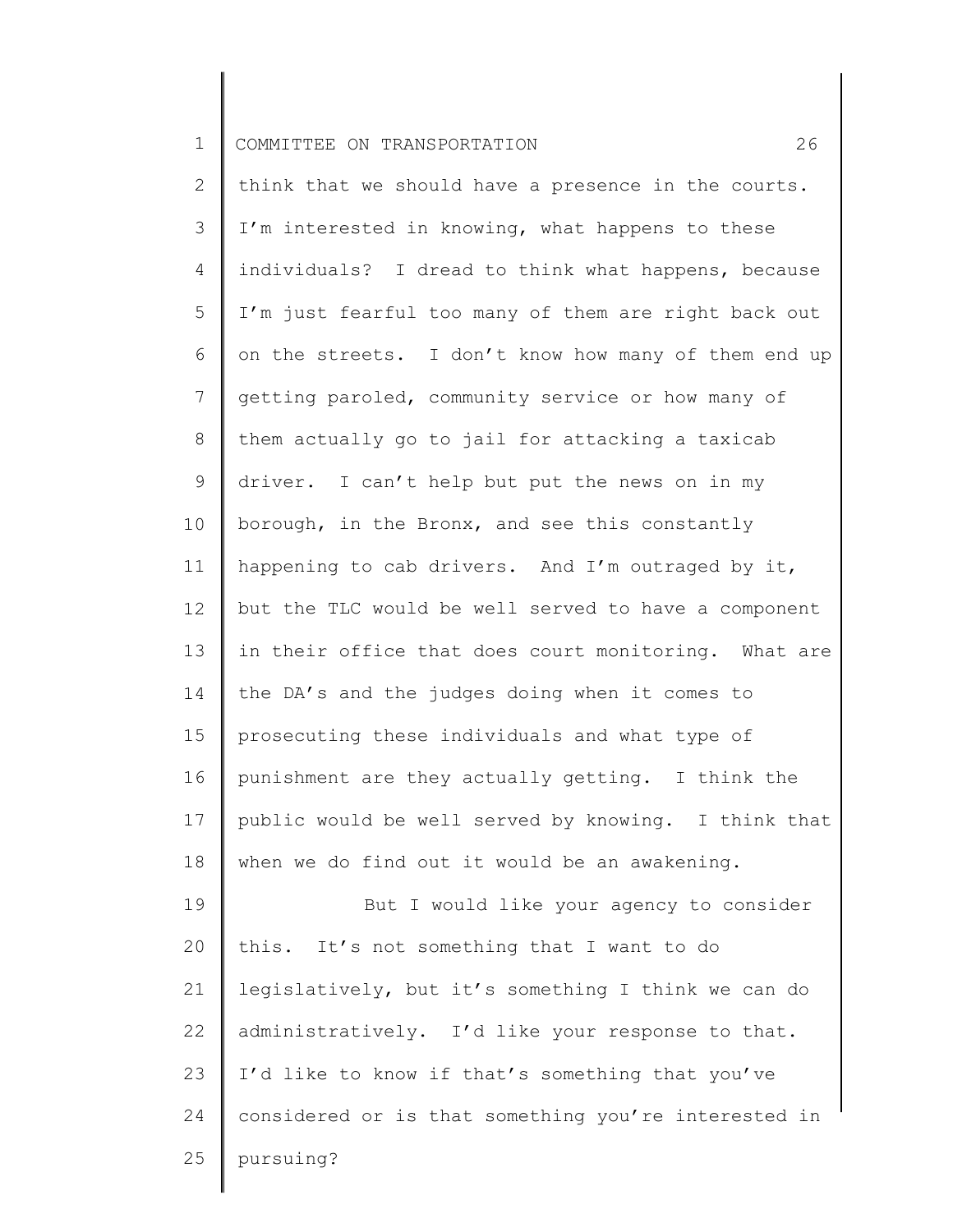2 3 4 5 6 7 8 9 10 11 12 13 14 15 16 17 18 19 20 21 22 23 24 25 COMMISSIONER JOSHI: It's definitely something we'll consider. I think that piggybacks off of Council Member Miller's comment about following through with the DA and understanding what happens with the prosecution. And it is an important message to tell the rest of the story. It's one… the first part of the story is there's been an attack and sometimes tragically a death. The second part is that there's been an arrest. But we're often missing the third part, which is what happens after the arrest. And I think that's where we can all work together to be better about the messaging to the public it serves as a deterrent as well as the sticker serves as deterrent to those who are thinking along the lines that taxi drivers and livery drivers are easy targets and that they can get away with it. So it's definitely a consideration for us and I think there's an important public message in that information. So thank you for raising it. COUNCIL MEMBER VACCA: Commissioner, I thank you for you being open to this. There's not a day that goes by that we don't read about people who have committed crimes, been convicted 8 times, 12 times and 15 times. We assume in the newspapers,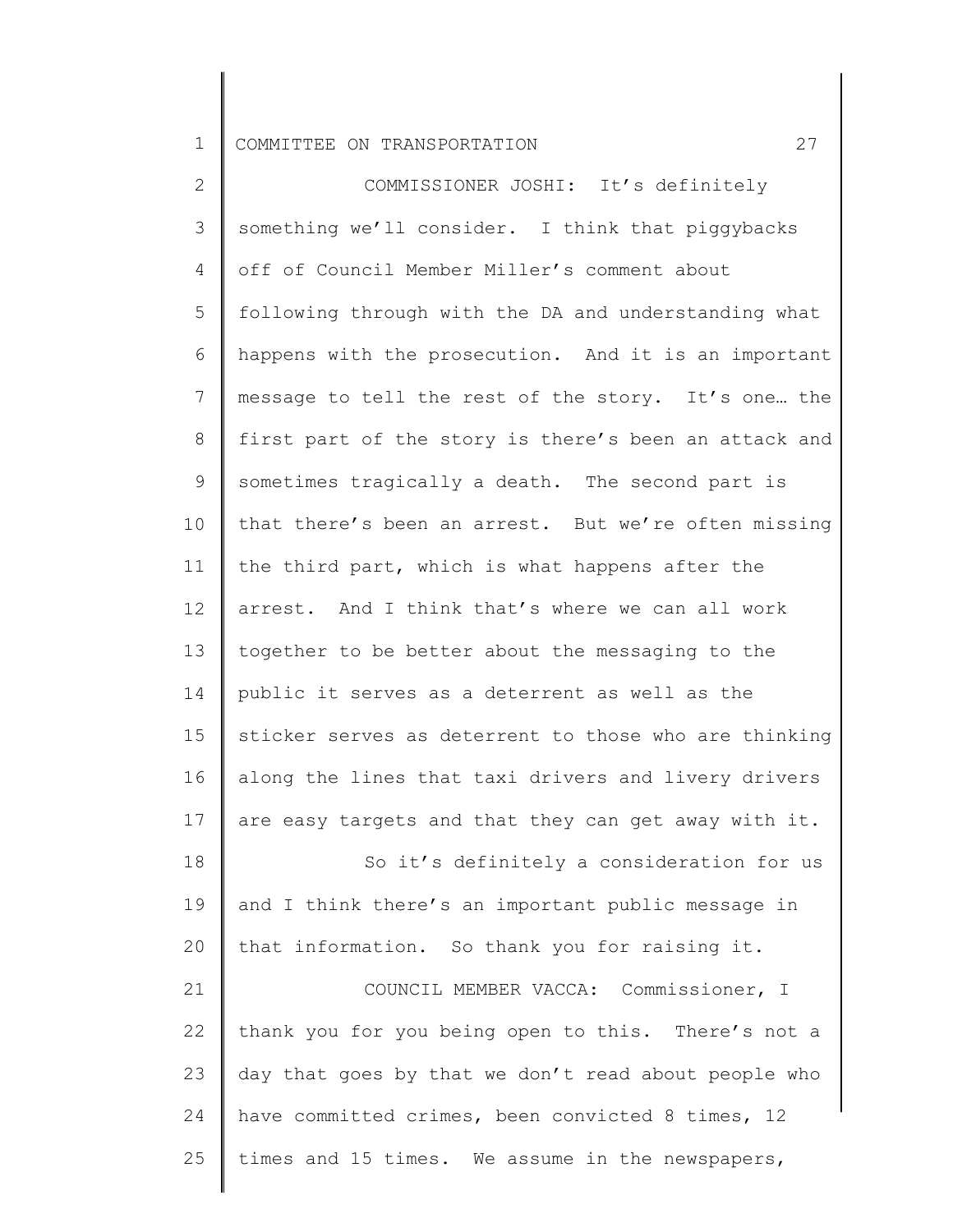2 3 4 5 6 7 8 9 10 11 12 13 14 15 16 17 18 19 20 21 22 23 24 25 when we see someone arrested, we assume that that's resolved. It's not resolved. Because recidivism is a big problem in this city. Now recidivism, when it comes to people attacking cab drivers, really worries me. If they're going to continually prey on cab drivers or if they think they can go from one borough to another and do what they want to do. So, we just can't be considering legislation in vacuum. The legislation sometimes is adopted, but then where do we go from there. And this piece is missing, this piece is missing. What happens when someone is arrested for attacking a cab driver? That piece is missing. So for our legislation to be successful, we need court monitoring. The public has a right to know what judges did what. They have a right to know what the DA has recommended. Shedding some sunlight never hurts. I think we need sunlight here. And I'd be interested in working with you if you need me to. I hope we could involve other members but I think it's something your agency really should pursue. COMMISSIONER JOSHI: Yes. And it's something we couldn't do alone. It obviously involves coordination with PD and the District Attorney's office.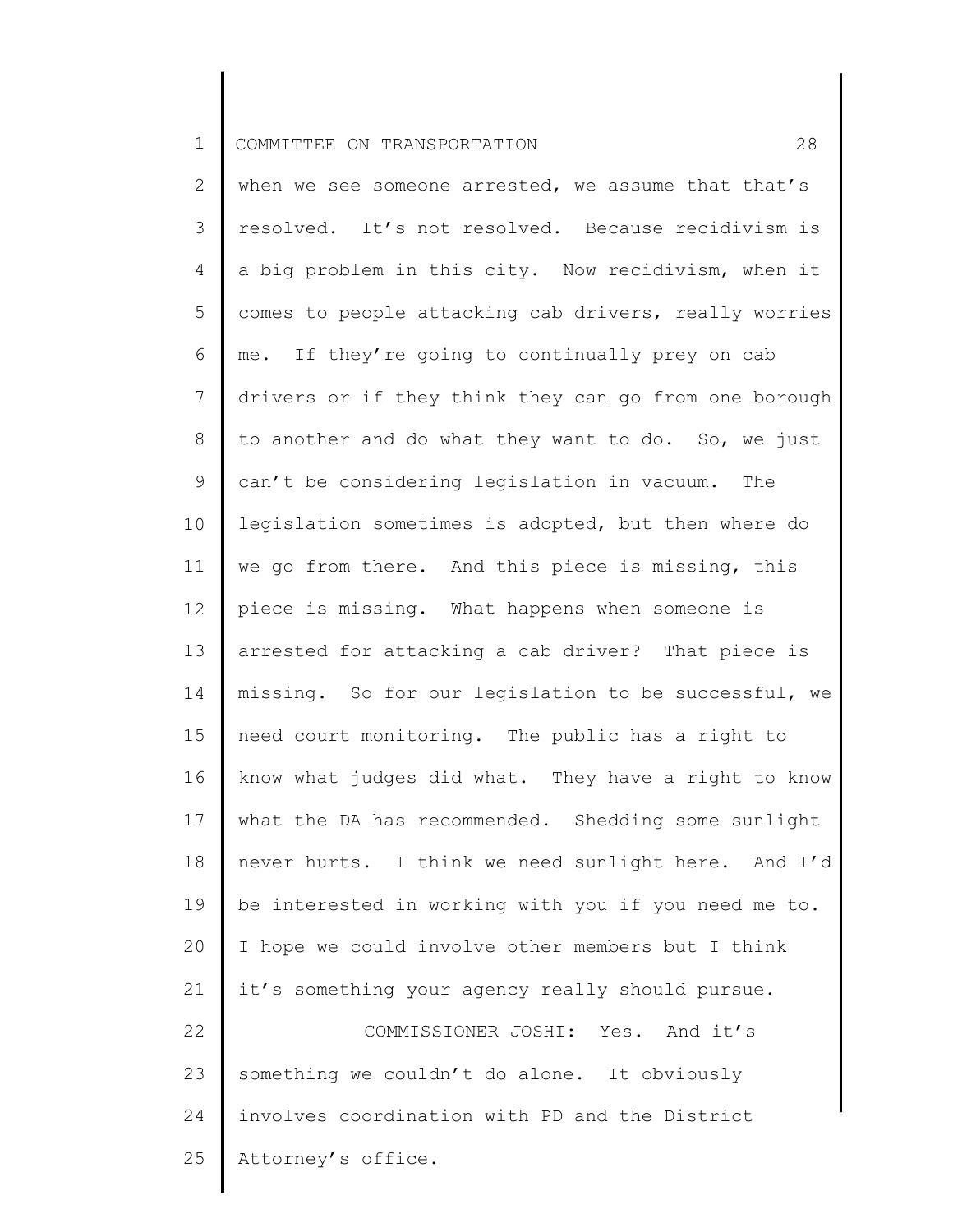2 3 4 5 COUNCIL MEMBER VACCA: Yes. And if you need assistance from the council in legislation, but I do think a court monitoring project is called for. Thank you.

6 7 8 9 10 11 12 13 14 15 16 17 18 19 20 21 22 COUNCIL MEMBER VAN BRAMER: Thank you very much Chair. Just one quick question, Deputy Commissioner. And dove tailing on what Chair Rodriguez asked earlier. Is the department currently keeping track of areas where there's a prevalence in hit-and-run accidents and when you are able to determine those negative trends, does enforcement, increased enforcement follow where you may have seen that. Obviously, we're all too familiar with the response when there's a hit and run accident, as we've seen in our district when there are those electronic billboards that go up and all of that after the crime is committed. Um, but are there other tools that are used when you determine patterns, and do you determine patterns, or are you in the process of figuring out how to determine patterns?

23 24 25 DEPUTY COMMISSIONER PETITO: Well no, as a routine regular part of the work of each individual police precinct. They will identify the collision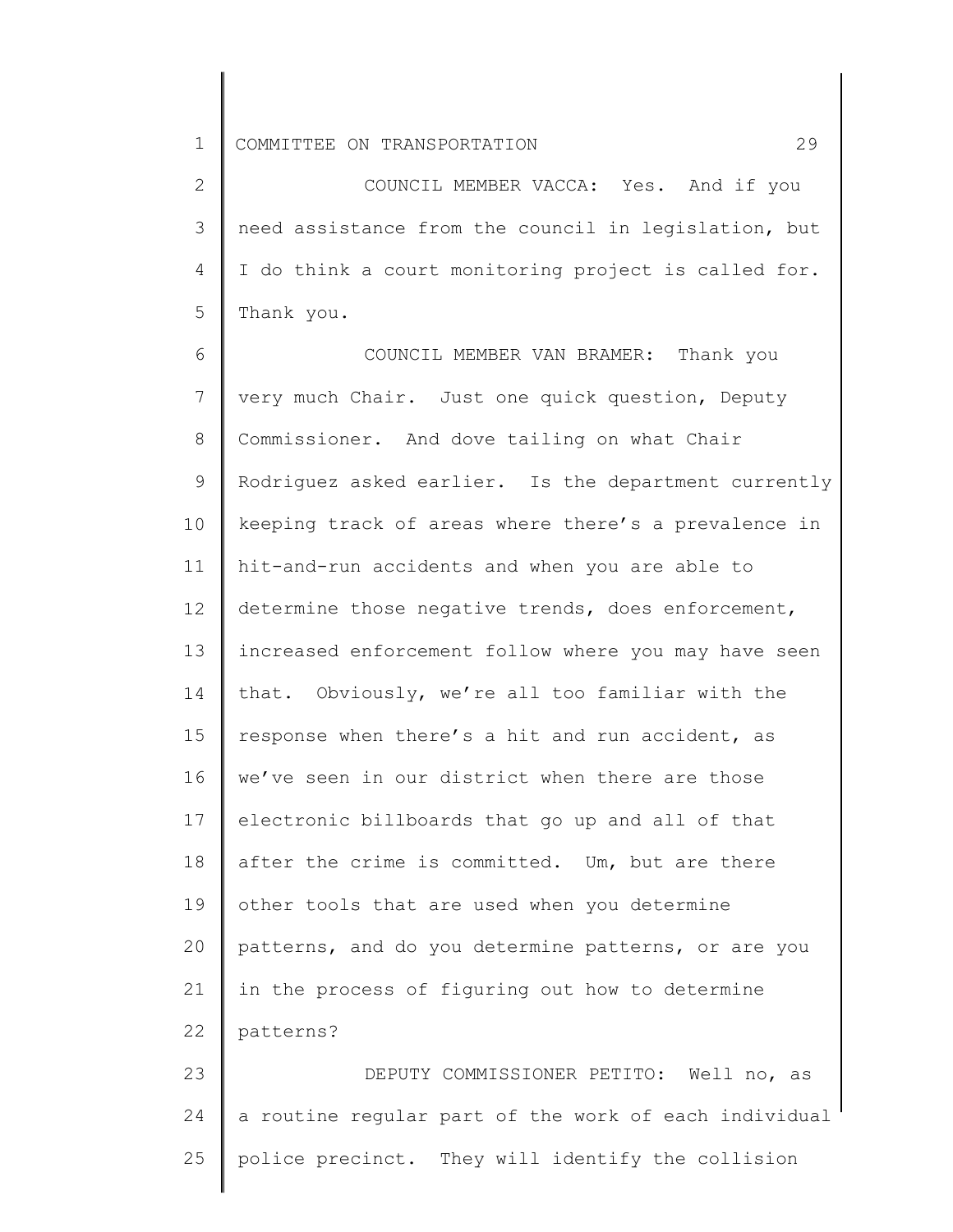2 3 4 5 6 7 8 9 10 11 12 13 14 15 16 17 18 19 20 21 22 23 prone locations which, of course, sometimes include hit and runs. If they're serious consequences. If there's a critical injury, another component of the police department will come into play, which is the Collision Investigation Squad. And again, they'll make… they're do a detailed investigation and make recommendations about any number of either engineering solutions or enforcements solutions and again that's also part of the regular work of the Traffic Safety Team in each precinct. So if there is a corridor where there is a certain number of hit and runs, it wouldn't necessarily be hit and runs, it would also be any collision, but they would be looking at that very carefully. And again, in traffic stat, they are questioned and routinely discussed by… those locations are discussed by the command structure of the Transportation Bureau with DOT presence. So it is a pretty comprehensive effort to identify and try to ameliorate conditions which may lead to vehicle collisions. COUNCIL MEMBER VAN BRAMER: Okay. I want to thank Commissioner Bratton again and the NYPD as

24 25 well as the administration for working with us on this and supporting Intro 371. Thank you.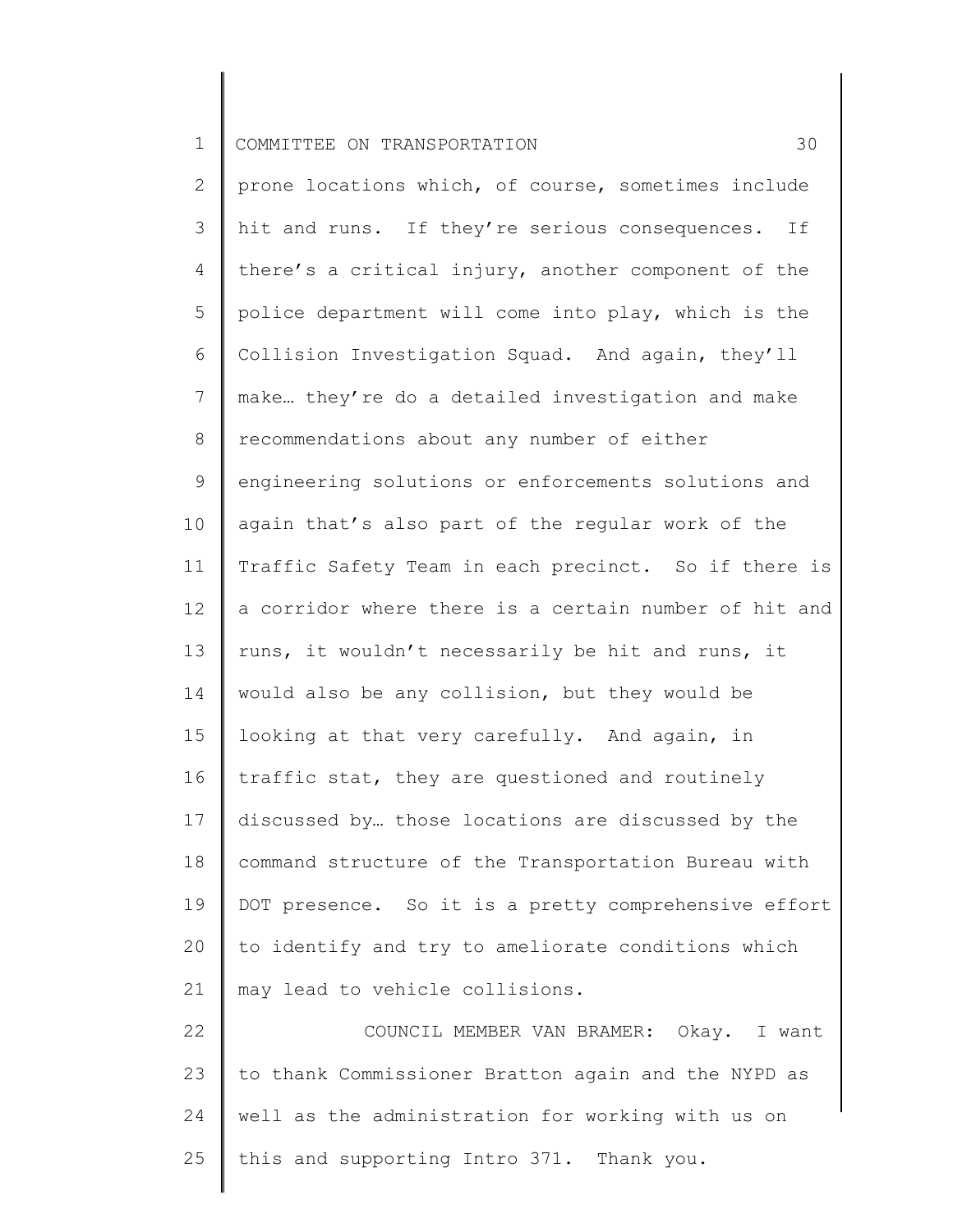| $\mathbf 1$ | 31<br>COMMITTEE ON TRANSPORTATION                     |
|-------------|-------------------------------------------------------|
| 2           | DEPUTY COMMISSIONER PETITO: Thank you.                |
| 3           | CHAIRPERSON RODRIGUEZ: I'd also like to               |
| 4           | say before calling to our last council member,        |
| 5           | Council Member Chin who wants to ask questions, then  |
| 6           | Council Member Dan Garodnick also has any questions   |
| 7           | to ask. That we also know that we need a lot of help  |
| 8           | from Albany when it comes to providing more tools to  |
| 9           | the DA to be able to prosecute cases related to hit   |
| 10          | and run. Like for me, a personal case that I was      |
| 11          | involved with, one of my best friend's sons, he died  |
| 12          | as a result of a hit and run on Mosholu Parkway. And  |
| 13          | even though on Fox 5, they aired the video where the  |
| 14          | driver who did the hit and run, he few hours after he |
| 15          | put his car on fire to get rid of the evidence. And   |
| 16          | still the tools that the DA have and the NYPD have,   |
| 17          | Albany did not allow, in this particular case for the |
| 18          | families of Jose Rivera (phonetic) to get more than   |
| 19          | he has got two years and it took us like to mobilize  |
| 20          | to go the extra mile to get a particular case that    |
| 21          | wasn't just limited to a driver who hit someone in a  |
| 22          | state. That guy, a few hours after, you seen the      |
| 23          | video on Fox 5, putting his car on fire, walk out     |
| 24          | from that scene just to get rid of the evidence.      |
| 25          | Still the state law does not allow all the tools, so  |
|             |                                                       |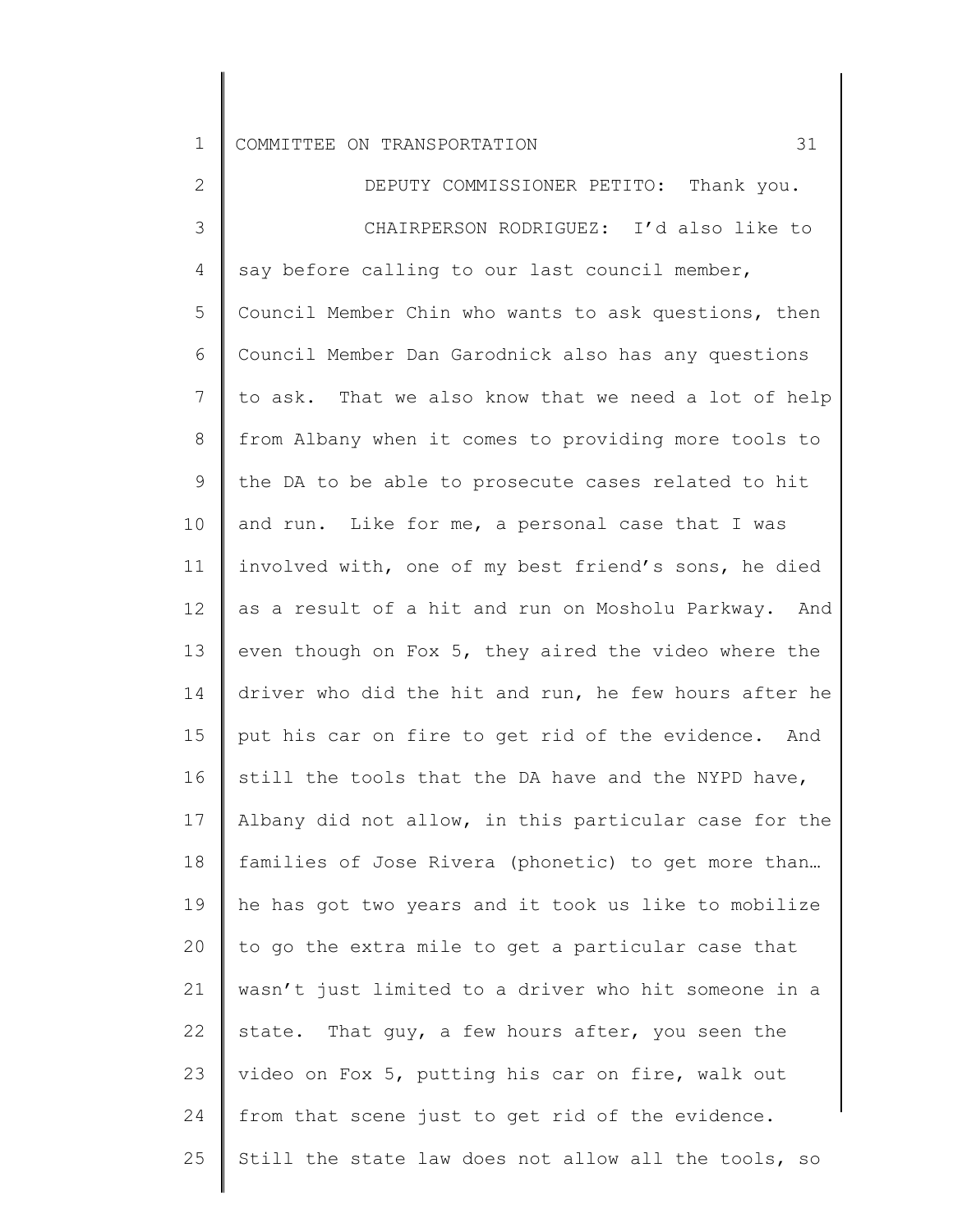| $\mathbf 1$     | 32<br>COMMITTEE ON TRANSPORTATION                     |
|-----------------|-------------------------------------------------------|
| $\mathbf{2}$    | I also know that we need to work in collaboration     |
| 3               | with the DA and NYPD and to see to to ask for more    |
| 4               | support from Albany so that we can have that we can   |
| 5               | be able to strengthen the law that we can apply in    |
| 6               | those cases were irresponsible drivers, they hit and  |
| 7               | they leave the scene of those incidents.              |
| $8\,$           | Council Member Chin.                                  |
| $\mathcal{G}$   | COUNCIL MEMBER CHIN: Thank you Chair.                 |
| 10              | Um, in the Commissioner's testimony, I think she made |
| 11              | a great suggestion in terms of adding commuter vans   |
| 12 <sup>°</sup> | and para-transit. Especially in my district, we have  |
| 13              | a lot of commuter vans that serve Chinatown, to       |
| 14              | other, to Flushing and to Brooklyn. Does the police   |
| 15              | department or the TLC keep track of incidents of      |
| 16              | assault against commuter van drivers or para-transit  |
| 17              | drivers?                                              |
| 18              | DEPUTY COMMISSIONER PETITO: If they are               |
| 19              | performing livery duties, yes, yes, they would be     |
| 20              | included in the numbers that Commissioner Joshi       |
| 21              | provided. And those numbers are based on stick        |
| 22              | counts. There is no actual way to separate out as a   |
| 23              | computerized category, assaults on livery drivers or  |
| 24              | for-hire vehicle drivers, so what our folks did was   |
| 25              | go through the assaults and then cull the out by hand |

 $\Big\}$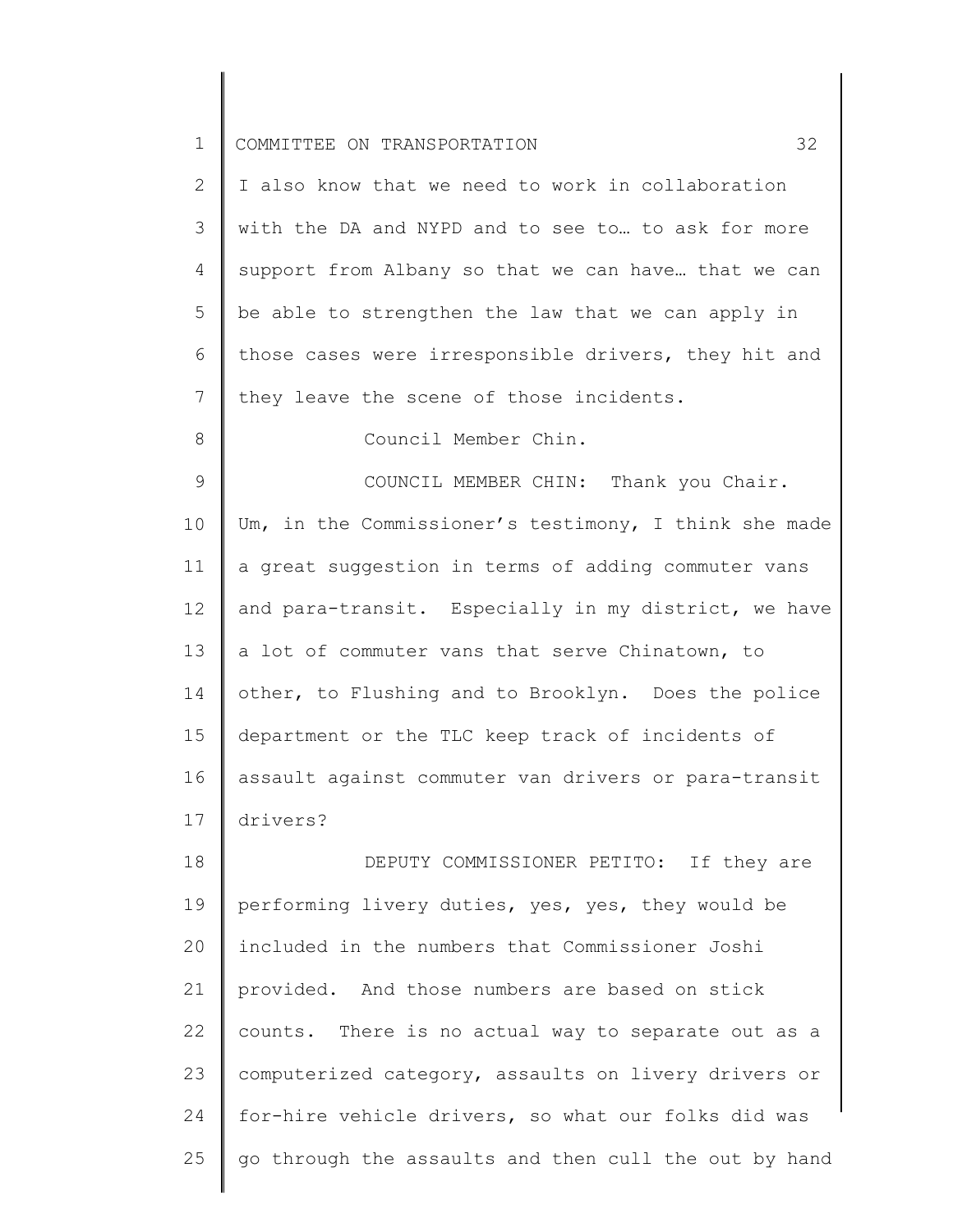1 2 3 4 5 6 7 8 9 10 11 12 13 14 15 16 17 18 19 20 21 22 23 24 25 COMMITTEE ON TRANSPORTATION 33 in a sense. So, it would include any kind of livery driver for-hire. COUNCIL MEMBER CHIN: But the statistic that she provided earlier, it did break out in terms of taxi driver and livery drivers. So the police department can be able to do that, whether that forhire vehicle, or that TLC licensed… DEPUTY COMMISSIONER PETITO: Well I believe that they would… I don't believe that they would have done it separately. It would just be livery. But I will check on that. COUNCIL MEMBER CHIN: Yes, I mean, if you're providing statistics for 2013 it would also be good to get the fuller pictures in terms of assault on commuter, van drivers and para-transit. DEPUTY COMMISSIONER PETITO: My speculation is that they're included in the general livery, like non-taxi folks. But I'll confirm that. COUNCIL MEMBER CHIN: Okay. Thank you. And um Chair, I also would like to add my name to the bill, Intro 82 as a co-sponsor. Thank you. CHAIRPERSON RODRIGUEZ: So thank you to the TLC and the NYPD for your participation. And also for supporting those two bills. As we know, a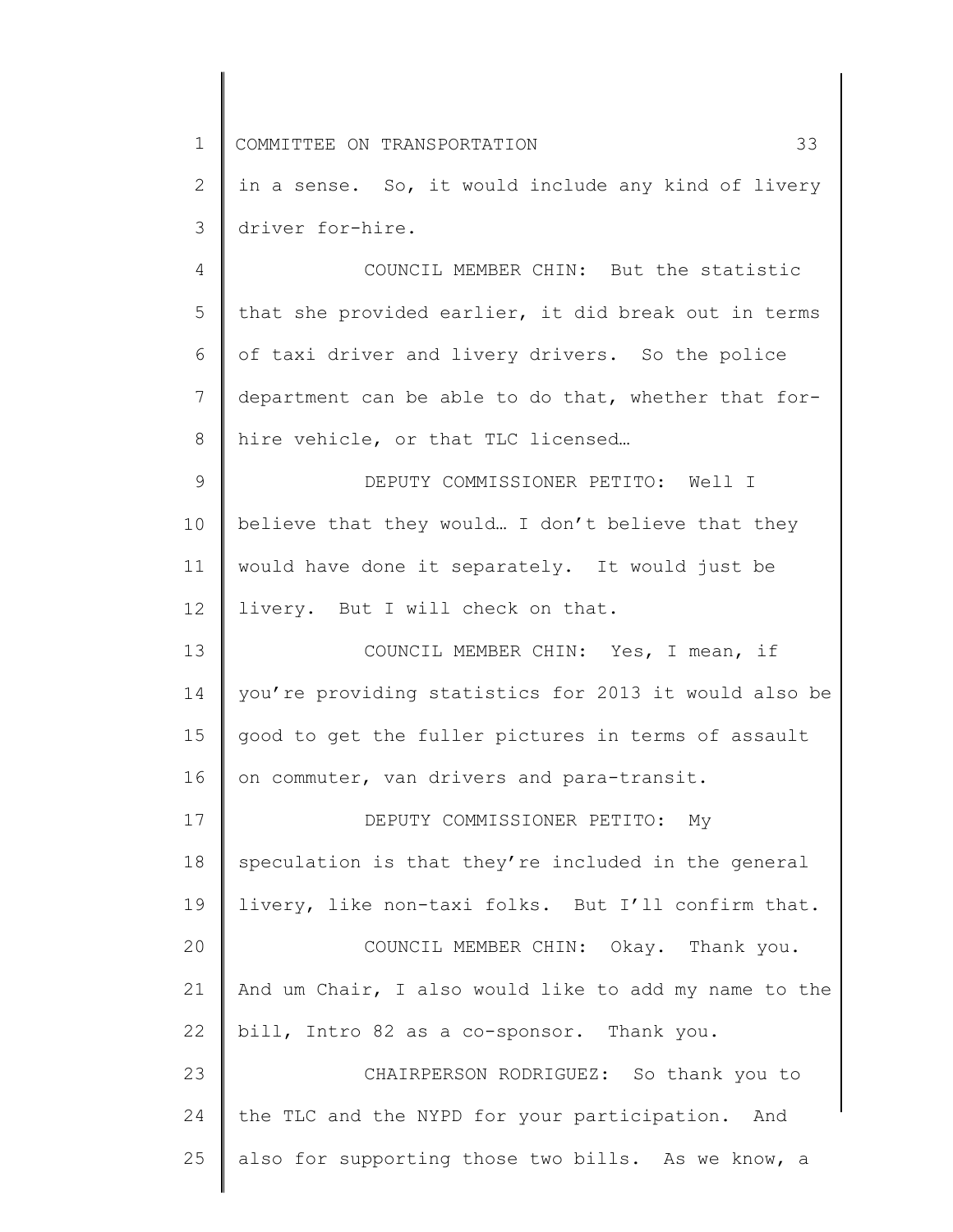| $\mathbf 1$    | 34<br>COMMITTEE ON TRANSPORTATION                     |
|----------------|-------------------------------------------------------|
| 2              | special thanks to Families for Safe Streets and       |
| 3              | Transportation Authority and all those groups that    |
| 4              | have been advocating to improve safety in our city.   |
| 5              | So thank you and now we'll be calling the next panel. |
| 6              | Noah Budnick, Deputy Director,                        |
| $7\phantom{.}$ | Transportation Alternatives, Michael Arvanites for    |
| 8              | Black Car Assistance Corporation and Carolyn Castro.  |
| $\mathcal{G}$  | (PAUSE)                                               |
| 10             | CHAIRPERSON RODRIGUEZ: You may begin.                 |
| 11             | DEPUTY DIRECTOR BUDNICK: Good morning                 |
| 12             | council members. My name is Noah Budnick, I'm Deputy  |
| 13             | Director of Transportation Alternatives. Thank you    |
| 14             | for convening this hearing this morning. Thank you    |
| 15             | Chairman Rodriguez, thank you Majority Leader Van     |
| 16             | Bramer for putting in this bill and thank you Council |
| 17             | Member Lancman as well for putting in this            |
| 18             | legislation.                                          |
| 19             | I just want to speak quickly to Council               |
| 20             | Member Lancman's legislation. It sounds like there's  |
| 21             | broad agreement and we're one of those agreeing       |
| 22             | parties. It's a common sense bill. The fact that it   |
| 23             | mirrors the MTA's rules about putting up signs        |
| 24             | educating the public that it's a crime to assault     |
| 25             | subway and bus drivers. It makes sense to extend      |
|                |                                                       |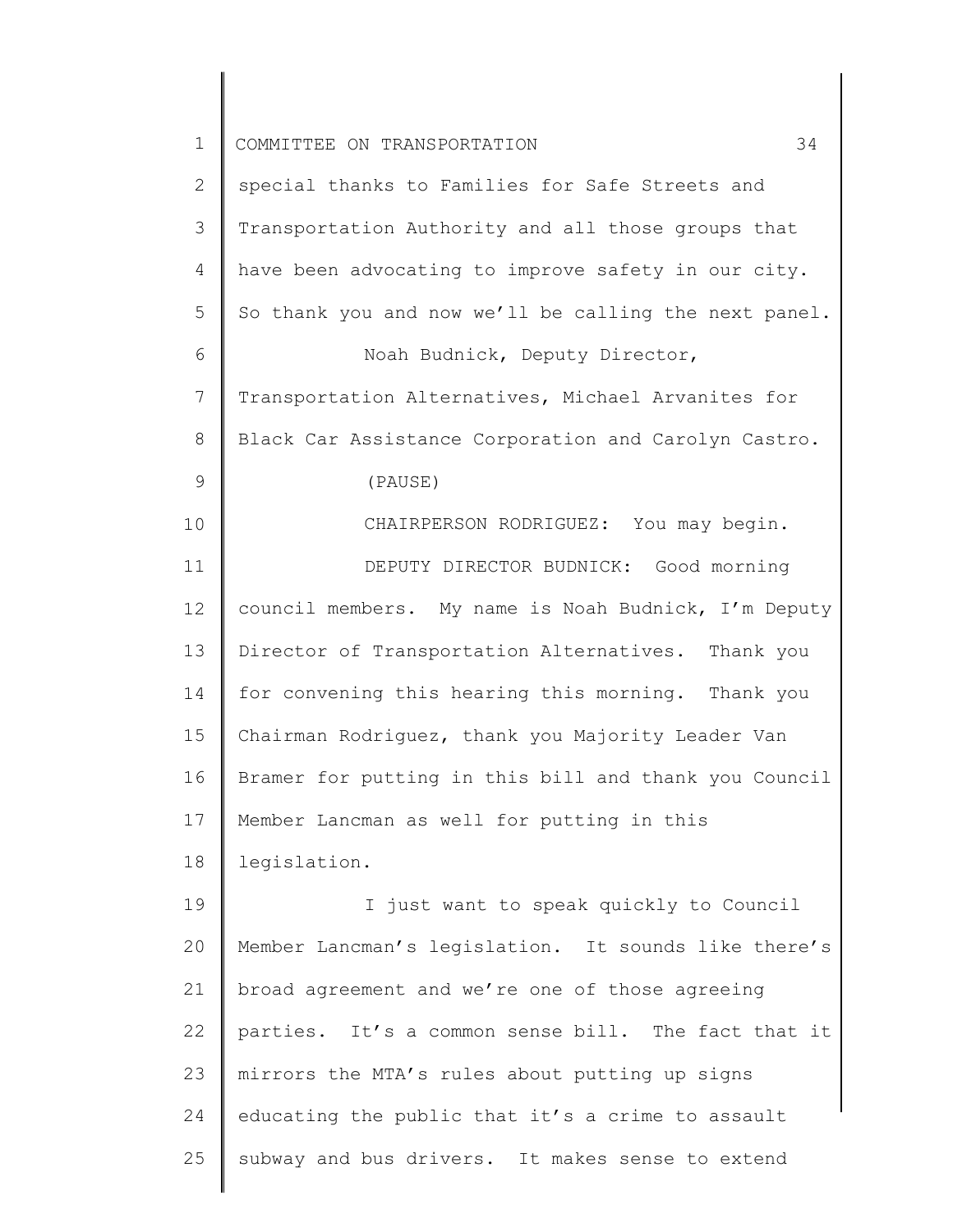2 3 4 5 6 those same protections to all for-hire vehicle drivers. I appreciated TLC Chair Joshi's recommendation to put the signs in all TLC regulated vehicles and hopefully the council will work with the TLC to incorporate that.

7 8 9 10 11 12 13 14 15 16 17 18 19 20 21 22 23 24 25 I live in Flatbush, so I'm a dollar van rider. And having those signs in dollar vans as well as all the para-transit vehicles that serve the city is great. We have a huge public transit network in the city and we forget that all for-hire vehicles are part of that network. And so they help us live car free lifestyles in New York which is a wonderful thing about living in the city, but they also set the pace on city streets. So they're safety is paramount and can't be separated from Vision Zero and giving driver's piece of mind will hopefully help them concentrate more when they're driving their vehicle. On Council Member Lancman's bill, one thing I appreciate, it kind of is the nexus of public safety and traffic safety and we've seen, as the city has gotten safer over the years, the traffic safety is on par with a lot of public safety concerns. There's more people killed in traffic than are murdered by guns. And as the Police Commissioner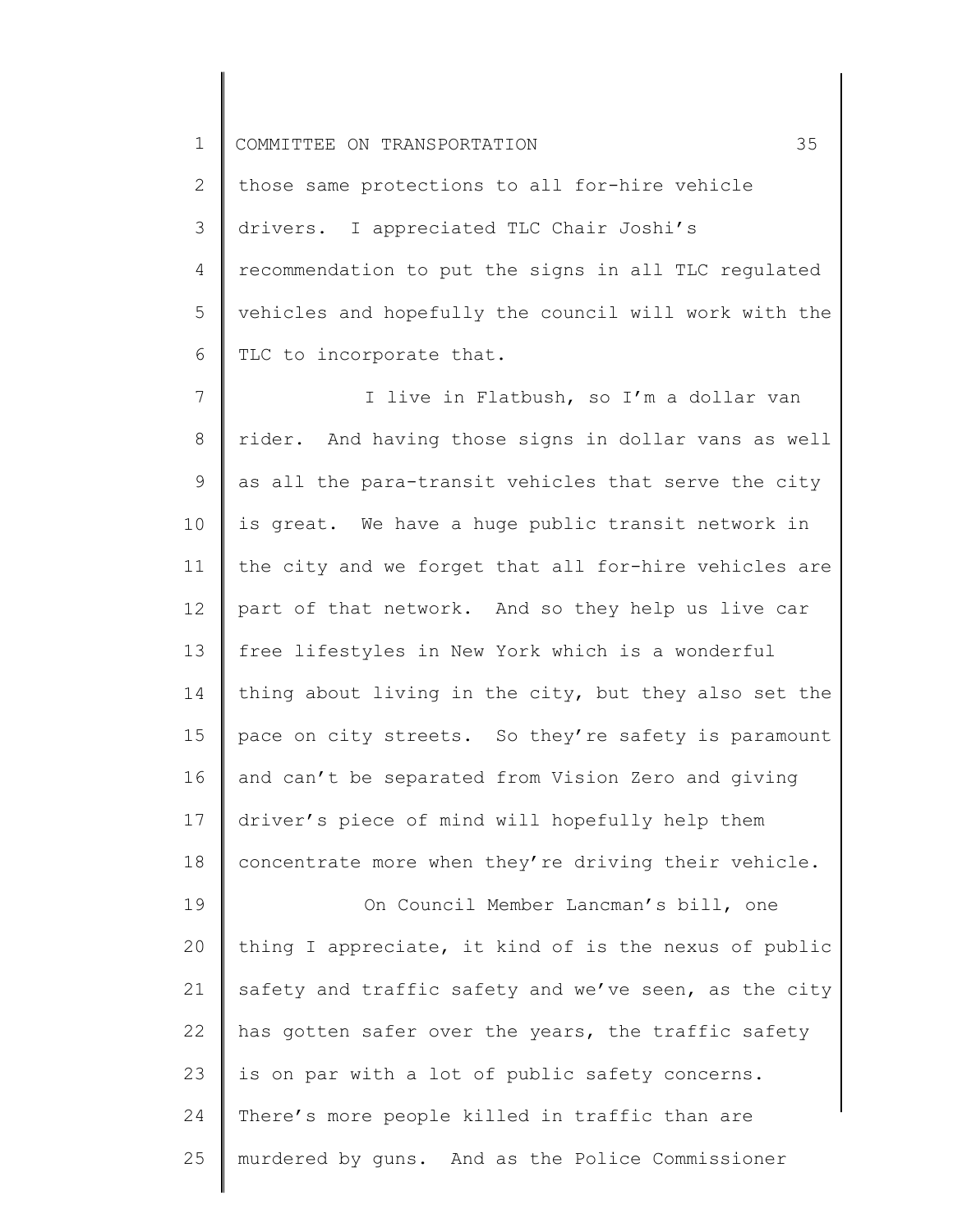2 3 4 5 says, a death is a death. And so the way that this bill looks after public safety in the transportation context is unique. And I think it is great for the council to move forward on.

6 7 8 9 10 11 12 13 14 On Council Member, Majority Leader Van Bramer's bill, we're also very supportive of this legislation to extend hit and run penalties into the New York City Administrative Code. We have a couple of recommendations that hopefully will strengthen the bill. I'm glad to hear that Chair Rodriguez mentioned being open to increased fines, because that's basically the theme of the recommendations that we hope you'll consider this morning.

15 16 17 18 19 20 You know, since New York City can't pass laws assigning jail time for hit and run, we hope that you consider increasing the monetary fines in this bill to serve as a deterrent, as a stronger deterrent for drivers so that they know that this is very serious.

21 22 23 24 25 Furthermore, we feel like there should be protections extended to the most vulnerable people on New York City streets. Our young and our old, people who are walking, who are biking. We all know the statistics, they're disproportionately affected in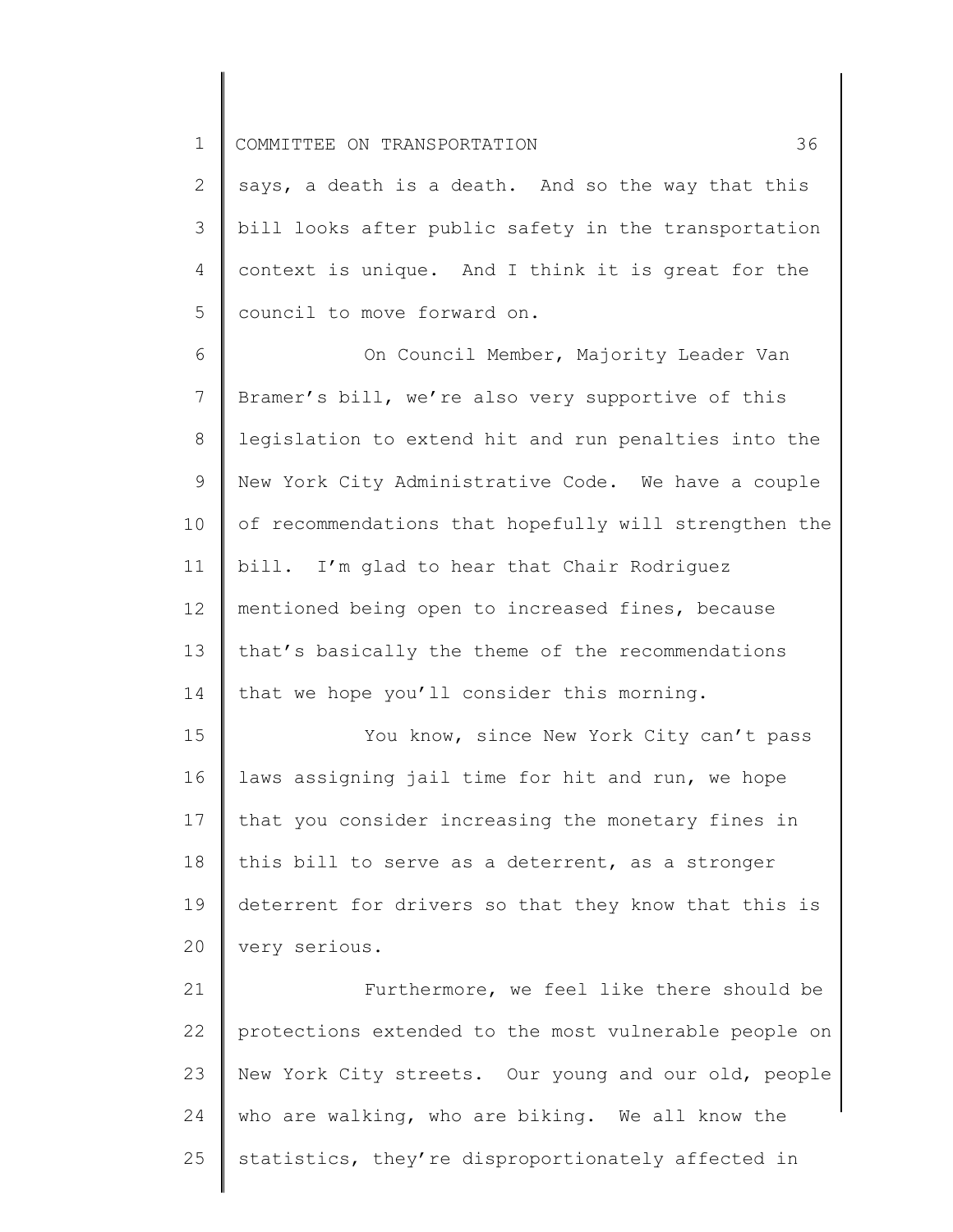2 3 4 5 6 7 8 9 10 11 12 13 traffic. You know, somebody who is walking, is ten times more likely to be killed in a collision than passengers in a vehicle. So to include increased penalties in the hit and run legislation for drivers who strike somebody on foot and on bike, I think would be great. It would mirror the state statutes that we've all championed, Hayley and Diego's Law. And the city council's new bill that the mayor just signed that allows the police department to better enforce failure to yield rules in the city. So more protections for people on foot, on bikes, for those who are old and those who are young.

14 15 16 17 18 19 20 21 22 23 24 25 Then there's an issue of repeat offenders which is in the state statute of hit and runs and if you are convicted in multiple hit and runs there's additional fines that go along with that. Looking at the city council legislation today, it seems that it mirrors the state statute in a lot of ways, so including that provision for repeat offenders I think would help show a very strong… send a very strong message from the council. And also for drivers who are intoxicated or drivers who have a suspended license or who are unlicensed. Often times people flee the scene because they think they can escape the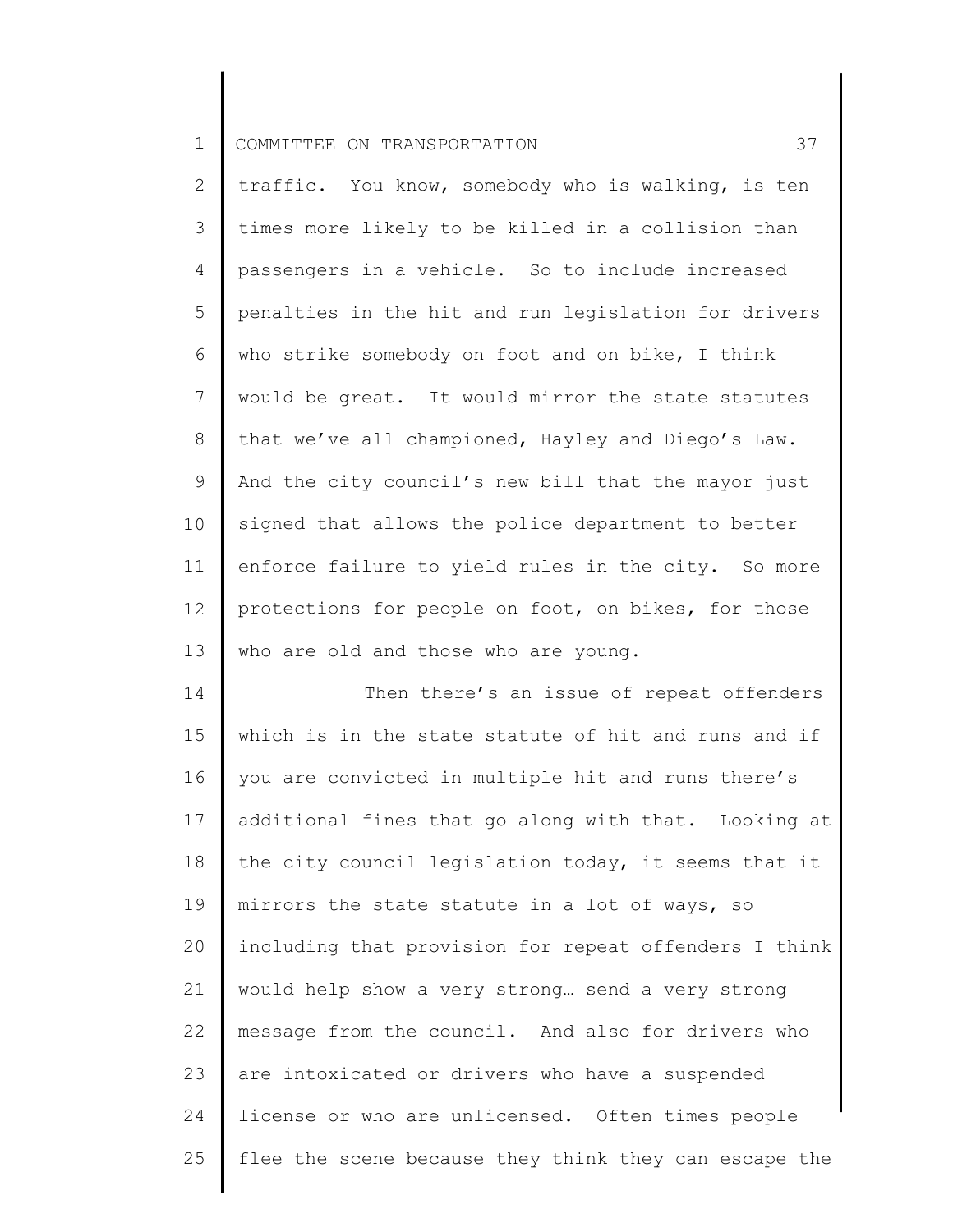| COMMITTEE ON TRANSPORTATION<br><b>__</b> |  |
|------------------------------------------|--|
|------------------------------------------|--|

2 3 4 5 6 7 8 law, they can get away with it. Or with intoxicated drivers, the way the law is set up right now is that if you're drunk and you hit somebody, the best thing you can do is flee and sober up. And that is a very perverse incentive that hopefully the council can work with the de Blasio administration to correct and again send a strong message to New Yorkers.

9 10 11 12 13 14 15 16 17 18 19 20 21 22 23 24 25 Moving forward it will interesting to learn more about who are the drivers involved in hit and run and if there are efforts that can be made to target them. Transportation Alternative feels like a very important part of this legislation will be a high profile and aggressive public education campaign that makes New Yorkers aware of these penalties. Our goal is not to put people in jail or to give people fines, our goal is to prevent the collisions from happening in the first place. Or if there is one, to insure that the driver stays at the scene so that the families and the victims can get justice and help as soon as possible. And that's what we appreciate about the legislation this morning. So along with that, the public education should accompany this legislation when it rolls out and on an ongoing basis so that people know that this isn't an I Gotcha, this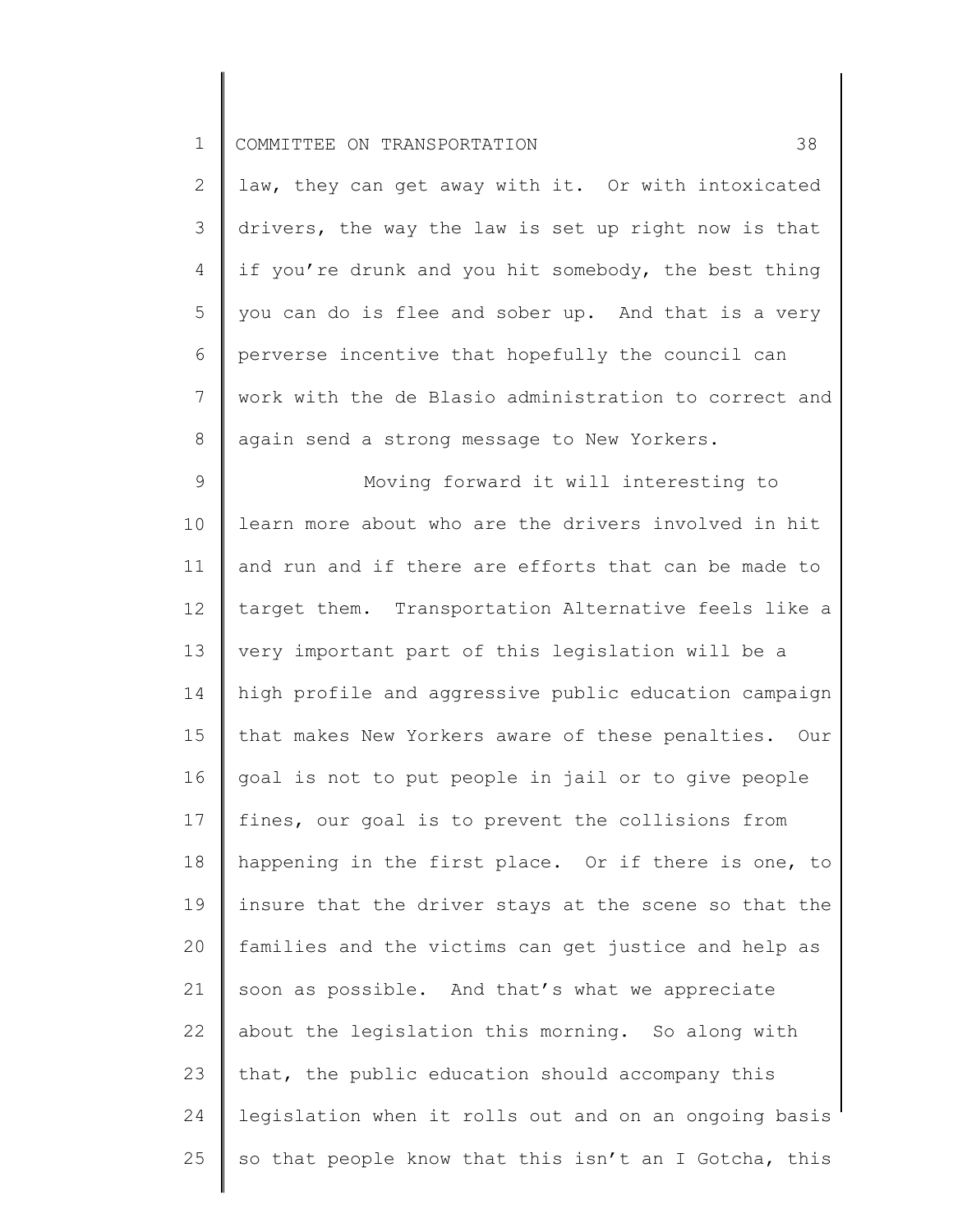| $\mathbf 1$    | 39<br>COMMITTEE ON TRANSPORTATION                     |
|----------------|-------------------------------------------------------|
| $\mathbf{2}$   | isn't just the city trying to burden New Yorkers any  |
| 3              | more. This is the city council and the mayor sending  |
| $\overline{4}$ | a message to New Yorkers that New York is a city of   |
| 5              | high morals, we care about our fellow New Yorkers, we |
| 6              | extend a helping hand in the event of a collision and |
| $7\phantom{.}$ | that that is the goal of these laws that are being    |
| $\,8\,$        | put forth today.                                      |
| $\mathcal{G}$  | So thank you for having us here this                  |
| 10             | morning and I look forward to working with you on     |
| 11             | these bills.                                          |
| 12             | DIRECTOR CASTRO: Good morning and thank               |
| 13             | you for spearheading this initiative Councilman       |
| 14             | Lancman and the Transportation Committee for          |
| 15             | following through. Thank you Councilman Rodriguez.    |
| 16             | My name is Carolyn Castro, I'm the                    |
| 17             | Executive Director of the Livery Roundtable. I'm      |
| 18             | here this morning to discuss Intro 82, to "requiring  |
| 19             | signs regarding penalties for assaulting taxi and     |
| 20             | livery drivers". We thank you for spearheading        |
| 21             | protective measures to the drivers of the livery and  |
| 22             | black car industries and for listening to our         |
| 23             | concerns for our constituents.                        |
| 24             | Overall we have no issue with this bill.              |
| 25             | However, we would like the language to reflect more   |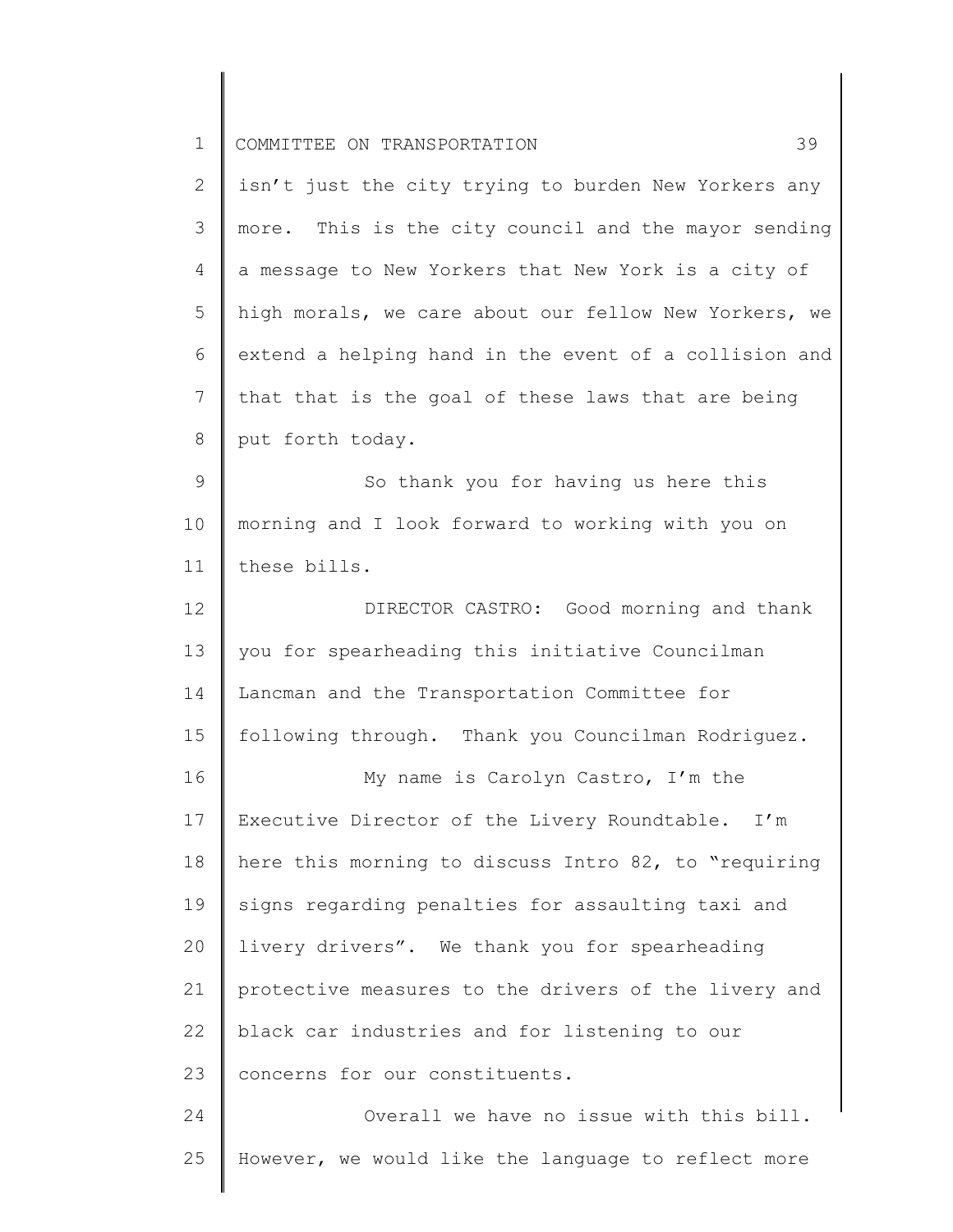| COMMITTEE ON TRANSPORTATION<br>ᅩ |  |
|----------------------------------|--|
|----------------------------------|--|

17

2 3 4 5 6 7 8 9 10 11 12 13 14 closely to the bill Council Member Lancman carried in the Assembly which specifically states, every forhire vehicle shall post a sign on the interior of such vehicle stating in not less than 16 point print that quote again, attention assaulting a taxi driver is punishable by up to 25 years in prison. Provided that operators of the livery or black car vehicles shall have the right but not the obligation to post such a sign while providing for-hire vehicle services. It is a minor difference in the description of the bill, but a very big difference to the driver, as it allows him the flexibility to

15 16 decide whether or not he would like the sign placed on the vehicle.

Thank you very much.

18 19 20 21 22 23 24 25 DIRECTOR ARVANITES: Good morning. My name is Michael Arvanites. I'm the Director of External Affairs at the Black Car Assistance Corporation. I appreciate the opportunity once again to speak with you and give testimony regarding the package bills before the committee. Thank you Chair. While the Black Car Assistance Corporation always supports efforts to improve driver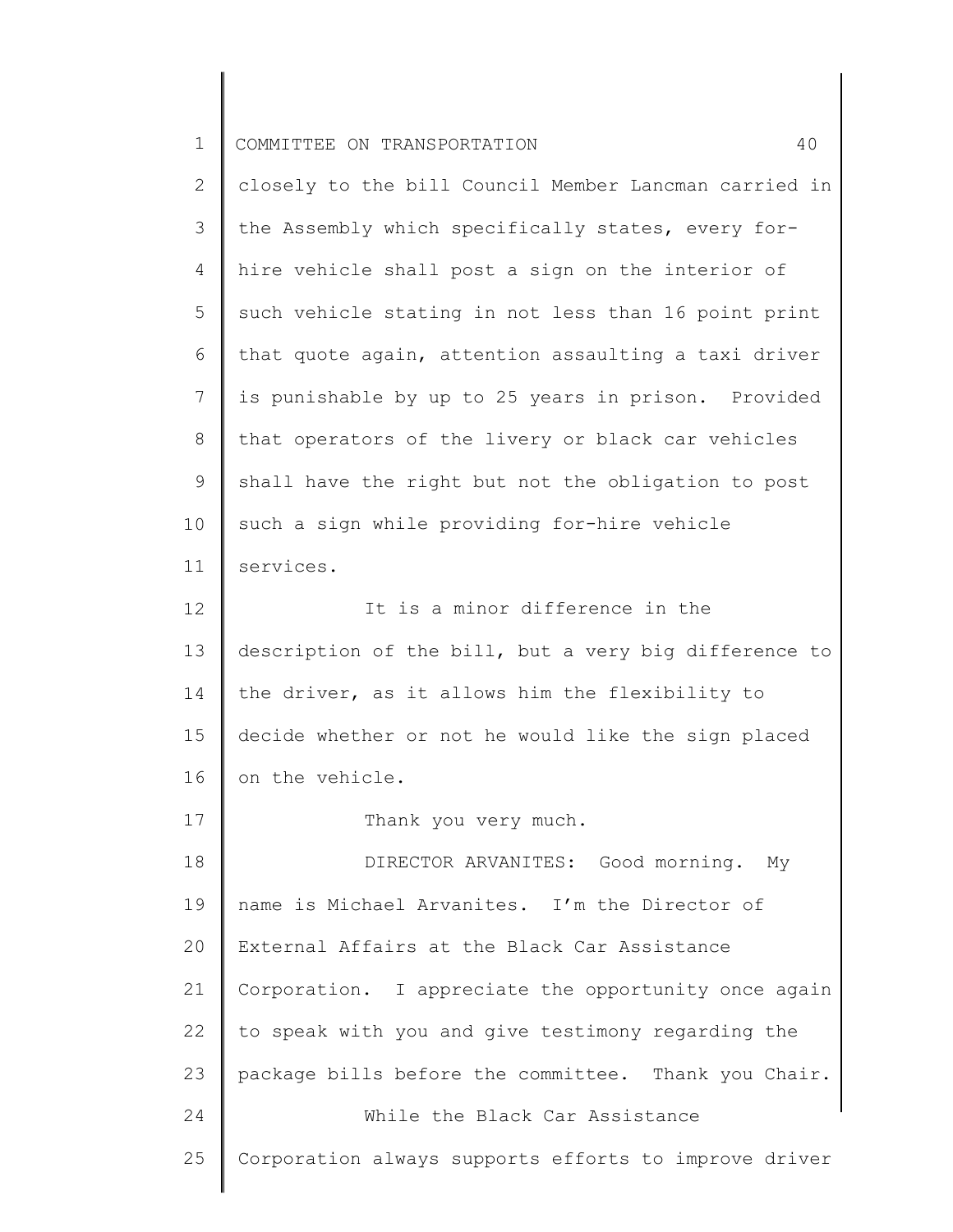2 3 4 5 6 7 8 9 10 11 12 safety, Intro 82's requirement that signage be placed in every for-hire vehicle is against 40 years of regulations for the industry in New York City. Placing any signage in black cars and luxury limos is counter to the stark TLC rules. There's always been exemptions for black cars and luxury limos to show any signage which includes but isn't limited to licensing the vehicle, base affiliation, there's no camera requirements, no passenger bill of rights, the driver's license information, etc. in the rear of the car for the passenger view.

13 14 15 16 17 18 19 20 It's quite frankly a non-issue for our industry. We almost exclusively deal with corporate accounts and 100% credit card and invoice accounts. As Council Member Reynoso pointed out before he left, the dangers in the cash that they have on hand, the luxury limo and black car industry doesn't have any cash on hand. So that sort of eliminates the incentive for assault.

21 22 23 24 25 When safety practices like cameras and partitions were wisely put in the yellow and livery industry vehicles, a car vow was made for the black car industry. We request the same in this instance from Councilman Lancman's bill. There has been no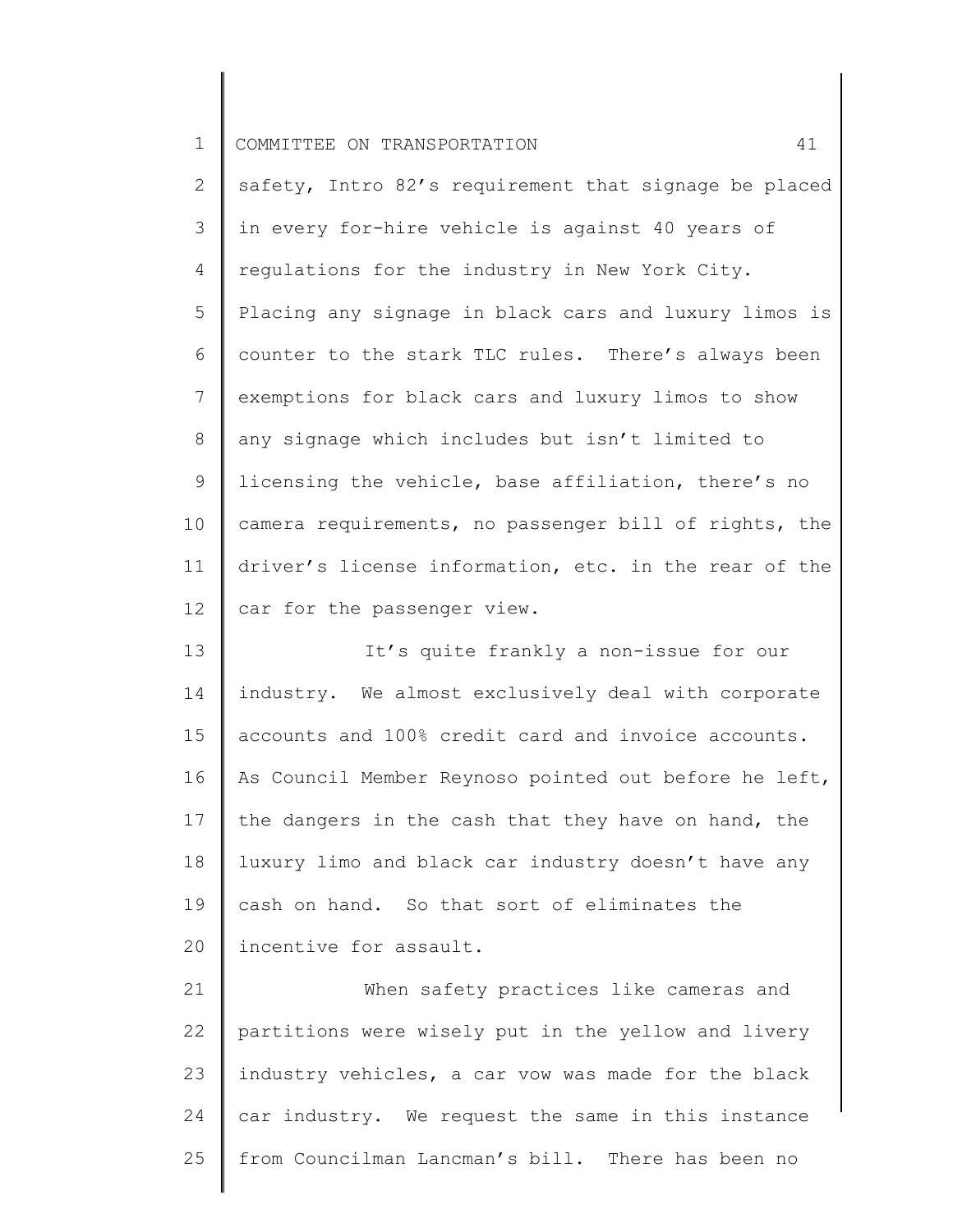2 3 4 5 6 7 recorded instance of assault on black car luxury limos as you heard the commissioner testify. She include the assaults on taxi-drivers and livery cars and then left out the fact that in the history of the deluxe limo and black car industry there haven't been any.

8 9 10 11 12 13 14 It is simply stated that signage is not necessary in our cars as the drivers and passengers have a professional relationship and understanding. The clients know the driver and the drivers know the client. The professional look of the cars as well as the client's perceived safety would be diminished by requiring otherwise.

15 16 17 18 19 20 21 22 23 Chairman Rodriguez, I thank you and the committee members for their time and attention protecting driver and pedestrian safety. The Black Car Assistance Corporation supports the other measure before the committee today. However I leave you with request that Intro 82 be further reviewed and altered to reflect what has been a long standing practice by the TLC for licensing and signage of black cars and luxury limos.

24 25 COUNCIL MEMBER LANCMAN: Thank you very much for your testimony. Um, yes, so when we had the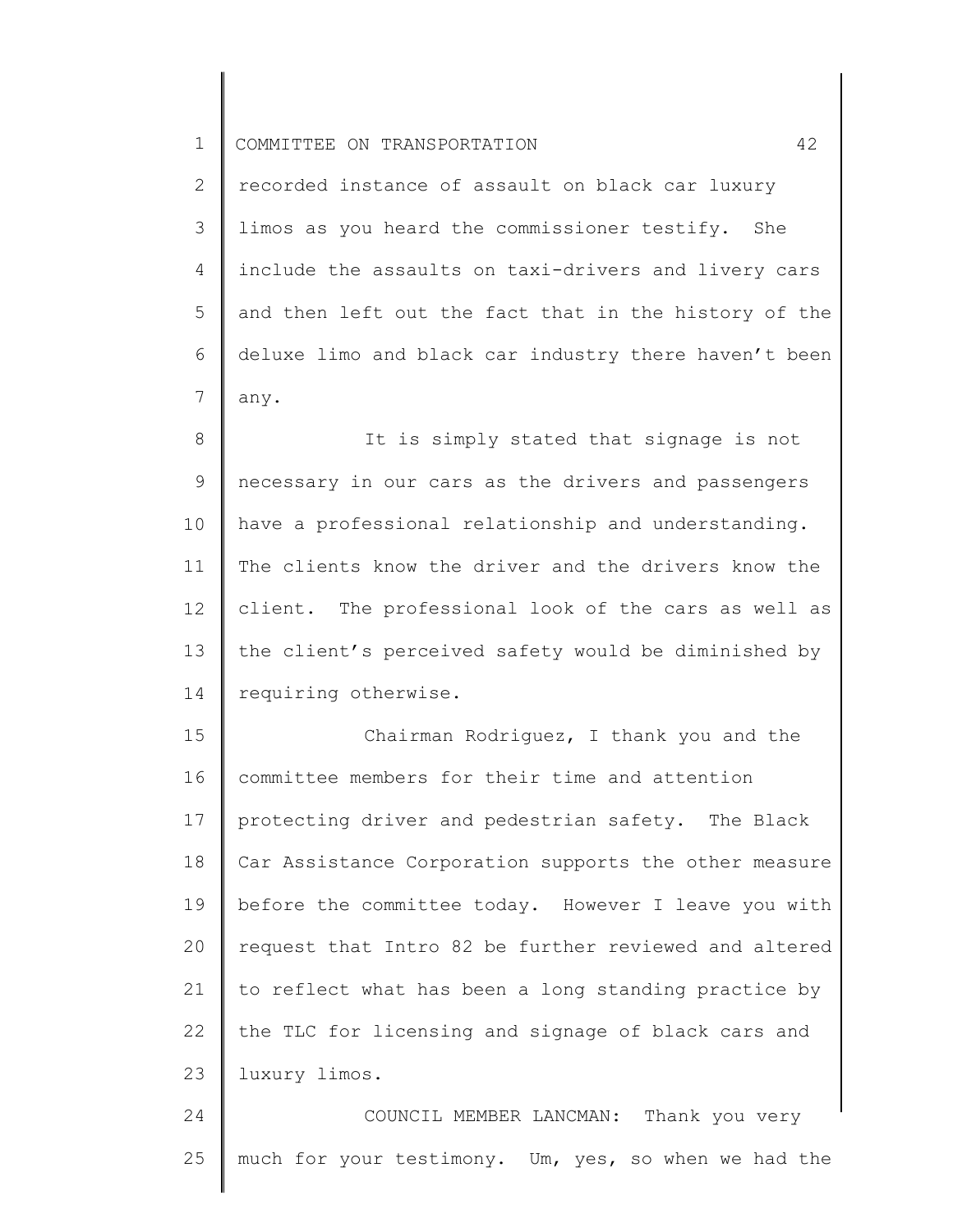2 3 4 5 6 7 8 9 10 bill in the State Legislature, we had carve out for livery and black car drivers. The issue was raised at the time and it's something certainly cognizant of, we wanted to leave it as straight forward as possible and here at this hearing what idea people might have. For the black car industry, am I correct that in almost every instance the operator of the vehicle is the owner of the vehicle? Isn't that the way that industry is structured?

11 12 13 14 15 16 17 DIRECTOR ARVANITES: You have to own at least 51% of your car. I would say without having the figures in front of me, over 90% own 100% of their cars. The only exemption would be when the base operator they're affiliated with sometimes assist with the financing and leasing of the car. They own a percentage of it.

18 19 20 21 22 23 24 25 COUNCIL MEMBER LANCMAN: So I think what we're looking at based on what we had done in the legislature, um and your testimony, is something that would allow an owner/operator of the vehicle to have the right but not the obligation. And something along those lines we can have a dialogue about, getting the words right. But I'm certainly aware of the differences in yellow cabs, liveries, black cars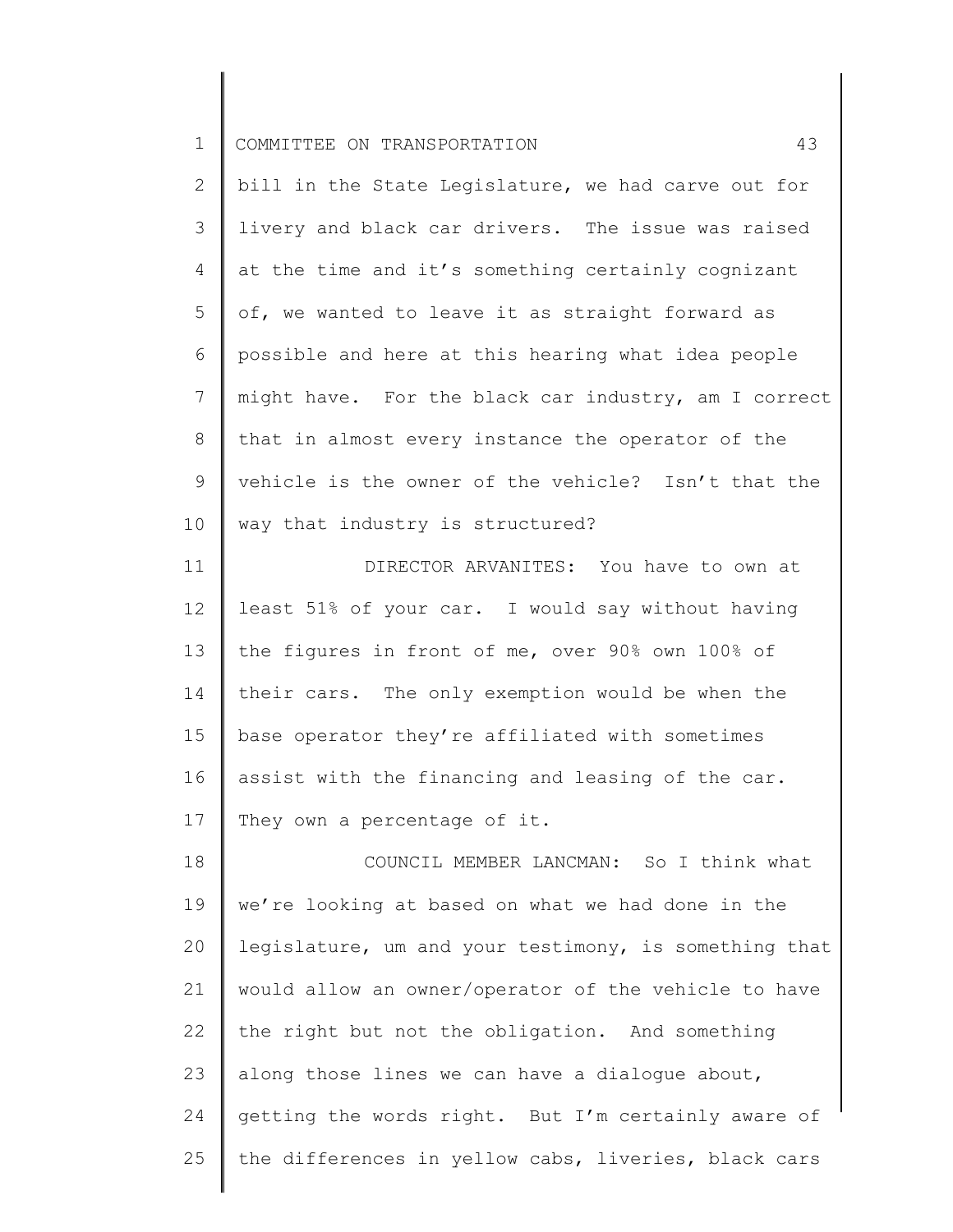2 3 4 and the different threats and customer base that they all deal with. So I appreciate your bringing it up and we're definitely going to talk about it.

5 6 DIRECTOR ARVANITES: Thank you Councilman.

7 8 9 10 11 12 13 14 15 16 17 18 19 20 21 22 23 24 COUNCIL MEMBER VAN BRAMER: Thank you very much again Mr. Chair and thank you to all the panelists and Noah, I want to thank Transportation Alternatives. Once again you've been amazing partners in our efforts to achieve Vision Zero and you are there and have been there with us every single time there's been a tragedy in my district and throughout the city which has been far too many as we all know. And I know we're about to hear a message from the families from my district, but I want to say that Chair Rodriguez and I are already talking and in agreement that we would very much agree and want to pursue additional fines. And I appreciate your recommendations and your support of this legislation and all the work that we all continue to do together to achieve Vision Zero. So thank you for that and we'll continue to talk about those recommendations. But I appreciate everything you've done for the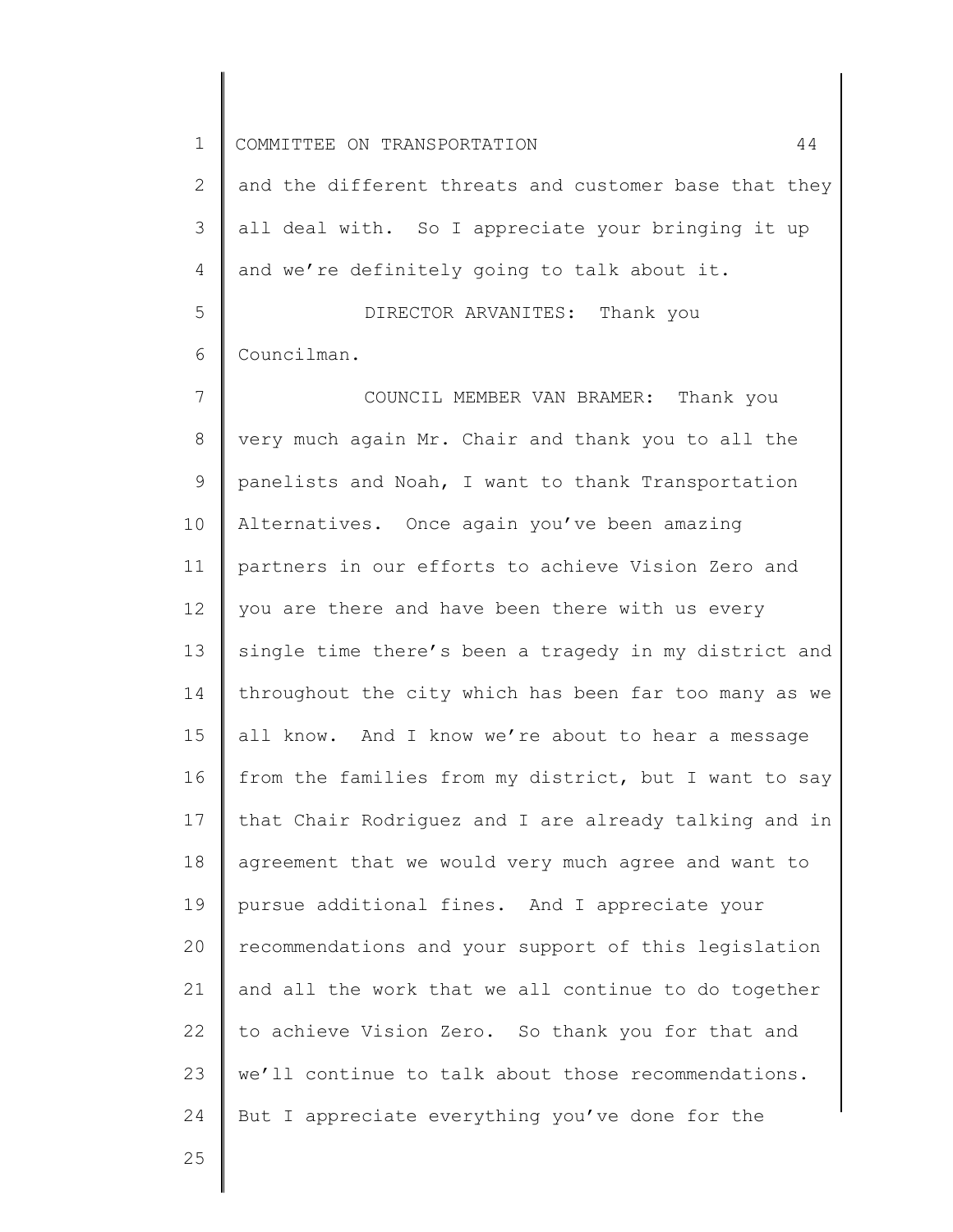2 3 4 5 6 families, including Luis Bravo and Maribel is about to testify on behalf of the family. But I thank you. DEPUTY DIRECTOR BUDNICK: I appreciate it. Any way that we can be of assistance, we're here for you.

7 8 9 10 11 12 13 14 15 16 17 18 19 20 21 22 23 24 25 COUNCIL MEMBER MILLER: I have just a… I want to make a distinction between the two organizations, obviously an association and one representing owner operators. I think that the objective of this legislation is to protect workers. Also to facilitate public safety and again drawing back on my experience on the MTA and the assault legislation. It was stated that in terms of the black car, because they're pretty much a non-cash entity, that assaults don't occur. And I would just like to submit that nor does bus drivers or conductors carry cash either, and assaults occur every day. And so, I would very much caution not having signage for anyone. I think for this legislation to have teeth, signs have to exist. And so I just wanted to clarify that. But also in terms of the Association and to the members of the panel who have really bought input to the critical legislation. I would say that you have to continue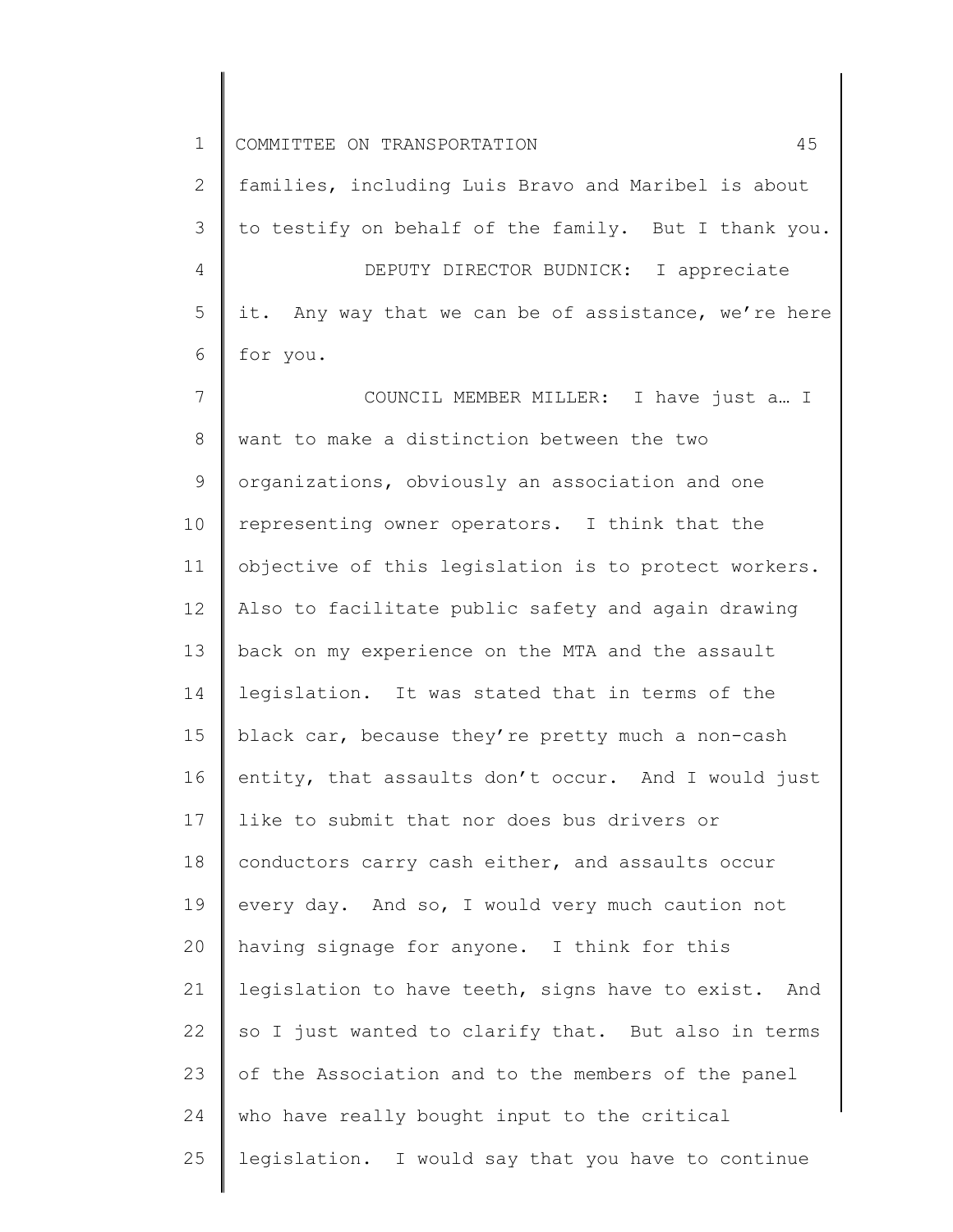2 3 4 5 6 7 8 9 10 11 12 13 14 15 16 17 18 19 20 21 22 23 24 to be vigilant in doing so and as was indicated by Council Member Vacca and other members of the council here. This legislation wasn't brought by the agencies, it wasn't brought by the owner/operators, right, and this is to protect the workers and is incumbent upon yourself to make sure that it has teeth. That all those involved continue to do what they have to do. That the agencies coordinate within each other because if you don't do it, it's not going to get done. So I applaud what you're doing. But there is a lot more work to be done to make sure that this really has an impact that was intended. (Background talk) (Pause) MARIBEL EGIPCIACO: My name is Maribel Egipciaco, I am from Queens to Make Queens Safer. A group of parents that were very concerned about all the deaths of tragic crashes in Queens. I am also here today on behalf of some of the Parents from Safer Streets which is a group of parents that organized themselves from all different places in the city that have lost their family member due to crashes.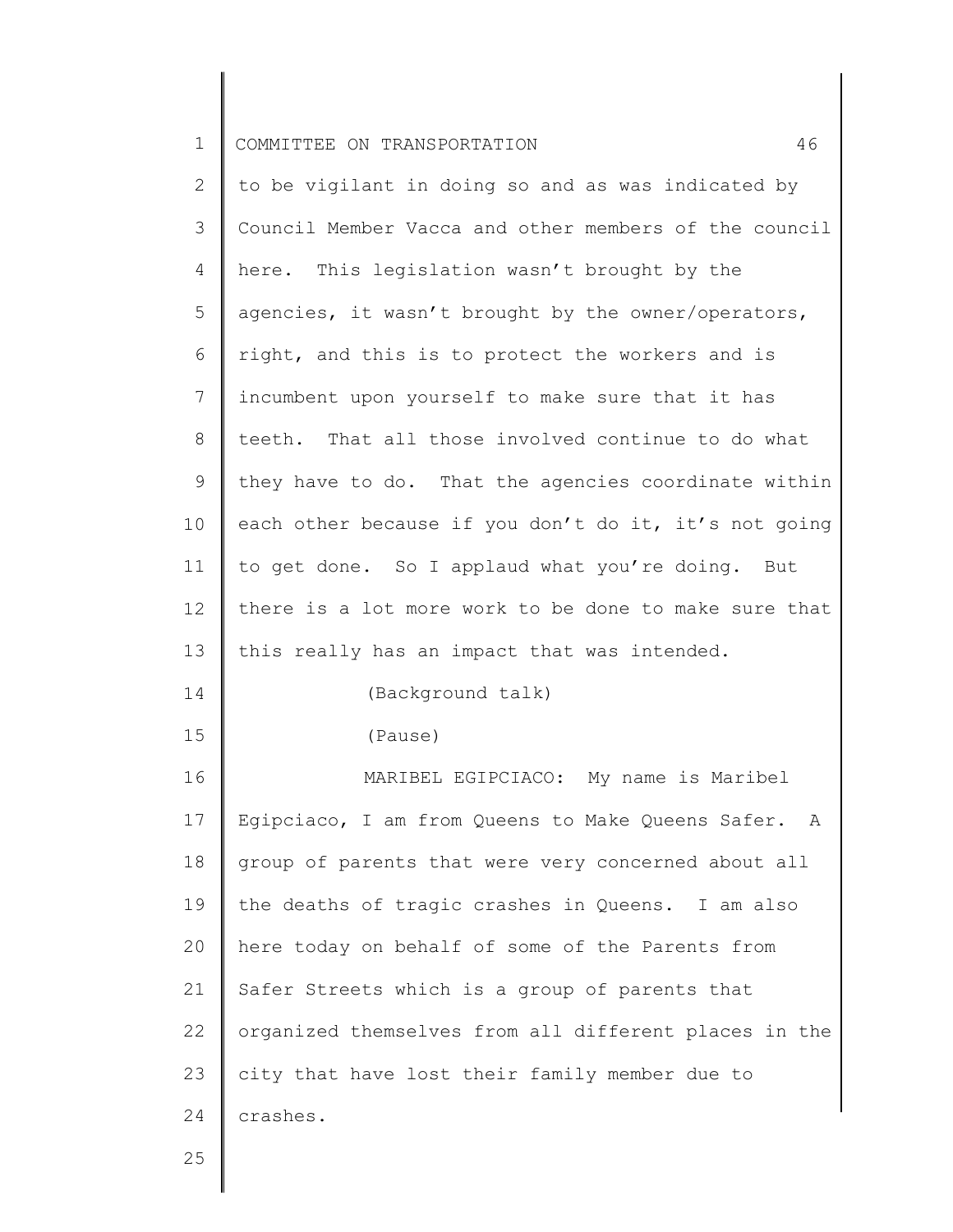| $\mathbf{2}$ | None of them could come here today                    |
|--------------|-------------------------------------------------------|
| 3            | because it was kind of they either had to work or     |
| 4            | had something else on their agendas, but the major    |
| 5            | message is thank you so much for presenting this bill |
| 6            | to increase the fines on people who leave the scene   |
| 7            | of an accident or a crash.                            |
| 8            | The family of Luiz Bravo, Martha                      |
| 9            | Bruncajas (sp?) couldn't make it, but she says that   |
| 10           | the pain that she always feels because of the death   |
| 11           | or her son is not going to go away. But anything      |
| 12           | that can be done to help stop all of these tragedies, |
| 13           | she supports and she wants them to be passed. She     |
| 14           | said that she wants, even though they haven't found   |
| 15           | the person that killed her son, she wants the people  |
| 16           | that are found and are taken to pay for what they've  |
| 17           | done. And increasing those fines and make awareness   |
| 18           | of other people not to do it. That they have to stay  |
| 19           | and wait to see what happened.                        |
| 20           | There was another family which is not in              |
| 21           | the Queens District. The mother of Josebel            |
| 22           | (phonetic) Rivera that also was killed in a hit and   |
| 23           | run. She basically I can read it in Spanish.          |
| 24           | (SPANISH SPEAKING)                                    |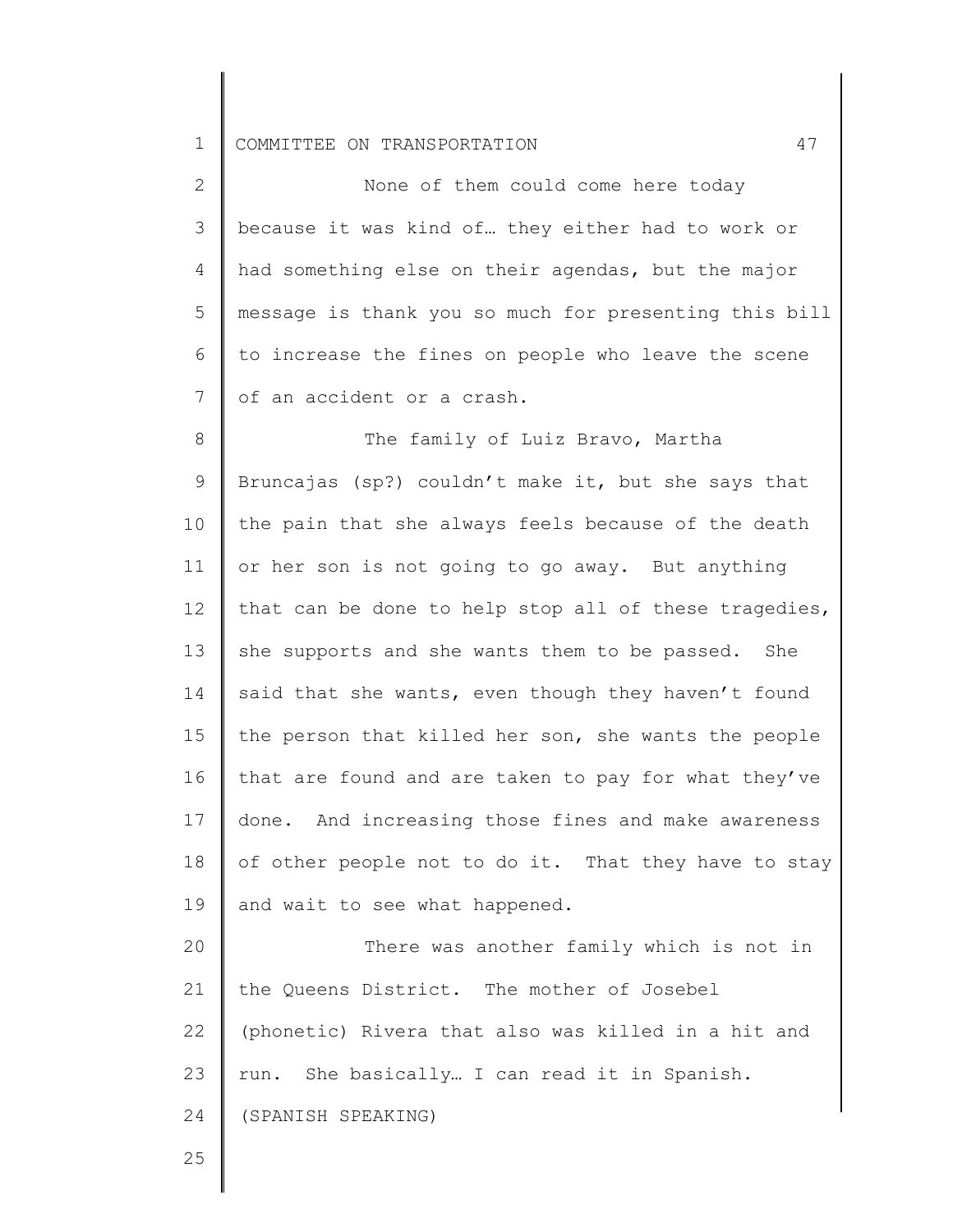25

| $\mathbf{2}$ | In other words she saying that, thank you             |
|--------------|-------------------------------------------------------|
| 3            | so much for putting this legislation. That it is one  |
| 4            | step forward to Vision Zero and that she wants to     |
| 5            | make sure that these people the negligent people,     |
| 6            | the drivers that they don't care about others, that   |
| 7            | are caught and that they pay a bigger fine than what  |
| $8\,$        | they are doing fine. Because people don't care.       |
| 9            | So the people from Families for Safer                 |
| 10           | Streets, also mentioned that they said that Vision    |
| 11           | Zero is a multi-facet process and any little          |
| 12           | legislation or any little changes that we can make to |
| 13           | help stop and get to the Vision Zero is very          |
| 14           | important and please pass all these laws. Thank you.  |
| 15           | COUNCIL MEMBER VAN BRAMER: Maribel, I                 |
| 16           | just want to say thank you for representing the       |
| 17           | family of Luis Bravo and we have gotten to know each  |
| 18           | other and seen each other a lot and we wish it were   |
| 19           | under better circumstances. But every single time     |
| 20           | there's been a tragedy in Queens, whether it's on     |
| 21           | Northern Boulevard or Broadway or Queens Plaza,       |
| 22           | you're there working to make it safer and making sure |
| 23           | that no mother loses her child again on the streets   |
| 24           | of New York. And your courage and your tenacity       |
|              |                                                       |

along with all of the members of your groups and the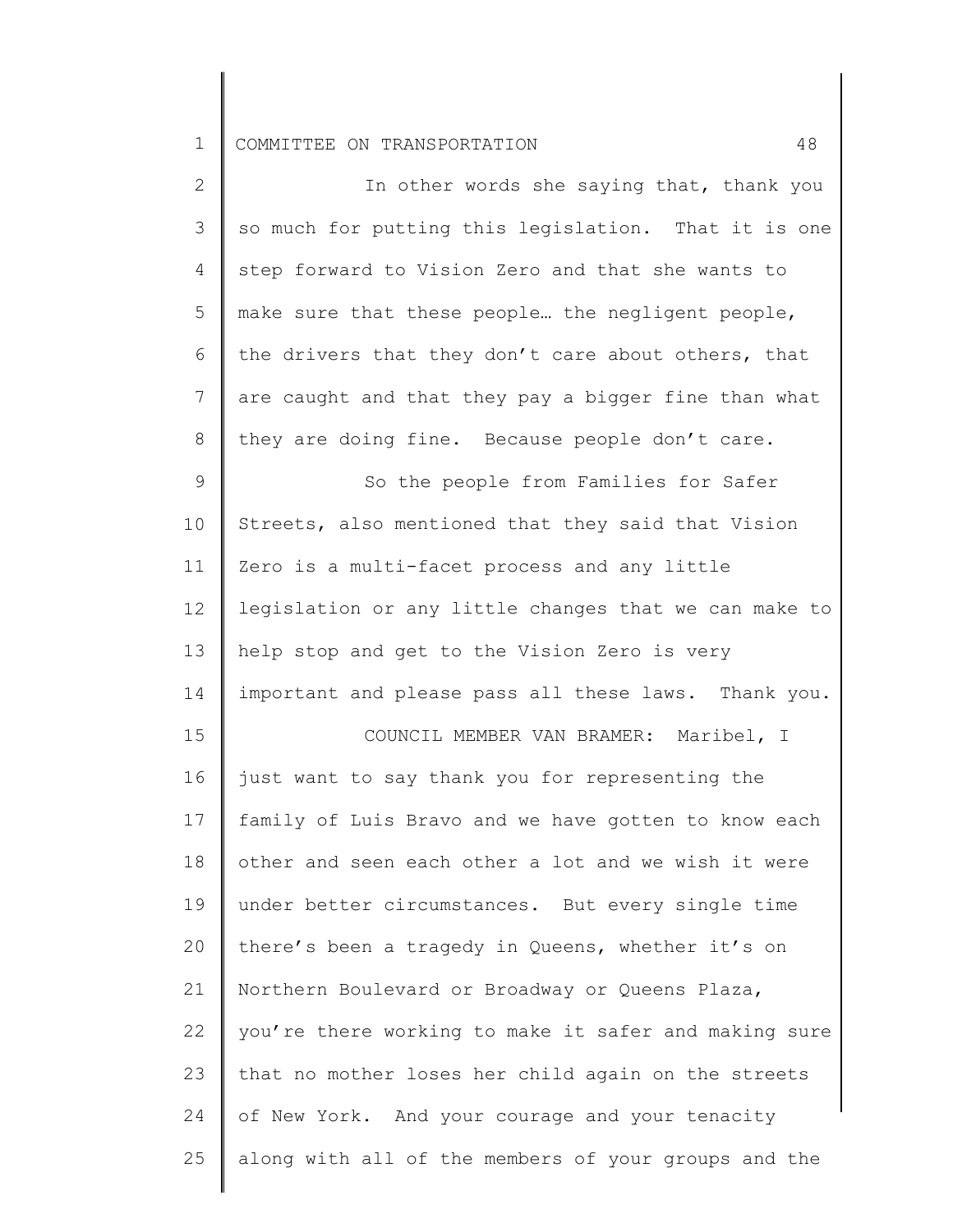| $\mathbf 1$    | 49<br>COMMITTEE ON TRANSPORTATION                     |
|----------------|-------------------------------------------------------|
| $\mathbf{2}$   | families is inspiration to me and to all of us to     |
| 3              | continue the work to make sure that we find justice   |
| $\overline{4}$ | for Luis Bravo in Woodside and every other person who |
| 5              | is killed. So I want to say thank you on behalf of    |
| 6              | everyone in my district but really across the city    |
| 7              | for the work that you and Christina does and all of   |
| 8              | the families. So thank you.                           |
| $\mathsf 9$    | CHAIRPERSON RODRIGUEZ: I'd also like to               |
| 10             | recognize Council Member Weprin and now let's call    |
| 11             | the last panel, Michael O'Laughlin, Erhan Tuncel,     |
| 12             | David Pollack, Mamnunul Haq.                          |
| 13             | (Pause)                                               |
| 14             | DIRECTOR POLLACK: Good morning Chairman               |
| 15             | Rodriguez and council members. My name is David       |
| 16             | Pollack. I'm the Director of the Melrose Taxi Action  |
| 17             | Center and we represent the 26,000 members of Melrose |
| 18             | Credit Union. We believe drivers leaving the scene    |
| 19             | of hit and run accidents should be punished in excess |
| 20             | of the current law and we thank Council Member Van    |
| 21             | Bramer for doing just that in his Intro 371 which we  |
| 22             | support.                                              |
| 23             | We also support that Taxi and Livery                  |
| 24             | Driver Protection Act and the Intro 82. And thank     |
| 25             | you Councilman Lancman and all the sponsors for       |
|                |                                                       |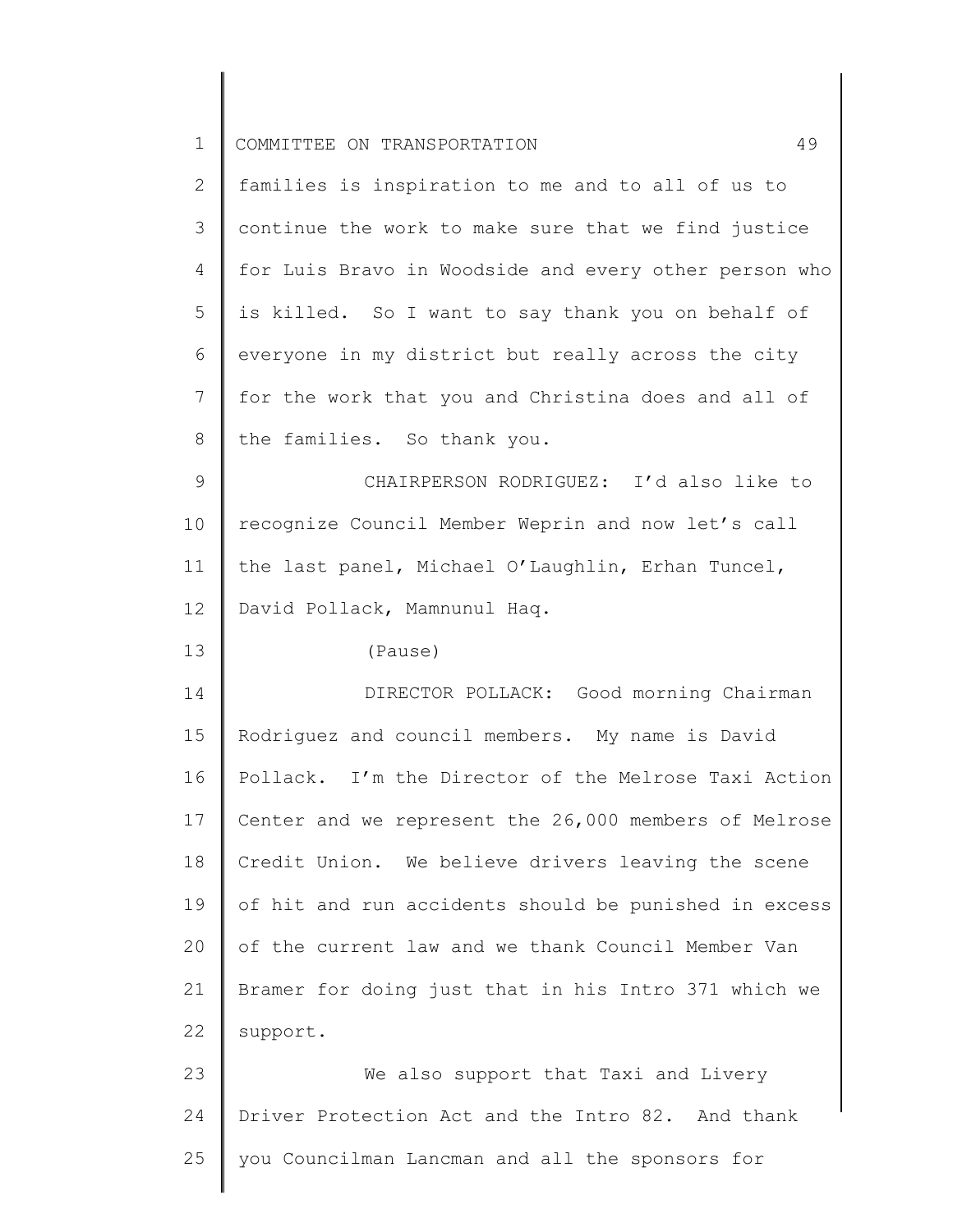| ᅩ |  |  | COMMITTEE ON TRANSPORTATION |  |
|---|--|--|-----------------------------|--|
|---|--|--|-----------------------------|--|

| $\overline{2}$ | initiating this long overdue law. This law will       |
|----------------|-------------------------------------------------------|
| 3              | result in criminals thinking twice before making our  |
| 4              | drivers their next victim. Amtrak train cars, New     |
| 5              | Jersey Transit train cars, New York City buses and    |
| 6              | subways all have signage warning potential criminals  |
| 7              | of the penalties involved for assaulting              |
| 8              | transportation workers. We believe this law is a      |
| 9              | visual deterrent to crime and finally equalizes the   |
| 10             | value of live of our drivers with those and other     |
| 11             | segments of the transportation industry.              |
| 12             | On behalf of each member of Melrose                   |
| 13             | Credit Union, we urge this committee to vote and pass |
| 14             | this proposed legislation and we also have a message  |
| 15             | for all those thugs and thieves and criminals. Don't  |
| 16             | assault our taxi drivers or you're going to jail for  |
| 17             | 25 years.                                             |
| 18             | DIRECTOR TUNCEL: Good morning Chairman                |
| 19             | Rodriguez and members of the Transportation           |
| 20             | Committee, my name is Erhan Tuncel, I'm the Managing  |

22 you for allowing me to testify today.

21

23 24 25 The League of Mutual Taxi Owners stand to support both bills that's on the floor today, 371 and 82.

Director of the League of Mutual Taxi Owners. Thank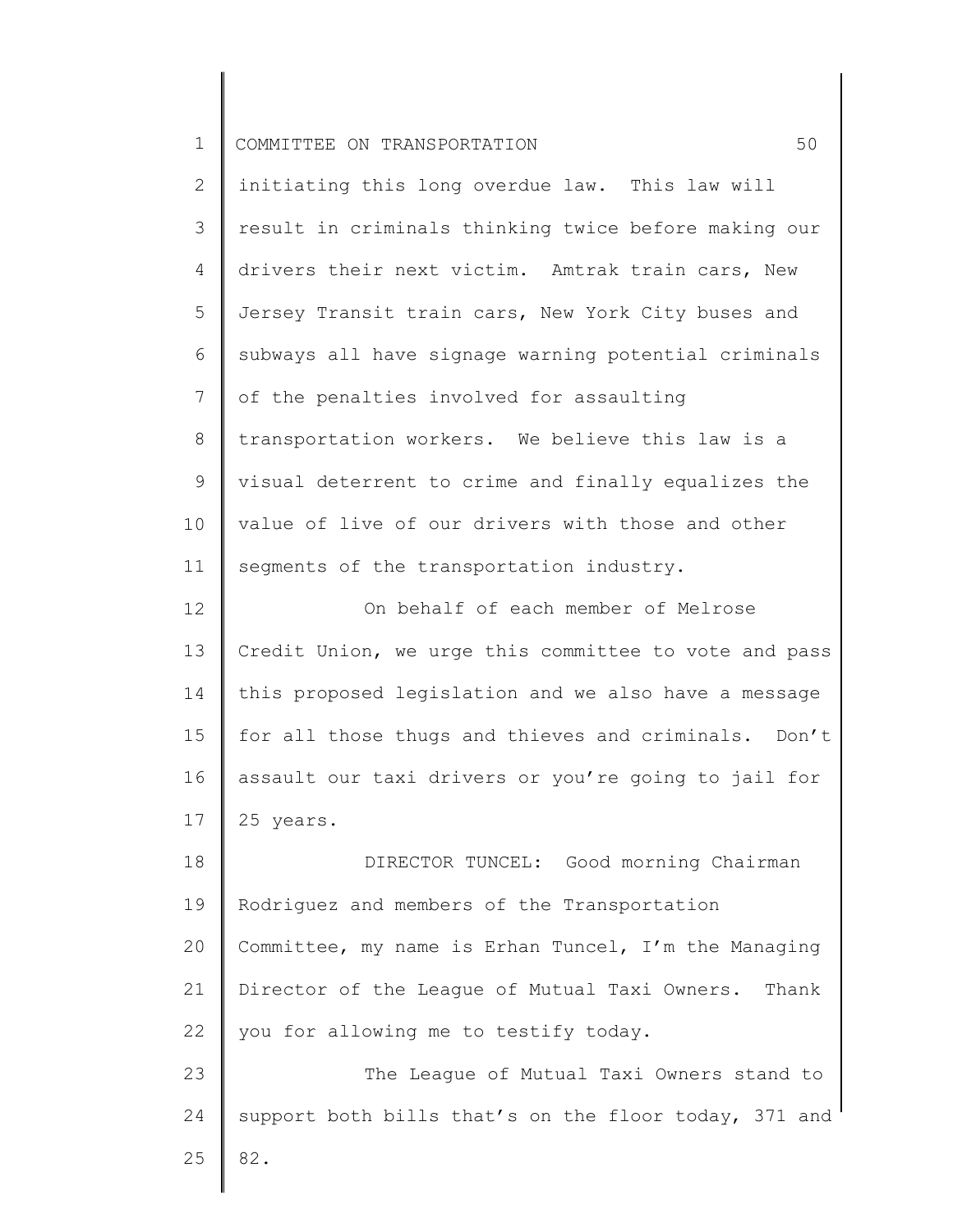| $\overline{2}$ | On 371, Councilman Van Bramer, I think                |
|----------------|-------------------------------------------------------|
| 3              | hit and run is one of the most despicable acts any    |
| 4              | driver can commit. And we fully support your bill.    |
| 5              | And again, just like the gentleman before our panel,  |
| 6              | I don't think the penalties go far enough. And that   |
| 7              | you should look into increasing the penalties on hit  |
| 8              | and runs and there's no reason for anyone to do that. |
| 9              | On 82, on September 20, 2010 we were                  |
| 10             | shocked to hear that Governor Paterson used his veto  |
| 11             | power to deny taxi drivers, the unsung heroes of the  |
| 12             | city and state, the right to be protected from        |
| 13             | assailants. Taxi Driver's Protection Act had a great  |
| 14             | potential to give taxi drivers the protection they    |
| 15             | deserve by becoming the ultimate deterrent to anyone  |
| 16             | with intent to cause harm.                            |
| 17             | The League of Mutual Taxi Owners thanks               |
| 18             | and appreciates Council Member Lancman for his        |
| 19             | efforts as a New York State Assemblyman and as a New  |
| 20             | York City Council Member. We also thank Council       |

21 22 23 24 Members Koo, Levine, Rose, Vacca, Rosenthal, Dromm, Richards and Chin for sponsoring Intro 82. The Taxi and Livery Driver Protection Act which without a doubt will save lives of taxi drivers.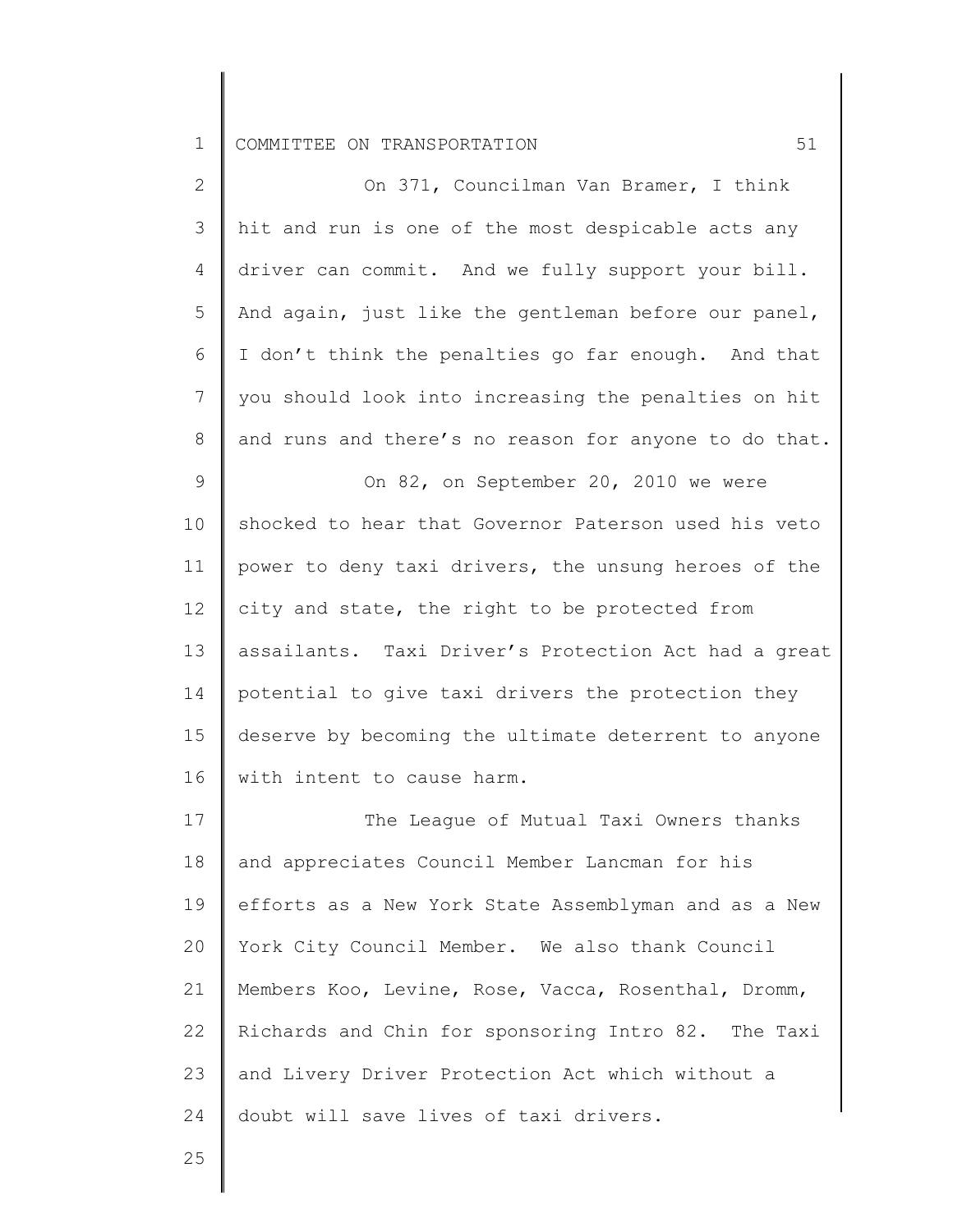| $\overline{2}$ | Some members of the riding public think                |
|----------------|--------------------------------------------------------|
| 3              | it's open season on taxi drivers and assault them at   |
| 4              | will for a variety of reasons. From drivers            |
| 5              | religion, ethnicity, skin color, to his desire to      |
| 6              | follow the law, to fulfil his obligations to the       |
| $7\phantom{.}$ | Vision Zero initiative. Such as obeying the speed      |
| $8\,$          | limit. Yes, as ridiculous as it might sound, it's      |
| $\mathsf 9$    | true. Obeying the speed limit caused one our members   |
| 10             | to get assaulted where he received a laceration to     |
| 11             | his lip, bruising on his forehead, face and elbows     |
| 12             | when he tried to protect himself from this madman.     |
| 13             | Who's only reason to attack was that our member was    |
| 14             | driving too slowly by obeying the speed limit.         |
| 15             | The assailant was arrested and charged                 |
| 16             | with only a misdemeanor. There isn't a reason in the   |
| 17             | world that justifies an assault on taxi drivers.<br>We |
| 18             | deserve better protection under the law. Assaulting    |
| 19             | a taxi driver should be a felony and carry a           |
| 20             | mandatory jail sentence. In New York City you can      |
| 21             | assault a taxi driver and walk away. But if you        |
| 22             | assault a bus driver you go to jail.                   |
| 23             | Taxi drivers deserve the same protection               |
| 24             | as bus or subway operators. We ask that the            |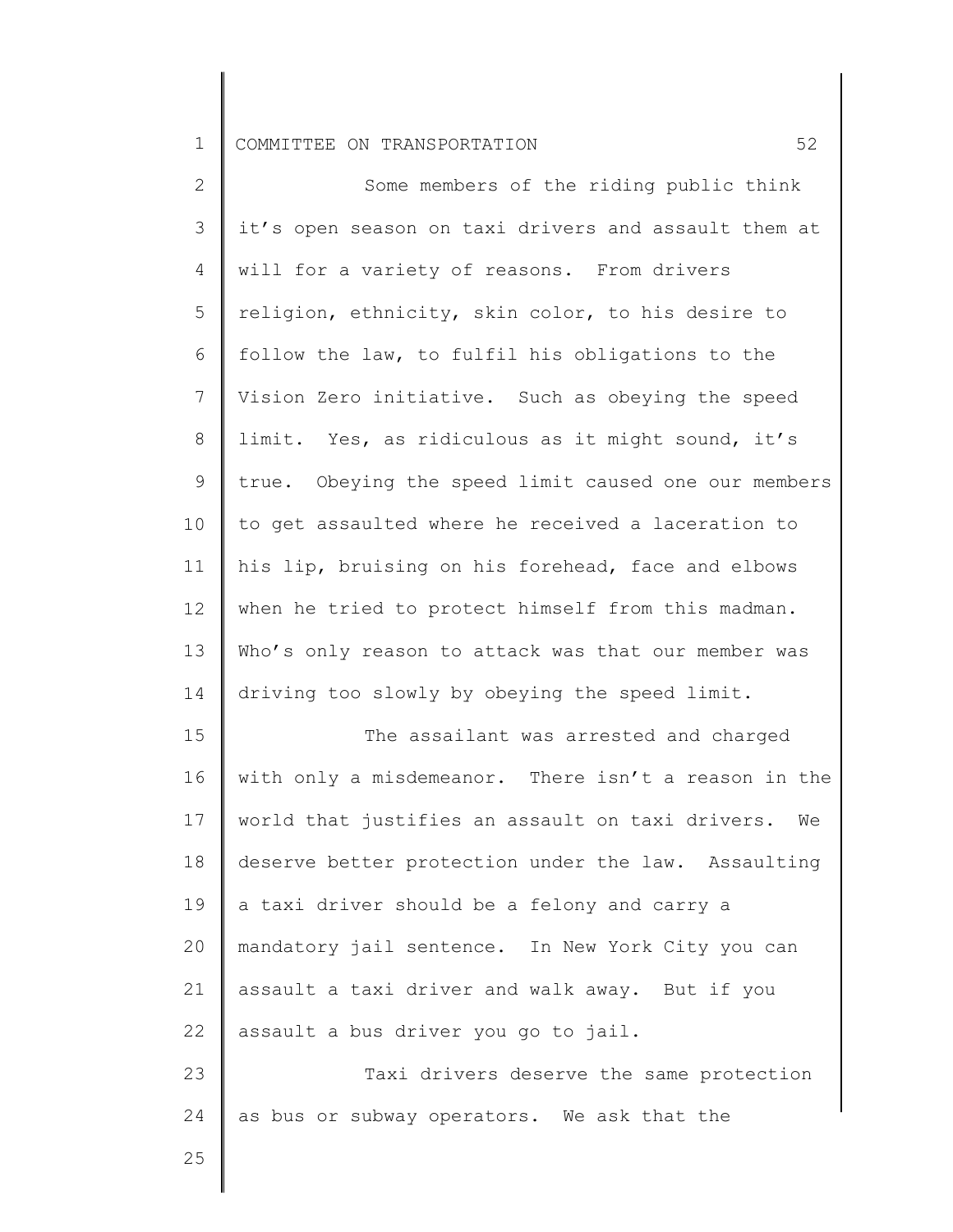| $\mathbf 1$     | 53<br>COMMITTEE ON TRANSPORTATION                                  |
|-----------------|--------------------------------------------------------------------|
| $\mathbf{2}$    | penalties for assaulting taxi drivers be brought up                |
| 3               | to equal the penalties for assaulting a bus driver.                |
| 4               | Once again we support Intro 82 and urge                            |
| 5               | you to vote for it. However, we would like you to                  |
| 6               | consider amending the law to require these signs to                |
| 7               | be posted on both the exterior as well as the                      |
| 8               | interior of the taxis for greater effect. Thank you                |
| 9               | for your time.                                                     |
| 10              | MAMNUNUL HAQ: Hi my name is Mamnunul                               |
| 11              | Haq. I am the co-founder and member of the                         |
| 12 <sup>°</sup> | organizing Committee of New York Taxi Workers                      |
| 13              | Alliance. And I am a cab driver. I drove cab for                   |
| 14              | long. Thank you so much Mr. Chair and thank so much                |
| 15              | Mr. Lancman for introducing this bill in City                      |
| 16              | Council. You have done that in the Assembly but                    |
| 17              | unfortunately didn't turn into a law. And I am one                 |
| 18              | of the victims. When I was driving a taxi cab, I                   |
| 19              | started in 1993 and in 2005, March 31 <sup>st</sup> , right across |
| 20              | the river at the Brooklyn Promenade. And you may                   |
| 21              | remember I was in the front page of most of the                    |
| 22              | newspaper and the television. And I had been stabbed               |
| 23              | by a passenger through the partition in my back.                   |
| 24              | And I cannot think still that day, how                             |
| 25              | traumatized and how dangerous it was. And my life                  |
|                 |                                                                    |

║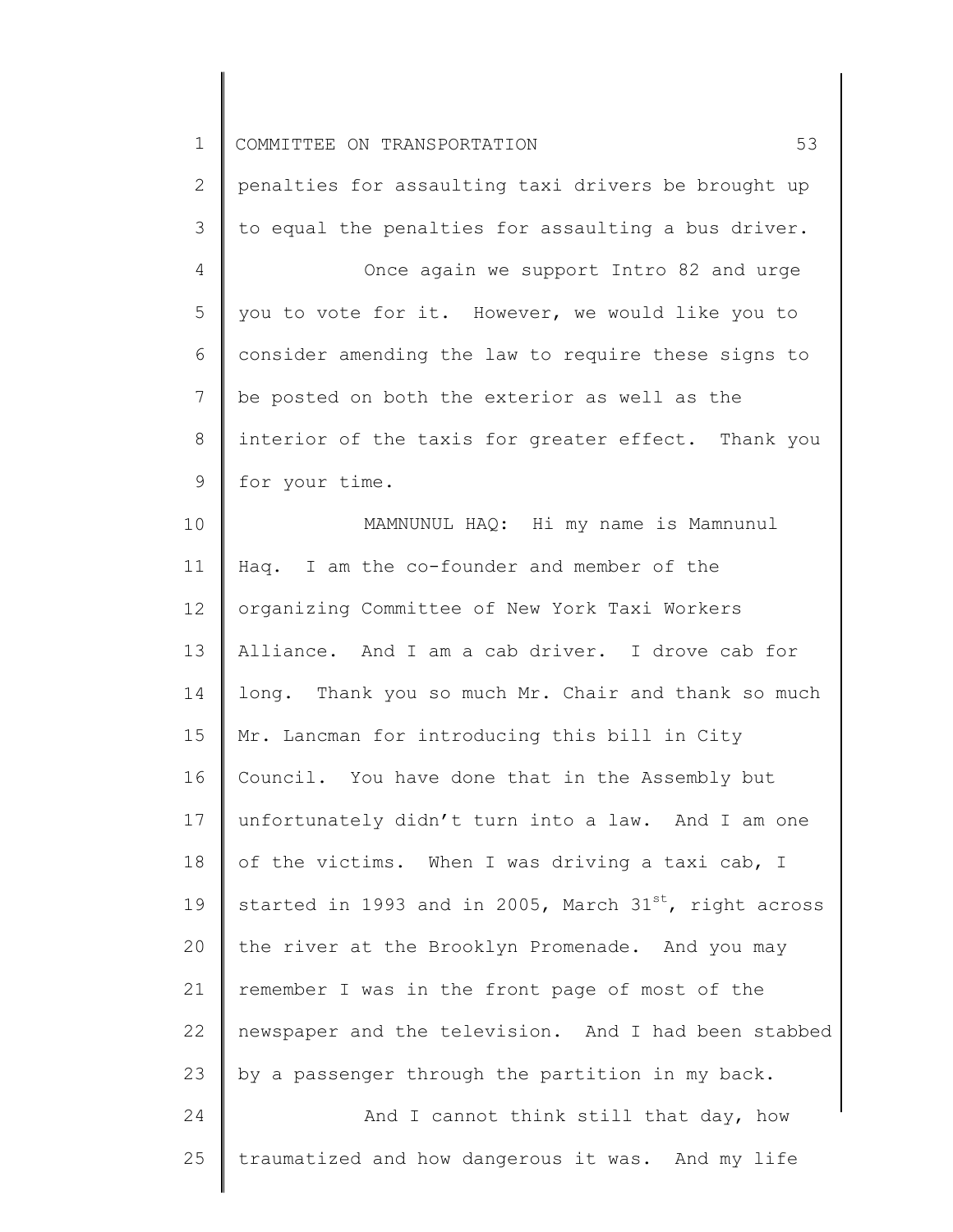| I COMMITTEE ON TRANSPORTATION<br>ᅩ |  |
|------------------------------------|--|
|------------------------------------|--|

2 3 4 5 6 7 8 9 10 11 12 was six and a half inches life and death. If the knife landed half inches in any other direction it could be a big catastrophe. I could be dead inside my cab or I could be a crippled wheelchair man. But and after that I decided to leave the job. And I can't drive full time. The last couple of years I drive Sunday and I do have another job at I can always have. It is a really dangerous job, we all know. A 60% more dangerous job than any other job in this country. But we don't have any law to protect these taxi drivers.

13 14 15 16 17 18 19 20 21 22 23 24 I feel really sorry for my fellow drivers who went through this trauma. Lost the eyes. Lost the person's eyes. Slashed a few of the cab driver's throats. Beaten to death on the sidewalk. Left on the sidewalk. We all know that. But there is no protection. We couldn't protect these drivers who serve this city respectfully. Giving people days to the life. Taking you to the theater, taking you to the movie, giving you their life but they don't have life. They work seven days a week, twelve hour shift. It's really hard work but there is no safety, there is no respect for the taxi drivers.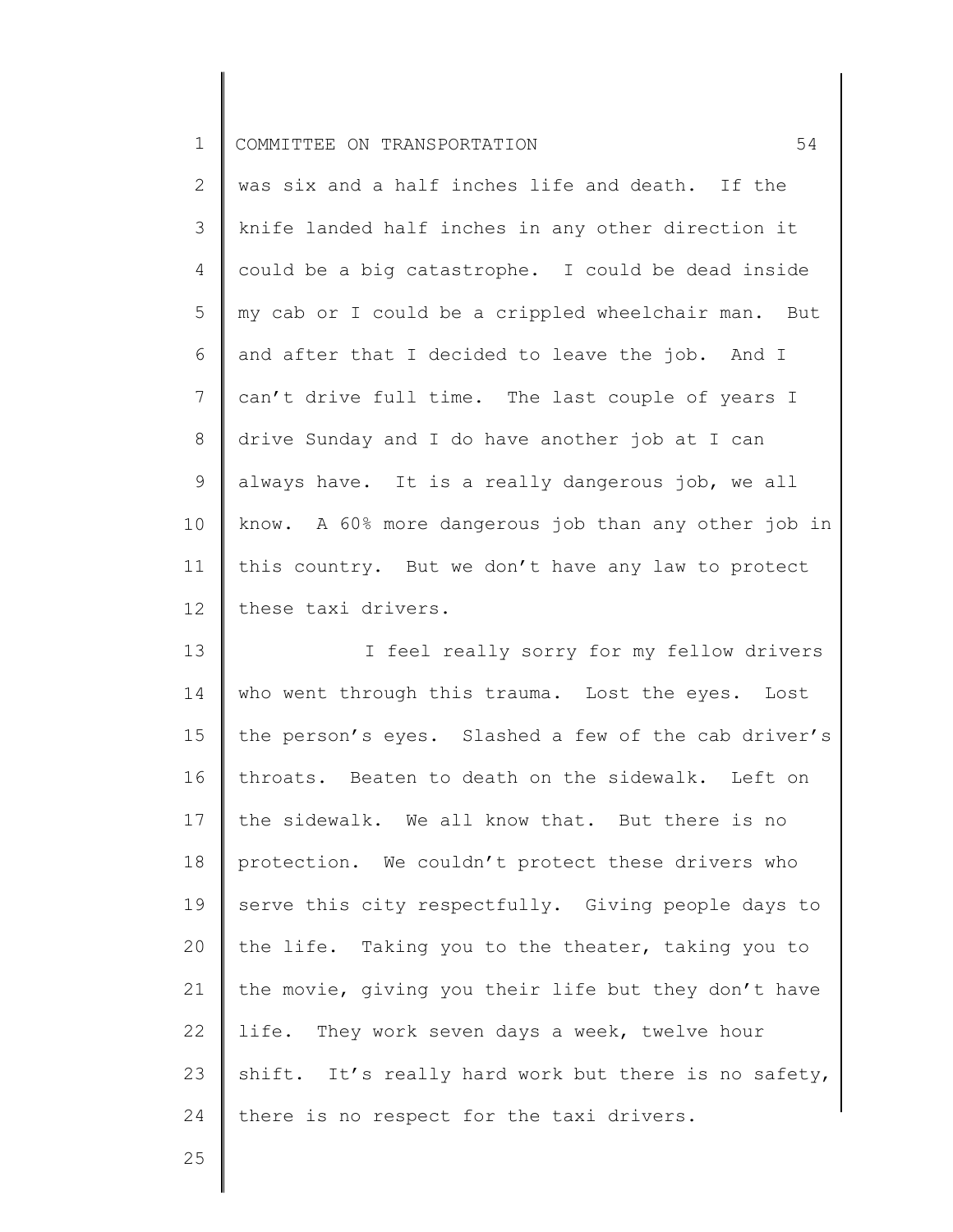2 3 4 5 6 7 8 9 10 11 12 13 14 15 16 17 18 19 20 21 22 23 24 25 And I still remember my family went through this trauma and I had little children at that time and how shocking it was because I was in hospital bed and maybe I'm not going to survive. Finally I survive, thank God. I'm here today. And this campaign was born from a hospital bed. I urge to the politicians. I urge to the media. That you should come up with some sort of legislation. Some sort of law for the taxi drivers of New York City. Back then he was an Assembly Member he introduced this bill, but unfortunately it didn't happen. So now it is in the City Council. So I hope it's going to be passed and it will turn into a law. We want to see this. This is what we want. To protect the taxi drivers. Give them respect. Taxi drivers… high rates of assault, felony assault, lots of taxi drivers being assaulted every day. Only the person who is the behind the wheel can know if they're assaulted physically, mentally, verbally, even sexual. We never look at it. We don't want to talk about it. Only the visible things we can see which is bigger, like mine, like those guys on the list who lost their life. Like my friend Sagadaraman (sp?) from my country Bangladesh. He… five years, more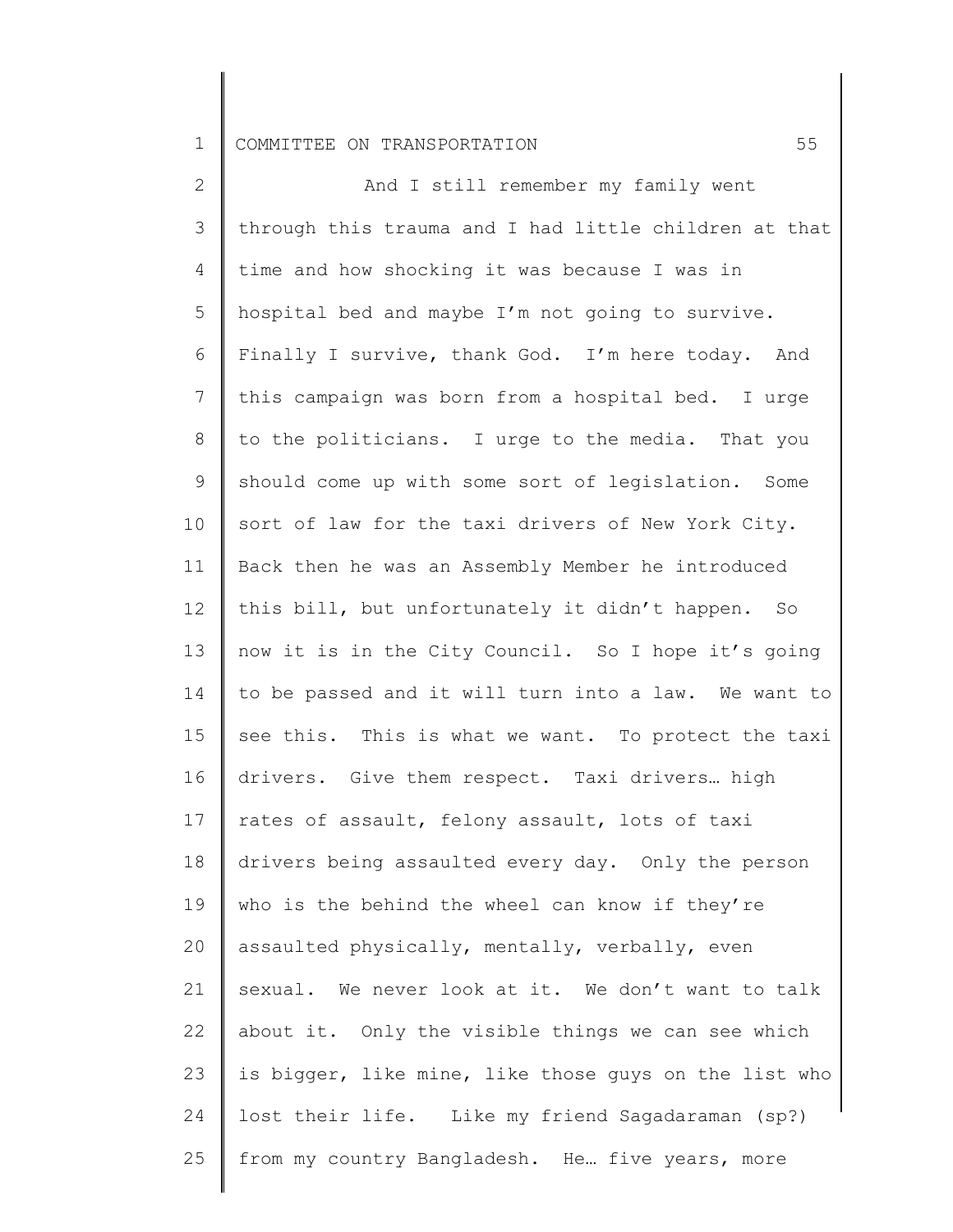| ᅩ |  |  | I COMMITTEE ON TRANSPORTATION |  |
|---|--|--|-------------------------------|--|
|---|--|--|-------------------------------|--|

16

2 3 4 5 6 7 8 than five years, he was in a coma then left us. Nothing, just to get out from his car, bought a cup of coffee and just opening his door someone came and punch his head. So we don't want to see it anymore. We want respect for the taxi drivers. Please pass this legislation. And we don't want to see any driver go through what I went through. Thank you.

9 10 11 12 13 14 15 BHAIRVAI DESAI: Good morning. Thank you so much Chairman Rodriguez for bringing this critical bill to this hearing. Councilman Lancman you have been our angel on this issue. You stood with us. I wish I didn't have to recall how many Sundays, we stood at Penn Station next to drivers and family members when drivers had been assaulted on this job.

Mamnunul mentioned Shasadur (phonetic).

17 18 19 20 21 22 23 24 25 I mean, you know, I've been doing this job for 18 years and when I saw what Shasadur's family went through. I mean he was in a coma for five years, and we lost him just a few years ago. Every single weekend, his three daughters and his wife, his wife was there every day at that hospital room. His daughters, three little kids were there every single weekend. They'd sit in that waiting room doing their homework, you know, waiting to hear news, whether or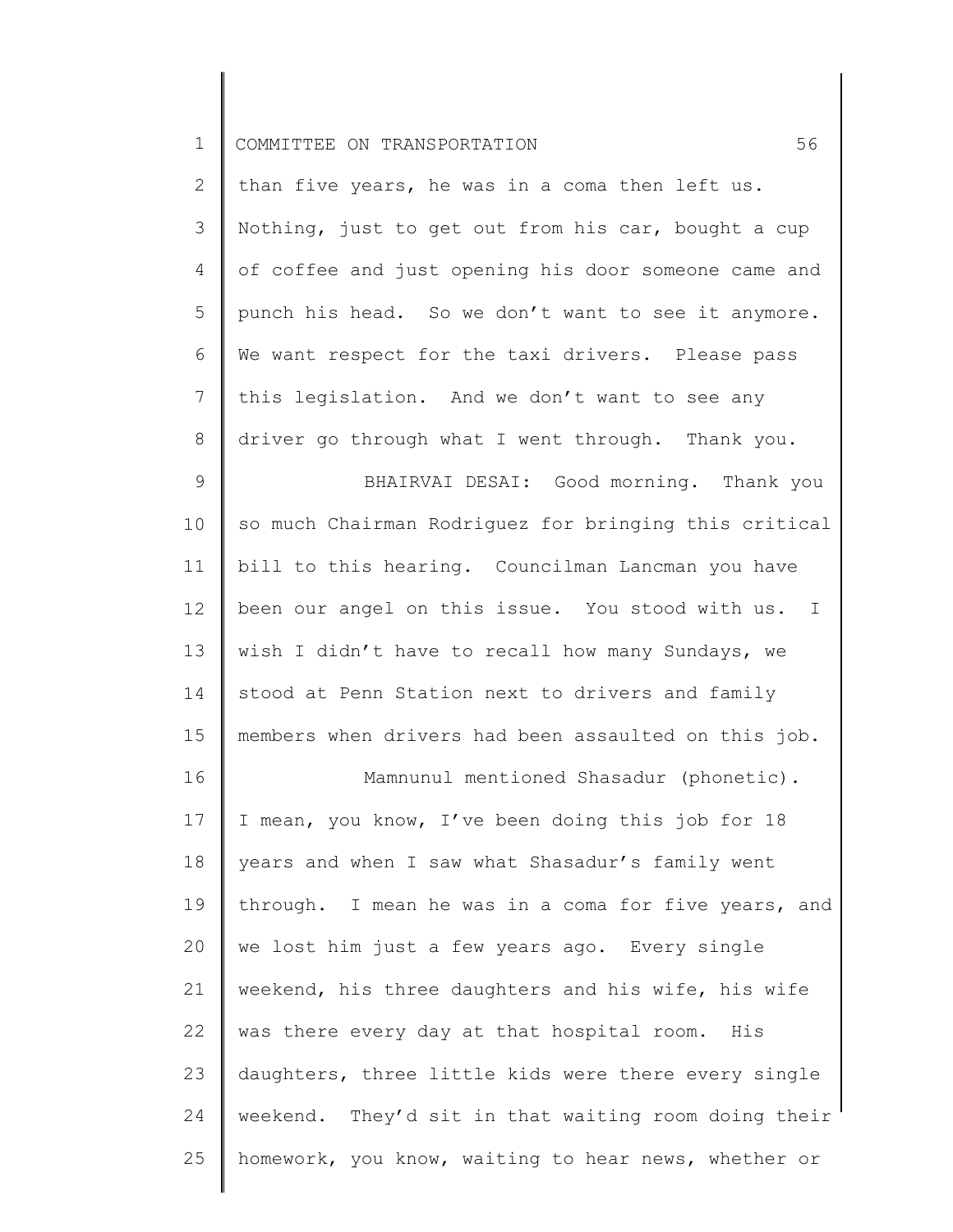2 3 4 5 6 7 8 9 10 11 12 13 not their father was ever going to wake up again. Keychan (phonetic) Kim, two years ago, remains also in a coma, to this day, following an assault. Mr. Kim was assaulted on New Year's while the rest of the world got to celebrate, his family woke up to the news that they're brother who'd been a taxi driver and owner/driver, invested years of his life into this industry. Serving thousands of members safely throughout his tenure. On New Year's he spent his night lying on a cold sidewalk floor after he'd been assaulted by a passenger. And to this day, that man remains in a coma.

14 15 16 17 18 19 20 Annoymal Branch (sp?) he was robbed at 7:00 in the morning on a busy street near a subway stop in Brooklyn. He was robbed at gunpoint after he turned the money over they shot him point blank range in his eye. His wife had died from cancer just two months before Mr. Malbronch (phonetic) himself was shot in the eye.

21 22 23 24 25 Ali Fahad (phonetic). The car was having trouble so he pulled over, turned off the meter, and told the passenger, I'm going to check this car. He's a certified mechanic. He said, I'm turning off the meter, so you don't have to pay me for the fare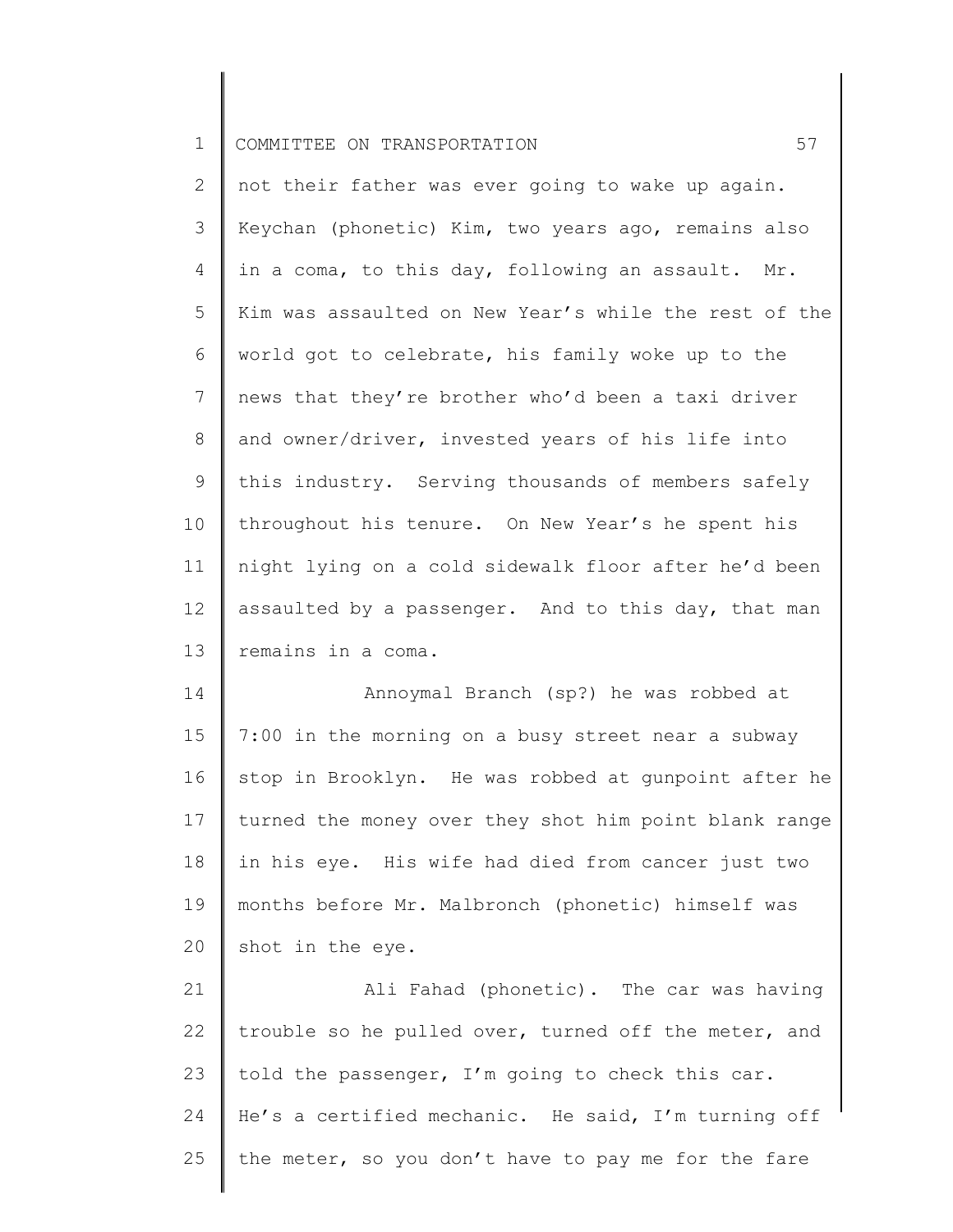24

25

2 3 4 5 6 7 8 9 10 11 12 13 14 15 16 17 18 19 20 21 22 23 up to this point. And now if the car is fine I'll turn it back on and I'll take you safely. And he opened up the hood, as he's checking out the car, he see's something from the side of his head and he turns around and it was his passenger who had a skateboard with the wheels out, hit him right in his face, right in his eye. That man is now facing blindness and he's also losing his hearing. These are permanent injuries. You know, and you cannot quantify the level of trauma, you know, that we have seen drivers face. But if we did have to quantify it, we know that that number is much higher than what gets reported. You know we see in our office, we see at least one incident of a serious injury every single week. The majority of these cases are not reported by drivers. And please bear in mind that taxi drivers, livery drivers, as independent contractors, we're not protected under the Occupational Safety and Health Act. So all that we can really depend on is city level or state level legislation, to extend these rights. I would like to state that both in the states of California and Illinois, they have state

laws which say that an assault, any level of assault,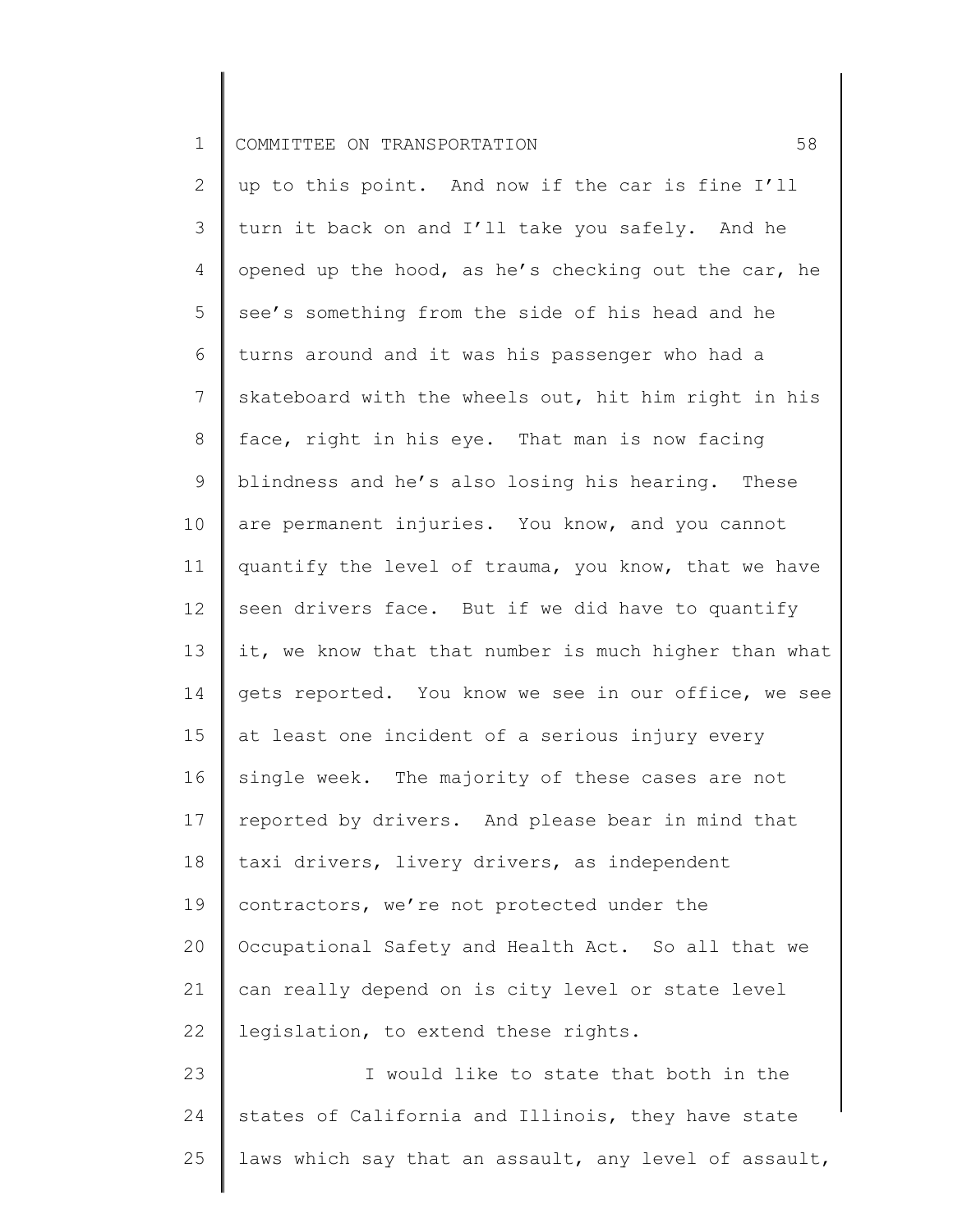2 3 4 5 6 7 against a taxi driver, is indeed a felony in the same way that we define assault against transit workers in New York State. In Pennsylvania, warning signs already exist in the back of a taxi. We do not want to see New York City with the biggest taxi market in North America lag behind in protection.

8 9 10 11 12 13 14 15 16 17 18 19 20 21 22 23 24 25 We would like to offer some amendments to the proposed bill, a copy of which we've handed out to you today. We'd like the wording to actually say, taxi drivers serve the public, respect their labor. Warning, assaulting a taxi or livery driver is punishable by up to 25 years in prison. We would also like the council to specify the font size and the placement of the signs particularly in the taxi. In the rear, we would like it to be in the middle of the partition and not just on the side. And also, while this might seem like a really minor point, because it's going to be dollars and cents. We want the signs to be paid for by the industry or even by the City of New York through the TLC. You know, out of respect to the fact that in this… the workers of this industry serve a million every single day. The very least that we can do is pay for these signs and make sure that they are prominently displayed. And,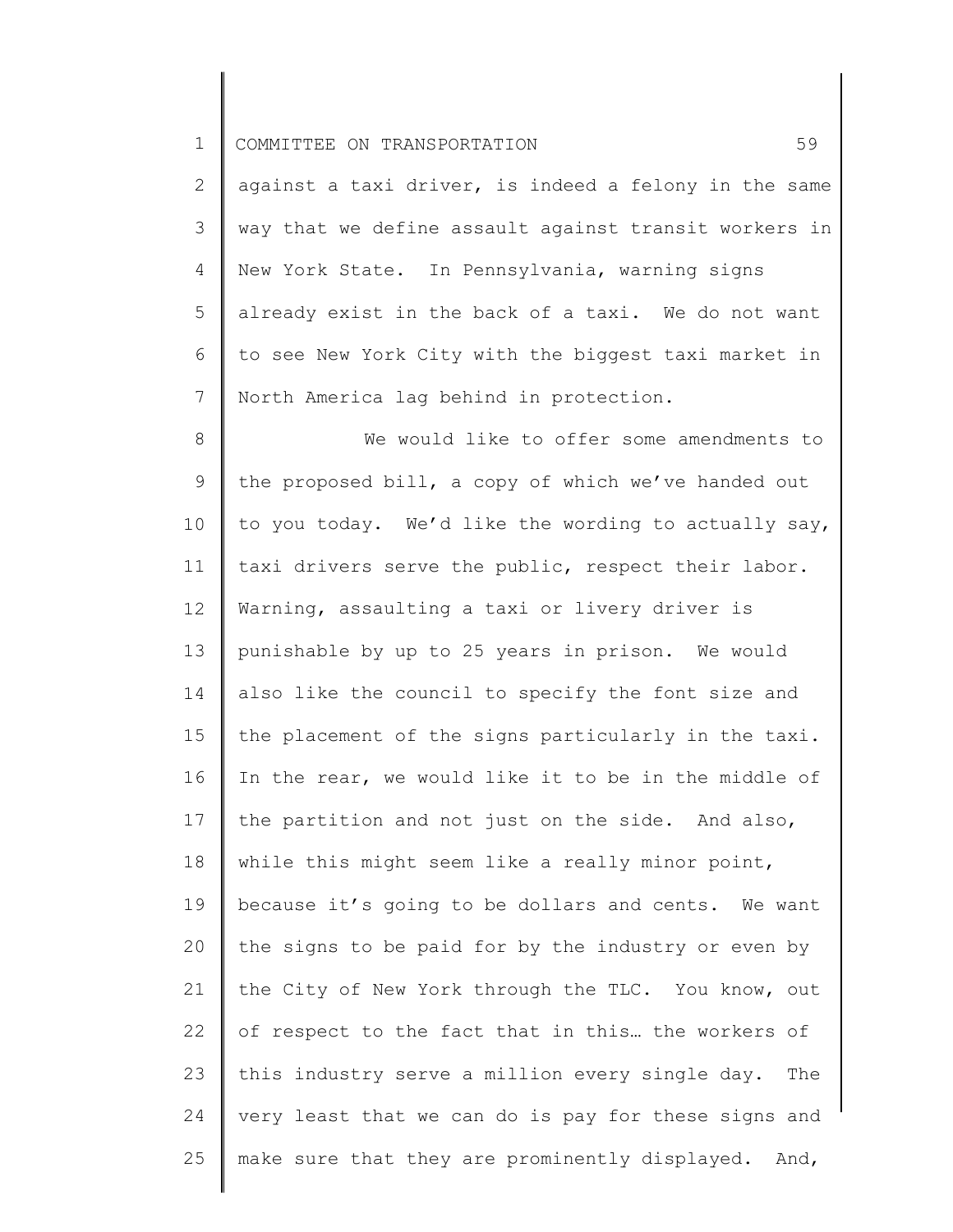2 3 4 5 6 7 8 9 10 11 12 13 14 15 you know, send a signal, not only to New York City, but throughout the state and throughout the country, that taxi workers have a right to be protected on the job. No worker anywhere should ever have to choose between earning a living and staying alive. Taxi drivers, livery drivers, black car drivers, all TLC licensees, should have the right to be protected. And we thank you so much for bringing this bill to the table, you know. And we really call upon you to expedite the passage. We've waited so long. And the longer that we wait… every single incident that we see, every single time we think to ourselves, if that sticker, that warning, had already been in that car, would the driver somehow been protected.

16 17 18 19 20 21 22 23 24 And so we urge you to pass this digital should be in addition. Absolutely, thank you for raising that councilman. It should not be in lieu. We need it to be a sticker, because too many people turn the TV screens off. We need that sticker to have that same prominence as other important messages that are displayed in the back screen. Thank you. MICHAEL O'LAUGHLIN: Good morning chair, good morning council members. My name is Michael

O'Laughlin. I speak today on behalf of Cab Riders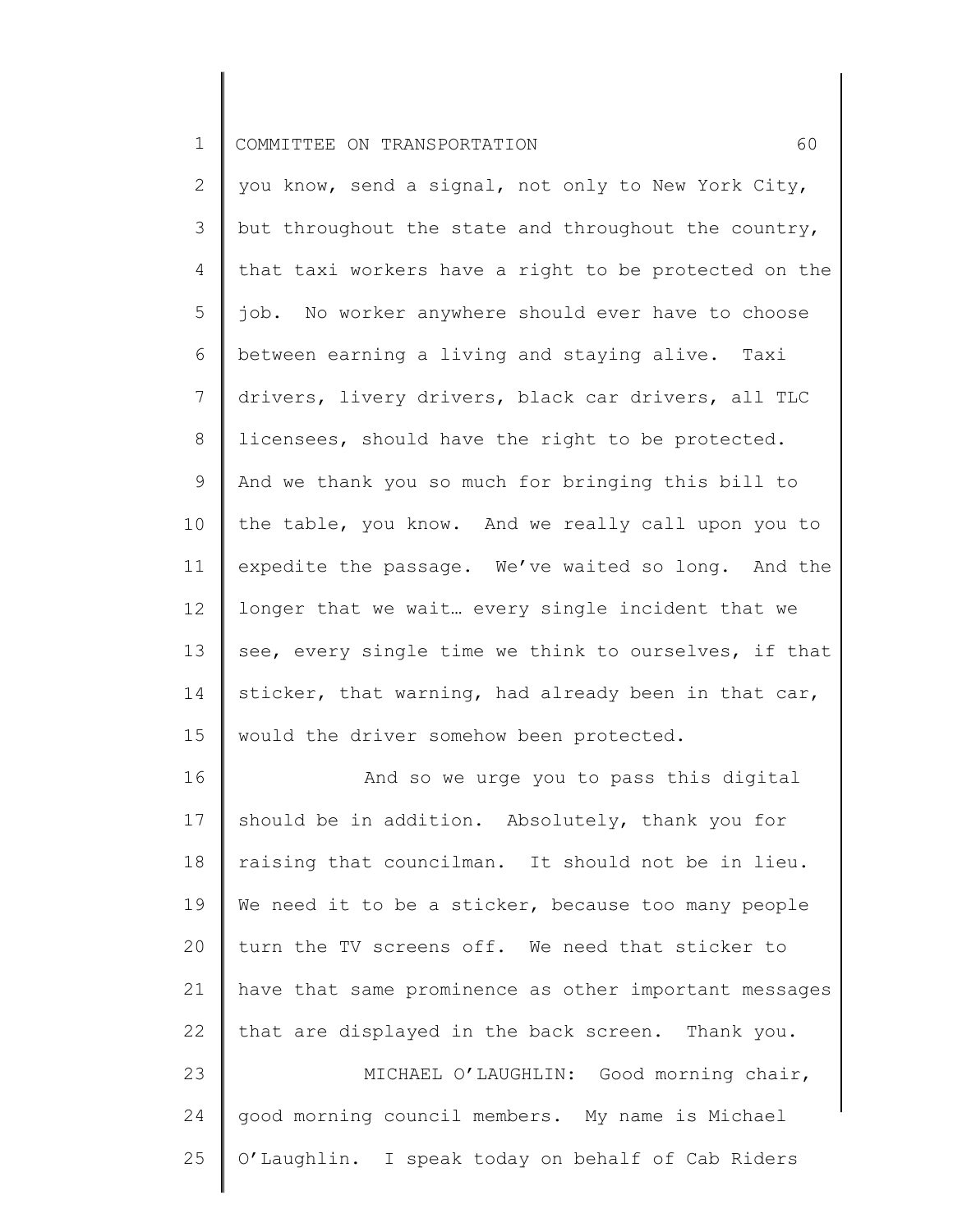2 3 4 5 6 7 8 9 10 11 United. Cab Riders United is a new initiative… oh I'm sorry. Cab Riders United is a new initiative to organize the public voice on behalf of the 1.2 million passengers who ride in the city's taxis and for-hire vehicles and count on them to keep the city going every day. Cab Riders United supports the goals of Intro 82. Passengers have a right, when we get into a taxi cab to expect that we will be safe. The drivers of a taxicab have that exact same right. They deserve to be quaranteed in their safety.

12 13 14 15 16 17 18 19 20 21 22 Cab Riders United strongly advocates the principals of Vision Zero. The death and injury on our city streets is unacceptable. We consider Intro 82 perfectly aligned with those goals. It's important to realize that what steps we can take to remove the fear of violence we should take. Fear of violence for the drivers. It's the right thing to do for the drivers. It's also the right thing to do for the passengers and the public. Because relieving that stress and that fear, that anxiety will result in safer drivers.

23 24 25 Drivers have a right to safety, so do passengers, and New Yorkers outside the vehicle. Driving a taxi or a for-hire vehicle in New York is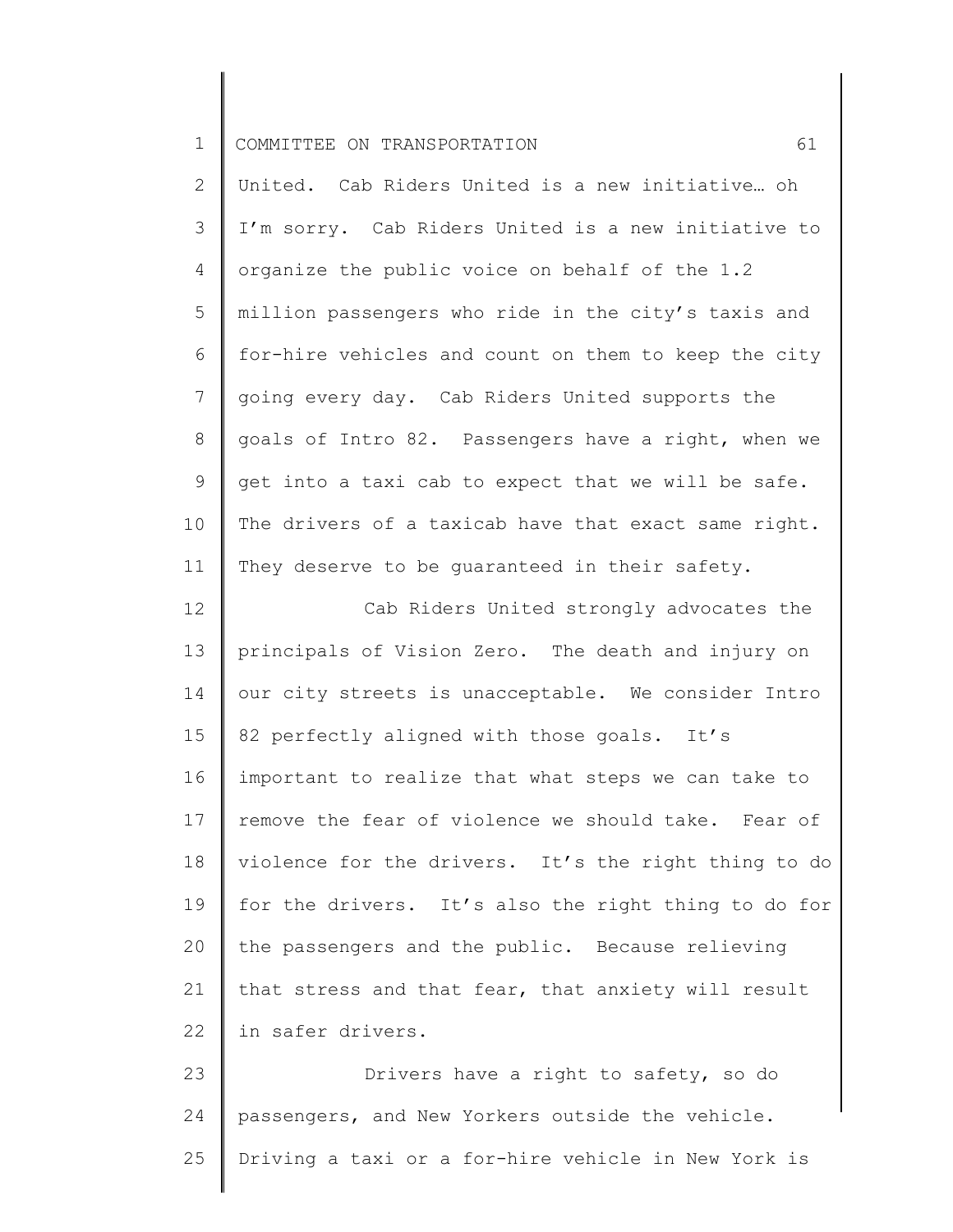2 3 4 5 6 7 8 9 10 11 12 13 challenging and important work. And we all benefit when it's treated as such. The violent assault of a driver is absolutely unacceptable. That should be unmistakably clear. Intro 82 is an important step towards making sure that is clear for every passenger. Likewise, I think, in addition to the acute violence that we've heard so powerfully about. I'd encourage the council to also consider what Robert Kennedy might have called another kind of violence. Slower but just as deadly. The violence of institutions. Indifference in action and slow decay.

14 15 16 17 18 19 20 21 22 23 24 25 I'll give you one example. In New York City for decades, we have had a partition which is a valuable safety feature but which creates its own risks. For decades we have asked drivers to work up to a 12 hour shift behind the wheel. That's longer than long haul drivers are allowed to drive a truck according to the federal government by the way. And yet many taxi drivers cannot even adjust their seat position because of the unsafe partition that has been installed in their vehicle. This is not only inhumane, it's a matter of occupational safety and health for the driver, and it's contrary to the goal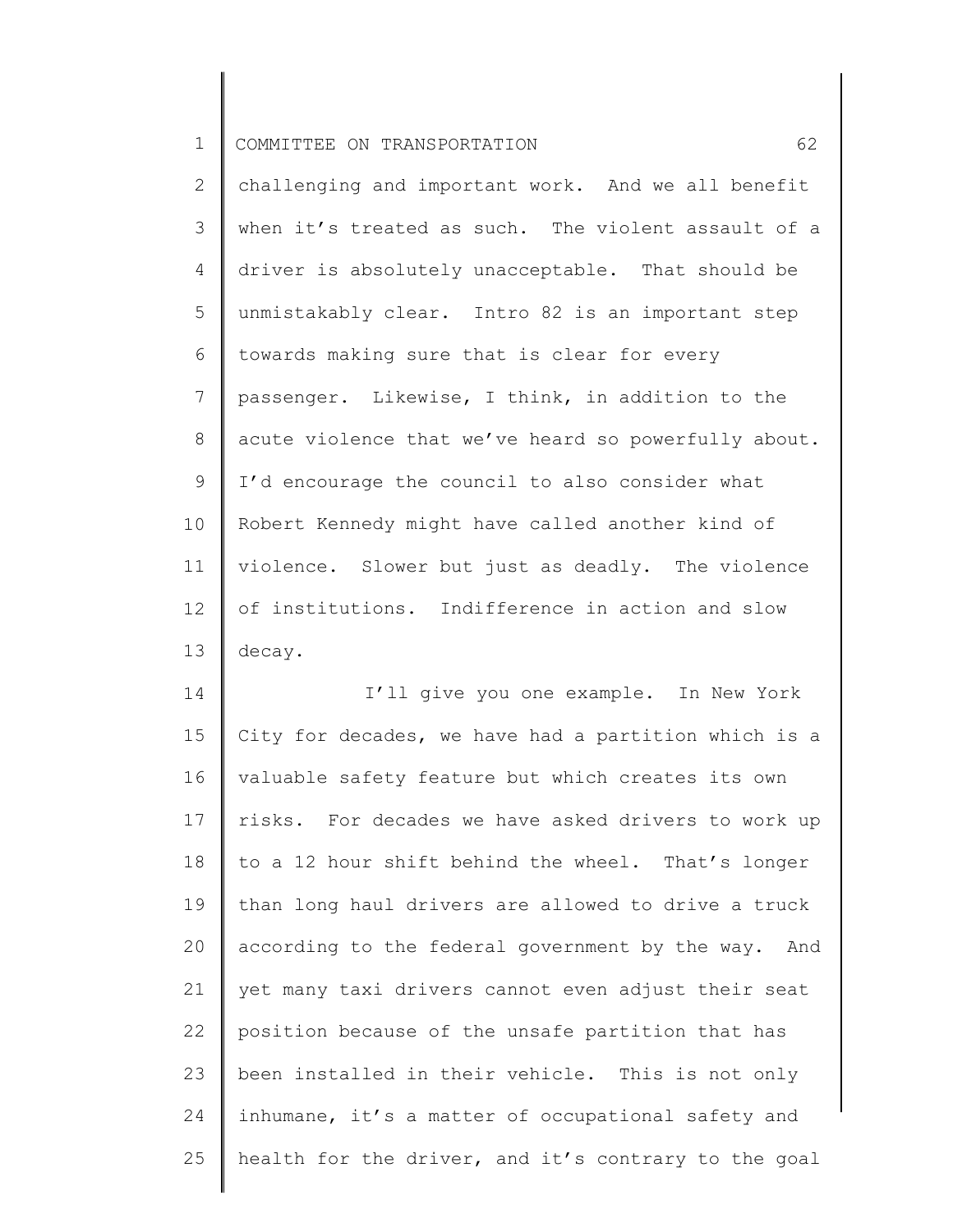| ᅩ |  | COMMITTEE ON TRANSPORTATION |  |
|---|--|-----------------------------|--|
|---|--|-----------------------------|--|

2 3 4 5 6 7 8 9 10 of maintaining the driver's alertness and safety behind the wheel. It directly harms the driver, it threatens the safety of passengers and the public as well. Those same partitions that we've all seen for decades installed during the hacking up of a taxi, can also compromise the vehicle's structural integrity, air bag deployment and its overall safety. Because it alters the manufacturers intended performance of the vehicle during a crash.

11 12 13 14 15 16 17 New York City should never allow taxi business practices or vehicle modifications that can put drivers, passengers or the New Yorkers outside the vehicle at greater risk. Every TLC vehicle should meet all federal crash safety and EPA standards even after they're hacked up for use as a taxi.

18 19 20 21 22 23 24 25 A few additional points on safety. Research shows that well paid drivers are safer drivers. Drivers should be better paid. TLC has a right to honor the safest drivers and we look forward to participating in that ceremony next week. We also need to make sure that we require higher standards for all drivers including a road test to prove that they can drive a for-hire vehicle in New York City.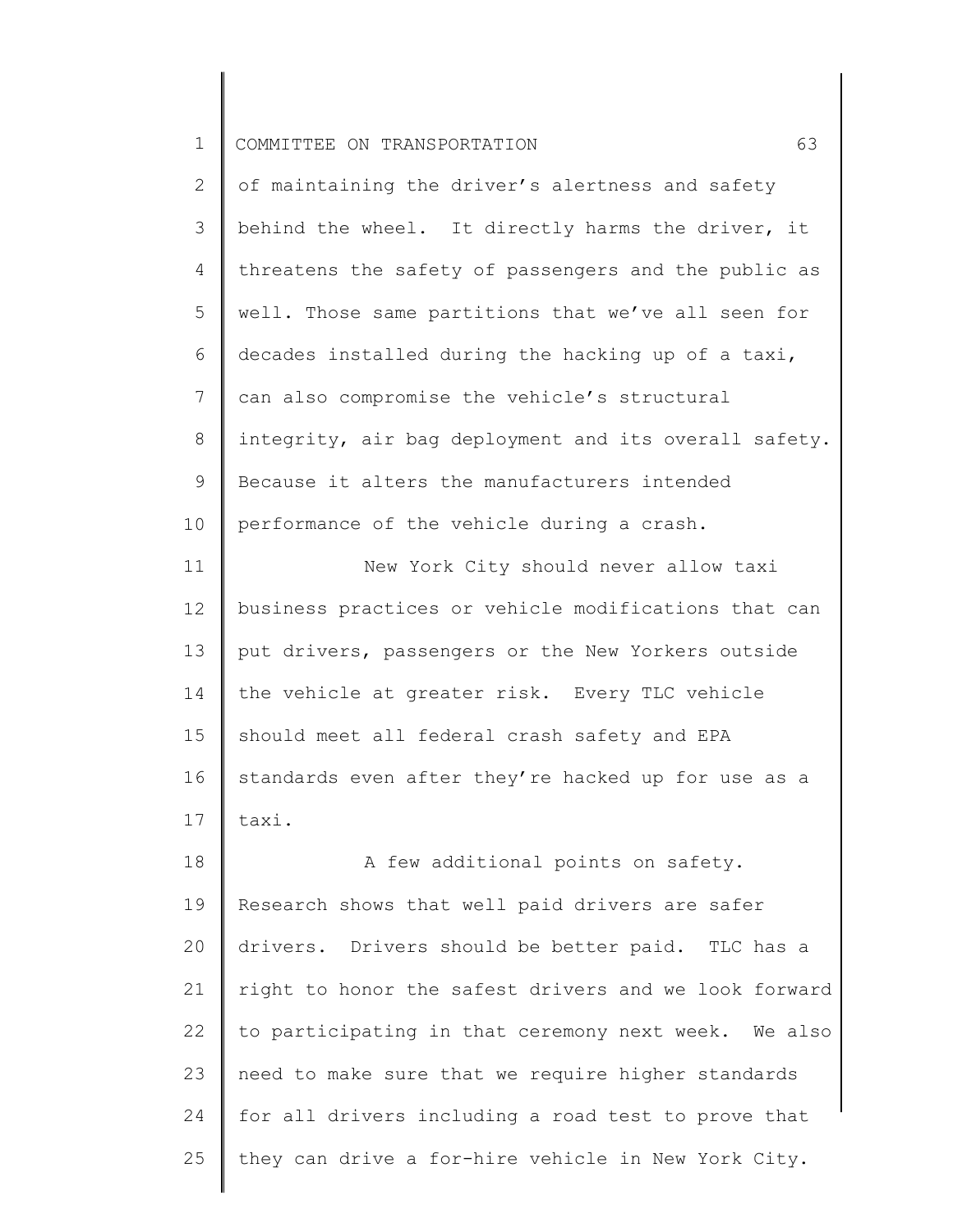2 3 4 5 6 7 8 Taxis and Liveries are exempted from the New York State Seatbelt Law. In the age of Vision Zero that's something that we've got to change. Thank you for the opportunity to speak with you today. CHAIRPERSON RODRIGUEZ: Thank you. Now let's call…

9 10 11 12 13 14 15 16 COUNCIL MEMBER GREENFIELD: Thank you very much. First I want to thank Council Member Lancman for his leadership. I know he has a long standing concern about this industry dating back to his time in the New York State Assembly. So I want to thank him for that work and I'd like to ask that my name be added as a co-sponsor to this legislation. I do want to just follow-up… I also want

17 18 19 20 21 22 to thank Mr. Haq. Thank you for coming out and testifying. Interestingly enough I've known for your years but I've never actually known that story. I never made that connection. That really is a terrible story but glad that you bounced back and you're doing well.

23 24 25 I do want to ask a specific question. Just something that you brought up, not directly related to the bill, but I think it will be helpful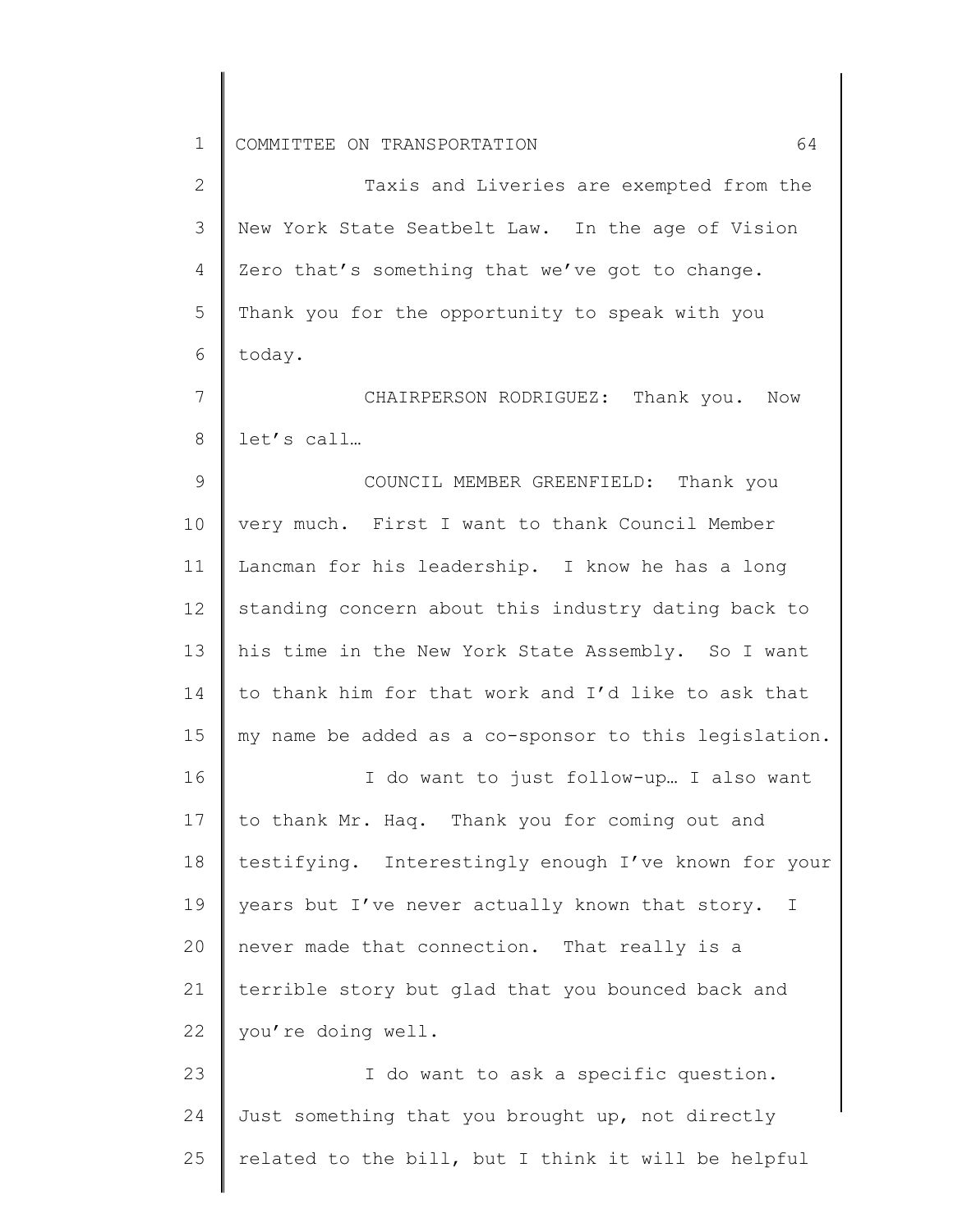2 3 4 5 6 7 8 9 10 11 12 13 14 15 16 17 18 19 20 21 22 23 24 to know and maybe track. I think you mentioned that you have at least one incident a week of violence. I imagine you probably have a lot more incidents of harassment, right. I mean I think that part of the challenge is people don't respect taxi drivers. I think the reason is obvious, right. They… because in many cases they're immigrants, they're folks who make less than other folks. They're in the service industry and people think that it's acceptable to be disrespectful which of course it's not. Do you have a way of tracking, and if not, would you consider trying to track, because I think it would be helpful to know, when there are incidents where people either say something that's offensive or discriminatory or threatening. Because I imagine, right, taxi drivers must get threatened a lot but they don't necessarily report it. But that's an issue. They must get at least verbally abused a lot, but it doesn't get reported either. Do you have some sort of way of tracking, if not, would you consider, maybe some of the folks here representing the drivers, would you consider a way of doing that. I think it would be very helpful to know and to sort of get the message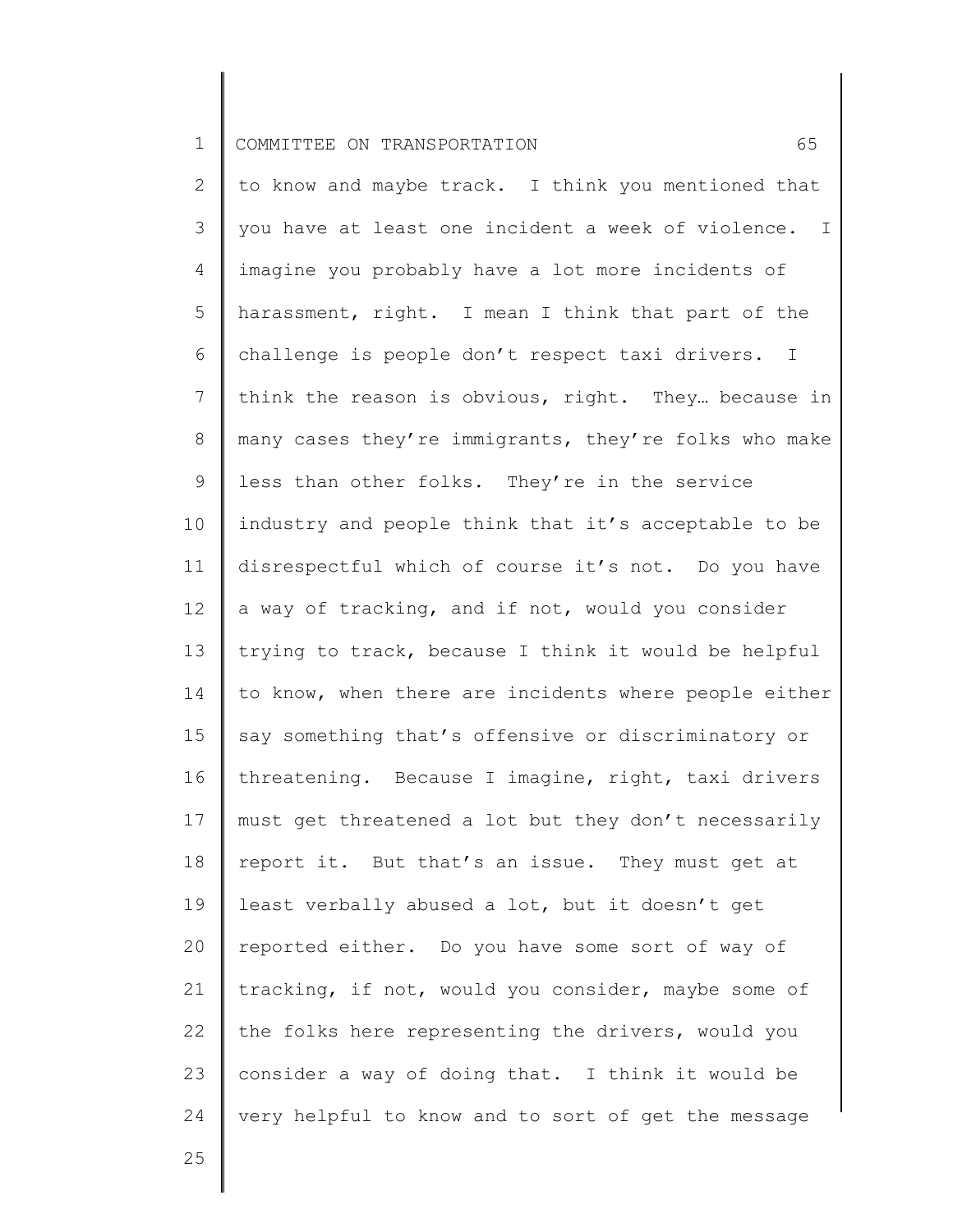1 2 3 4 5 6 7 8 9 10 11 12 13 14 15 16 17 18 19 20 21 22 23 24 25 COMMITTEE ON TRANSPORTATION 66 out which people… many people don't realize that this is happening on a very consistent basis. BHAIRVAI DESAI: Yes, we've done a number of things. So we've worked with the National Institute of Health. Every other year we do a survey of close to 400 drivers, a random survey just looking at you know, incidents of verbal harassment and experience of assault. And also specifically, when racialized language or you know hate crimes are committed. And so, the numbers, are just, they're heart breaking. I mean I think that most drivers would say that verbal harassment it's as common as seeing a red light during your shift. Which is really problematic, but it's also the reason why we've proposed this specific language for the sign. To say, you know, to remind the world that taxi drivers serve the public and that the labor should be respected and I think everything that you've mentioned in terms of the service sector, 94% of the workers are immigrants. People are low income. And majority are people of color. You're individualized, you're really isolated in that work space. And let's face it, we've faced of really bad propaganda. You know, even those statistics have always shown the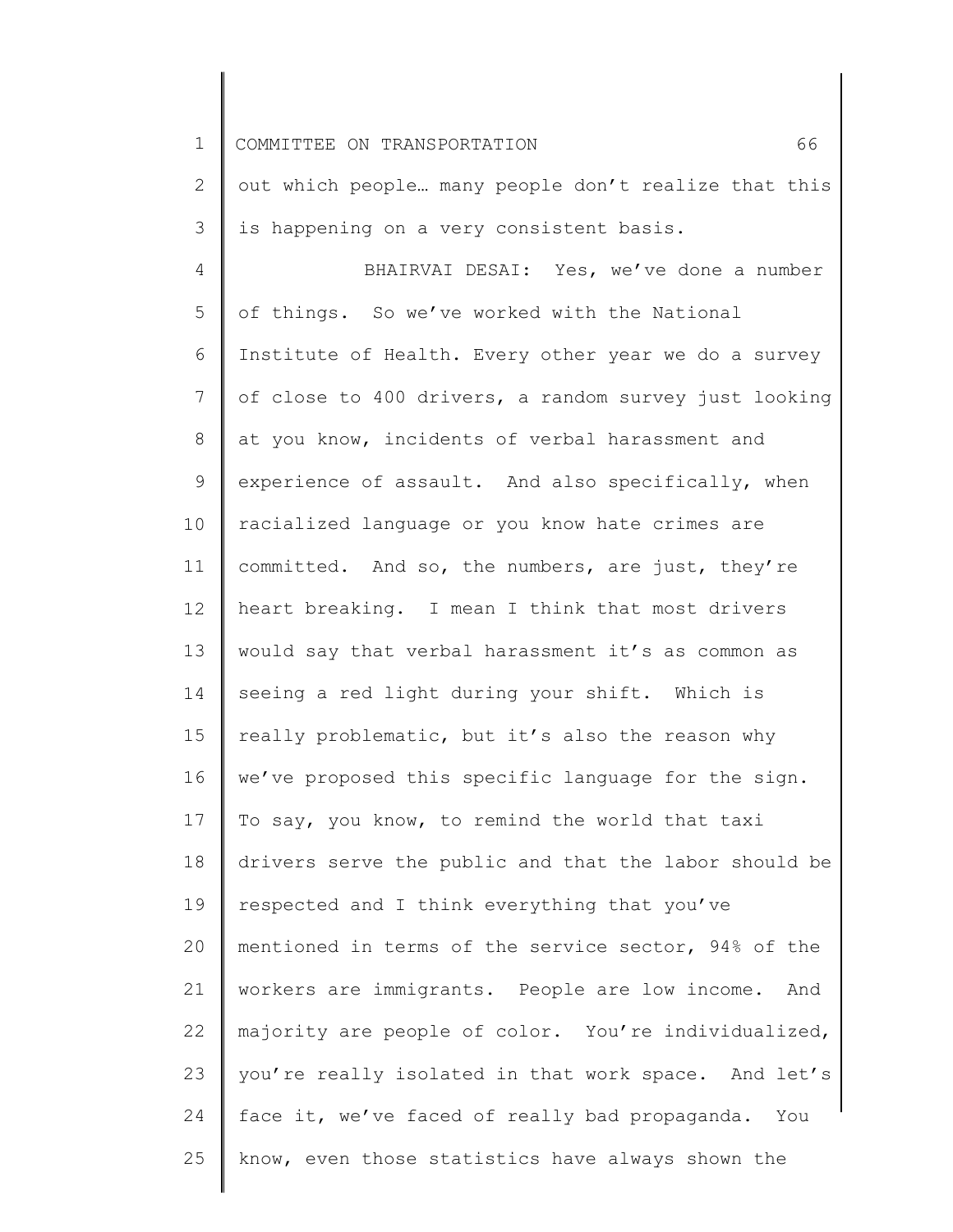2 3 4 5 6 7 8 9 10 11 12 13 14 15 16 17 18 19 20 21 22 23 truth to be that, for example, that taxi drivers are the safest motorists in the City of New York. You know, the number of complaints against drivers have gradually, you know, come down and they've been at historical lows. And we've seen this workforce of predominantly immigrant drivers really stabilize the industry as opposed to having worked, you know, transient workers in and out. The quality of the service has very much gone up. Every indicator shows that. But, I think, partly because of the racism and the xenophobia. A lot of the images still remain really problematic. And those problematic aspects result in violence and harassment to drivers. And so, but I think having this sticker and having the language on the sticker that reiterates that the City of New York, the State of New York, you as a City Council as our public representatives, you respect the labor of taxi drivers. I think will go a really long way in changing that dynamic between the front and the back seat. As well as the dynamic between the driver and the passersby and the motorists next to them.

24 25 COUNCIL MEMBER GREENFIELD: Well I think that's exactly what Council Member Lancman is trying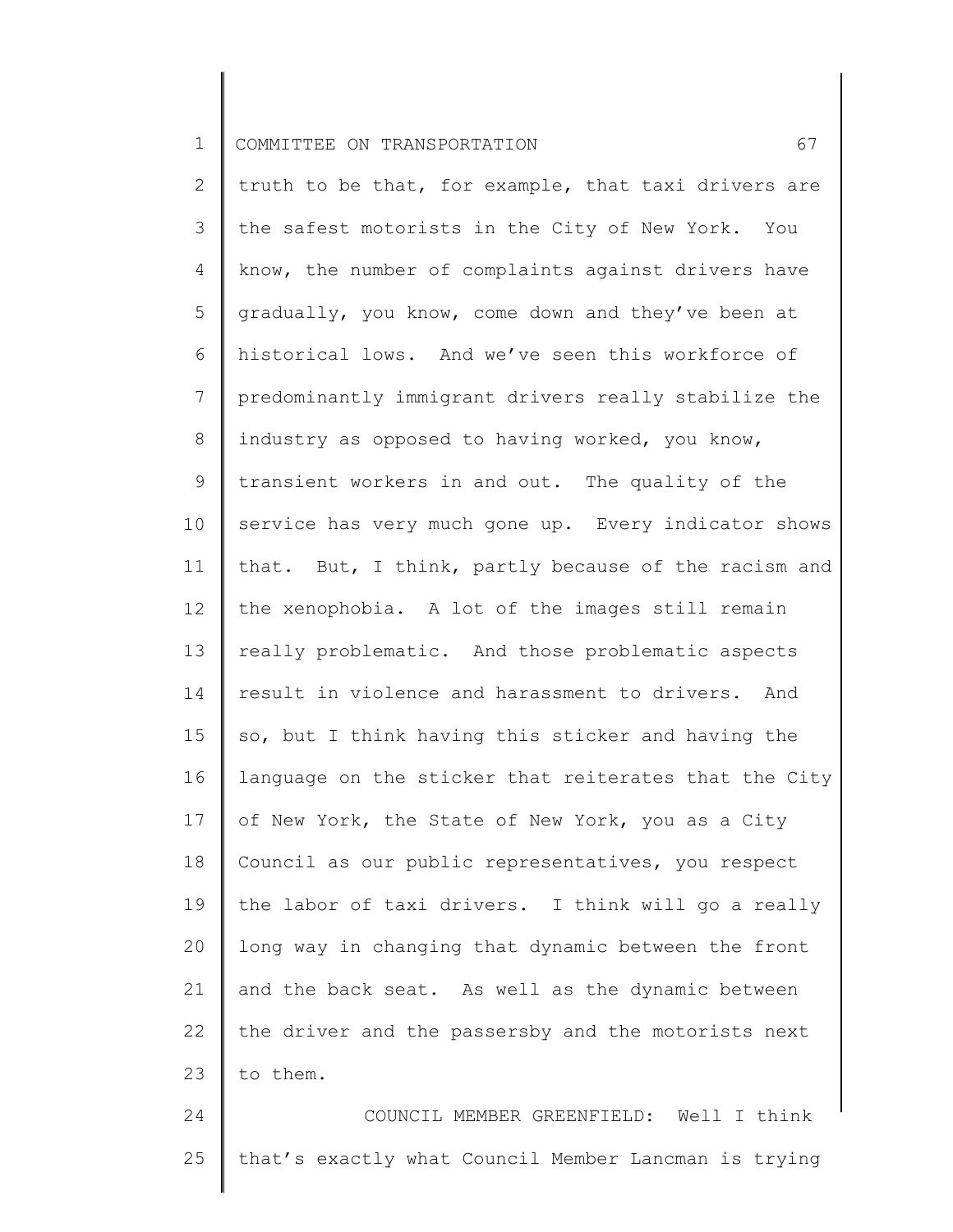2 3 4 5 6 7 8 9 10 11 12 13 14 15 16 17 18 19 20 21 22 23 24 25 to achieve. And I'm sure he's going to take a look at those suggestions. I will just add that if there was a better way to track it. If there was some sort of way to file a complaint. Just listening, just sitting here, I will admit, I'm not a frequent taxicab customer. I take mass transit or I drive generally but just listening to these experiences it's really just shocking that I today's day and age we have an industry in New York City, an entire industry where it is basically and allowed to harass the employees of that industry. And that's unacceptable. And so I think we separately, aside from what we're doing here today, which I think is significant and I think will make a difference. I think we should have some conversations about how we move towards creating a recognition and some accountability. I can't imagine if there was any other industry in the world if accountants were yelled and cursed at and threatened, when they did their jobs, I'm certain that they would not accept it. And we should not accept it simply because of the fact that as you pointed out and as we've pointed that it's an immigrant group or it's a minority group. Or it's folks that feel like they don't have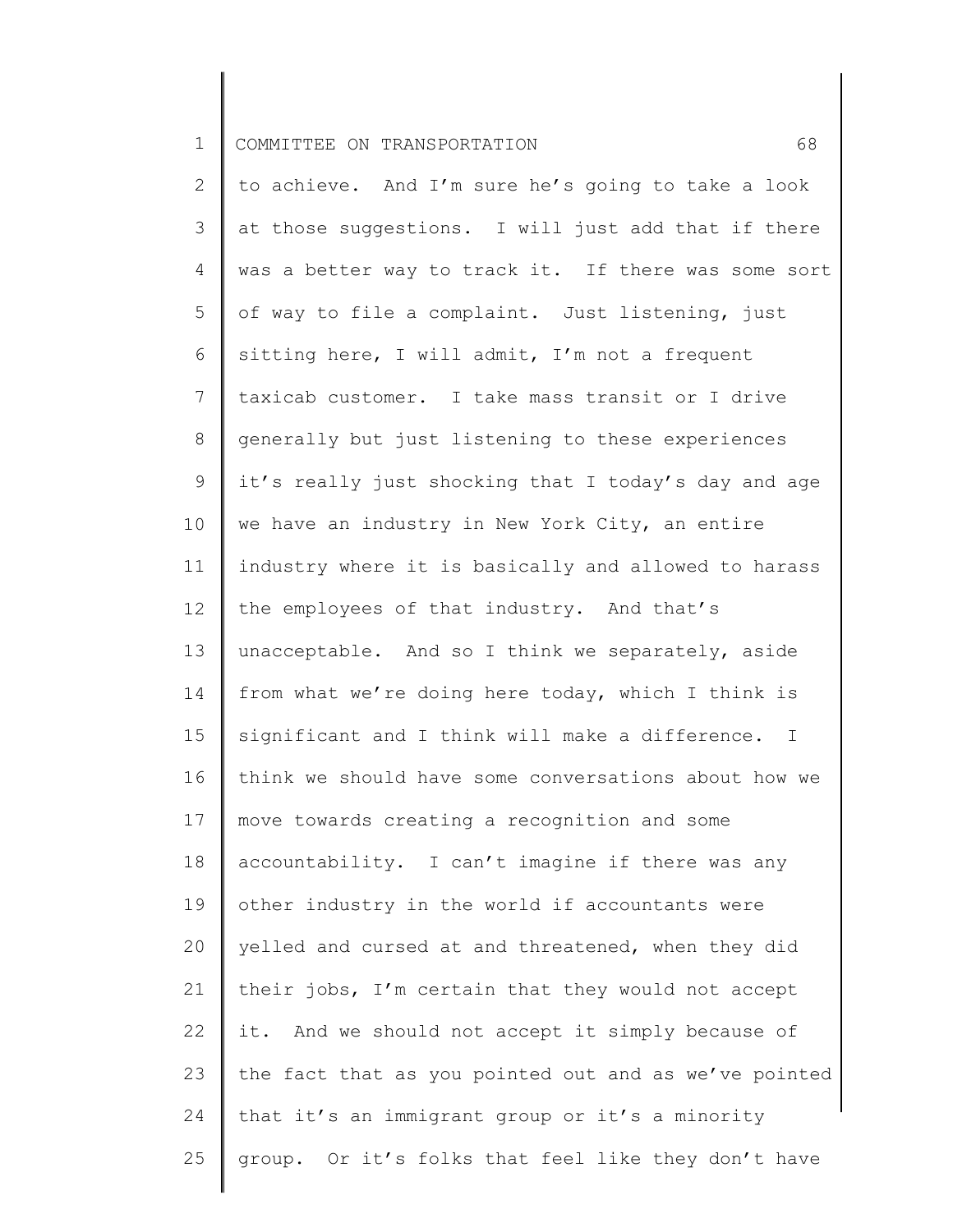| $\mathbf 1$    | 69<br>COMMITTEE ON TRANSPORTATION                     |
|----------------|-------------------------------------------------------|
| 2              | a voice. We certainly need to give a voice and I      |
| 3              | think that this legislation from Council Member       |
| 4              | Lancman goes a long way in doing that. And we'd love  |
| 5              | to work with you some more to try to achieve these    |
| 6              | results. Thank you very much.                         |
| $7\phantom{.}$ | DAVID POLLACK: Council Member                         |
| 8              | Greenfield. Thank you for bringing that up and as     |
| $\mathsf 9$    | I'm listening and thinking of how we can accomplish   |
| 10             | what you just suggested. Perhaps you can help us get  |
| 11             | TLC involved. Even more important, maybe get 311      |
| 12             | involved in keeping record of assaults, unreported    |
| 13             | police assaults to drivers.                           |
| 14             | COUNCIL MEMBER GREENFIELD: Excellent                  |
| 15             | idea. Why don't we discuss it offline. I don't        |
| 16             | think this hearing is the forum, but my staff will    |
| 17             | follow-up with you. And let's look at that and see    |
| 18             | if we can create some sort of database and some sort  |
| 19             | of accountability for what's been happening out there |
| 20             | on the streets. Thank you very much.                  |
| 21             | COUNCIL MEMBER LANCMAN: Thanks for your               |
| 22             | testimony, it's good to see you and it's been a long  |
| 23             | haul, to use a driving metaphor. And I certainly      |
| 24             | hope we never have need to stand outside Madison      |
| 25             |                                                       |
|                |                                                       |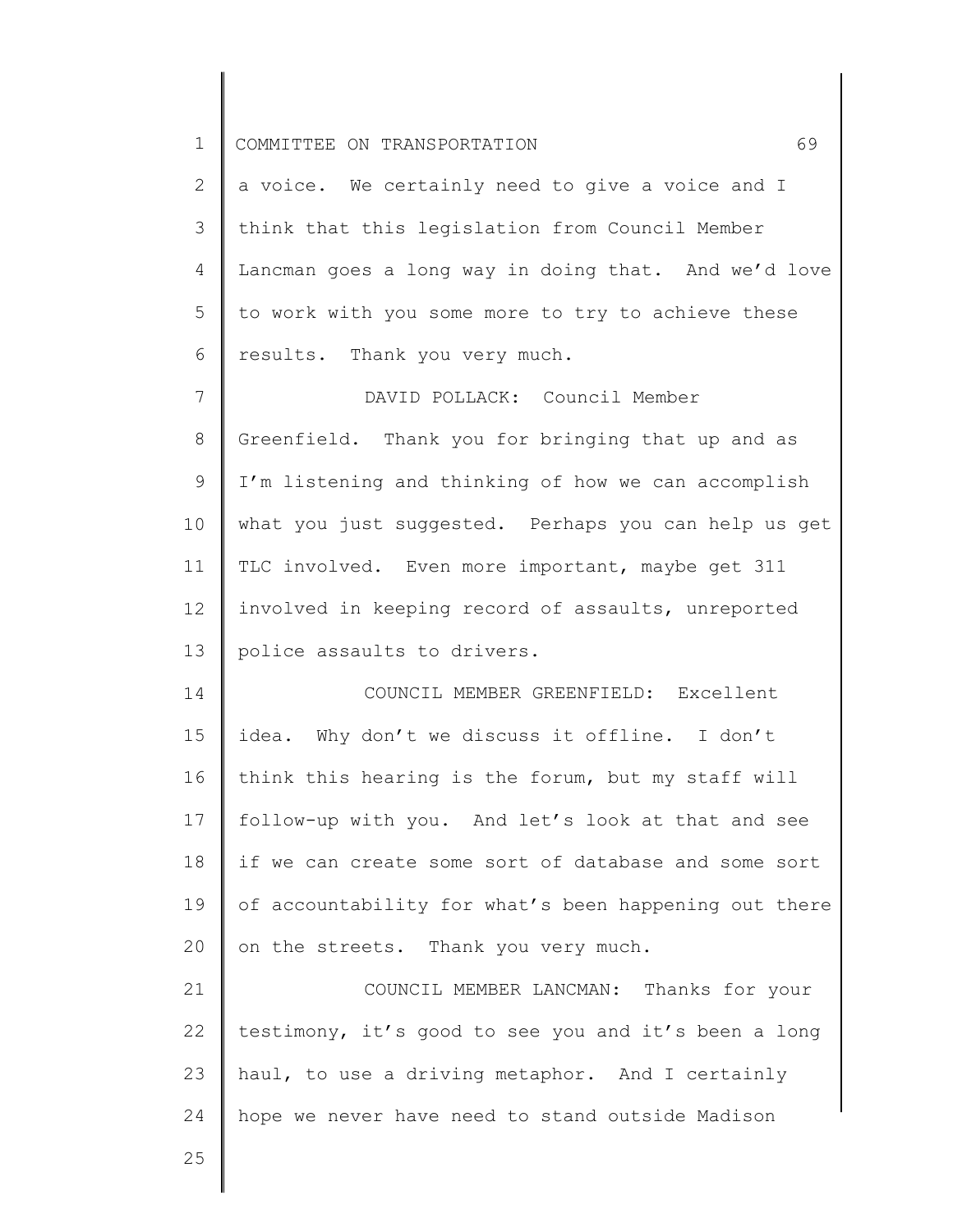2 3 Square Garden on a Sunday because another driver has been assaulted or in some cases killed.

4 5 6 7 8 9 10 11 But I want to get into some of the details of the suggested changes that you had. Has it been a problem in the past where owners of the cabs have required the drivers, the operators to pick up the costs for different rules, regulation and mandates? And is that something that you feel strongly about putting the legislation or part of the TLC rule making process.

12 13 14 15 16 17 18 19 20 21 22 23 24 25 BHAIRVAI DESAI: Well in our experience you know if something is not explicitly stated in the regulation or in the statute, in terms of costs is not explicitly stated that it should not be borne by the driver that it does end up being shifted over to the driver. So, you know, we understand it would be a minor cost, but just think that really out of sheer respect that it's something that the driver should not have to bear. And in our…. Even the Attorney General's office now has a unit that investigates what we call lease cap overcharges. So where, the TLC regulates the cost, the maximum amount that the owners can charge to the drivers and we see many violations of those rules. And now with both the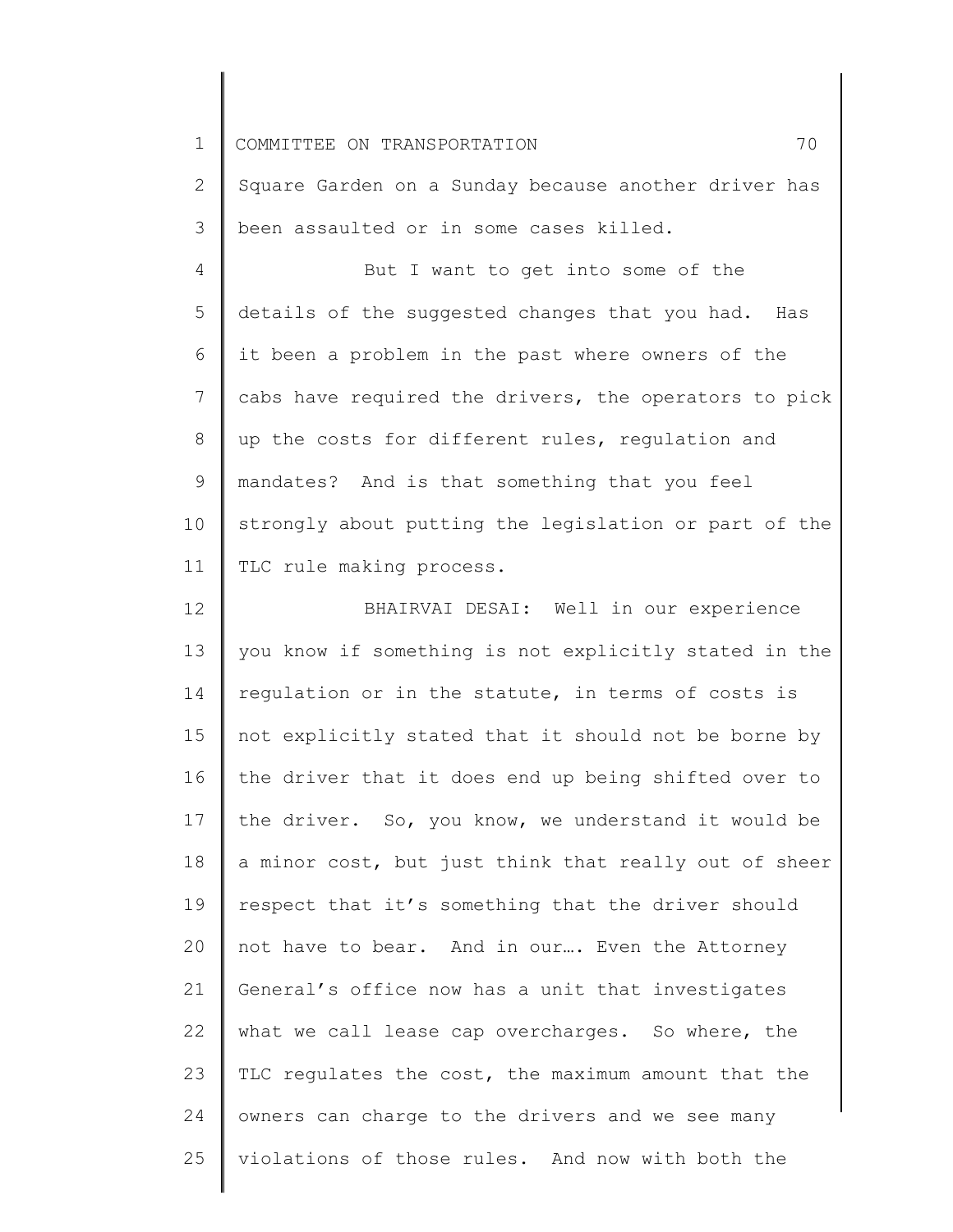2 3 4 5 6 7 8 9 10 11 12 13 14 15 16 17 18 19 20 21 22 23 24 25 Attorney General's office and the TLC have been investigating and prosecuting those types of overcharges. So it's certainly for drivers who might lease the medallion and own the vehicle. Driver owned vehicle operators because of the sticker is seen as part of the vehicle, as part of what we call the hack up, then you know the cost would end up being borne by the driver. Now the driver's anyway are going to be paying with the time, if that should be required. But it's a small thing but we really think that it's more… it's just like I think there's so much symbolism through this bill itself, right, of really saying that we're taking a workforce that's been so hidden for so many decades, in front of that partition that we're… while the vehicle remains a cultural symbol of New York City the workers have been hidden. And I think what this bill does overall is really lift that, you know, and make us recognize that the drivers in the front seat are the most valuable people in this industry. Without them there is no industry. And so I just think having the driver not be the one that has to bear the cost of the sign would be a small gesture. I would hope it wouldn't need legislation that the owners themselves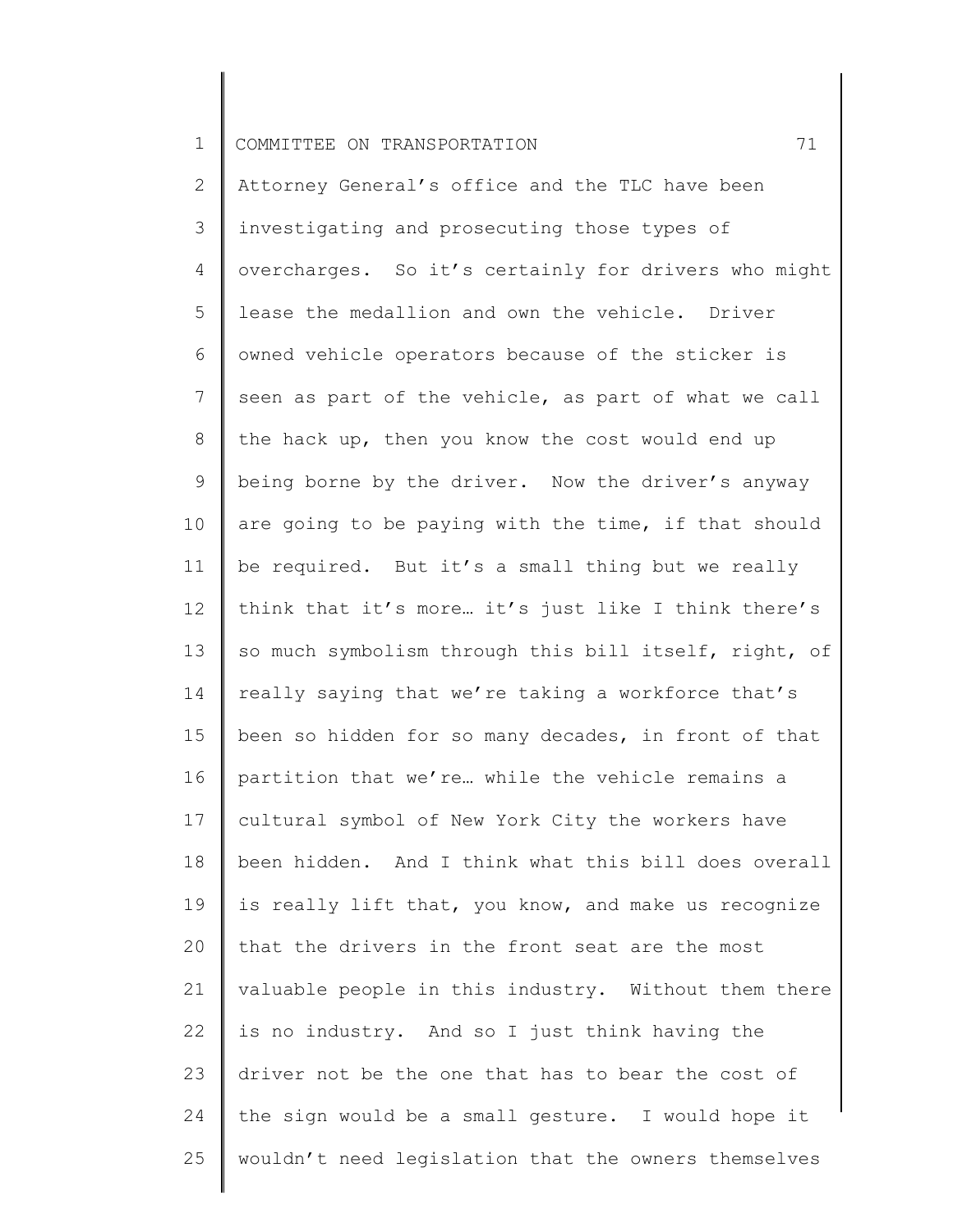2 3 4 5 would know that something that they should take on, but in our history has kind of shown us otherwise. And that's why we would propose that it would be legislated.

6 7 8 9 10 11 12 13 14 COUNCIL MEMBER LANCMAN: And do you have an opinion based on the folks you represent as well as just your knowledge of the industry, on the wisdom of allowing owner/drivers to post the sign if they want but not requiring it. Making that distinction between owners, drivers and drivers who maybe are leasing the car for a shift or leasing the medallion for some extended period of time. Or black car and livery drivers which I know is not your focus.

15 16 17 18 19 20 21 22 23 24 25 BHAIRVAI DESAI: Well we do have many members who have a hack license but will go back and forth between a taxi, a livery and a black car. I mean I think as Councilman Miller said earlier, we absolutely believe that in order for this warning sign to have true value, it needs to be seen across the board. In all of these vehicles. Even the exemption that exists for owner/operators now, it's… you can either chose a camera or a partition. And that's only if you're single shifted. If you have a second shift driver that leases from you, then you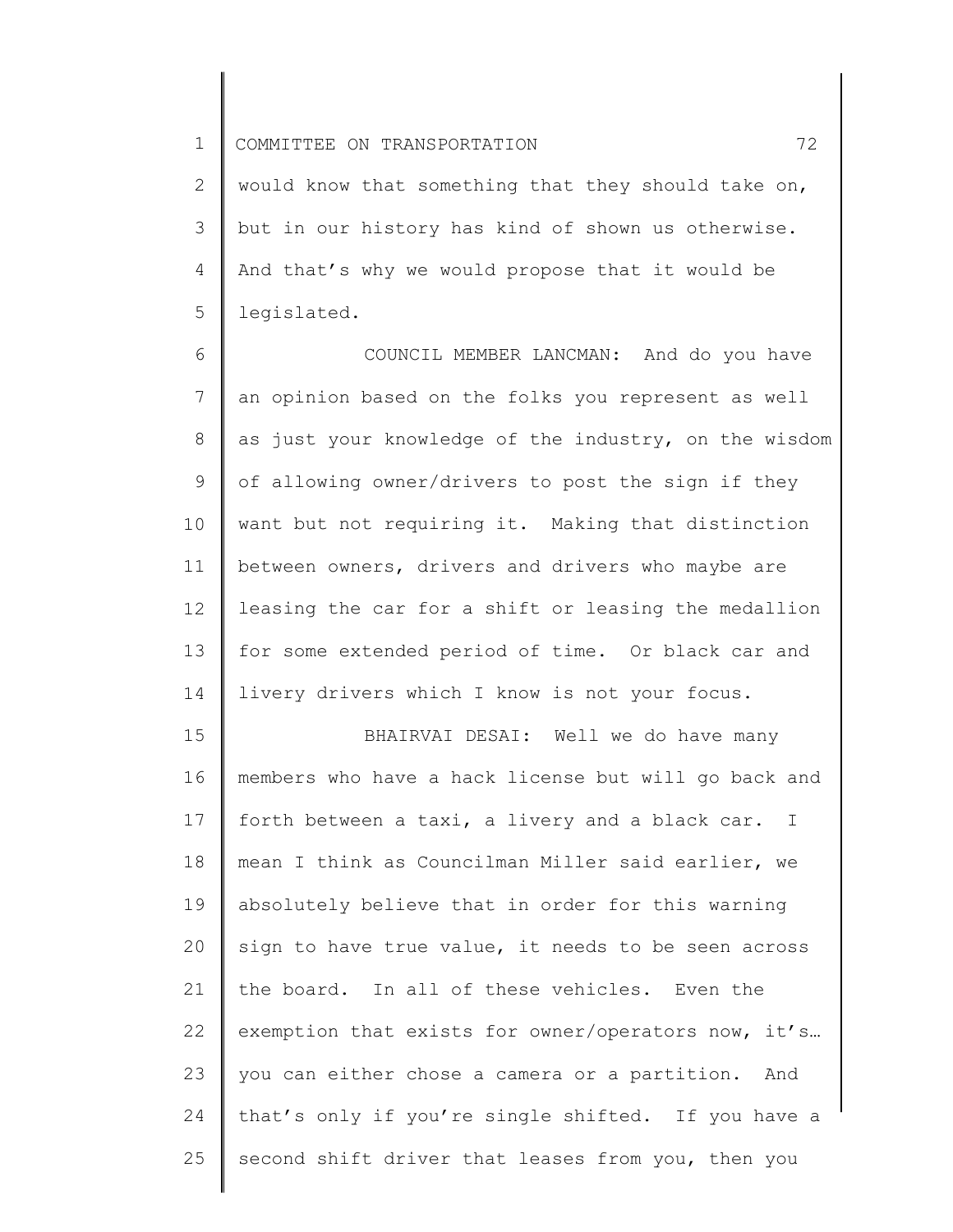| $\mathbf 1$    | 73<br>COMMITTEE ON TRANSPORTATION                    |
|----------------|------------------------------------------------------|
| $\mathbf{2}$   | have to have that partition. So, I just think that   |
| 3              | it's important that the council recognize for the    |
| 4              | passenger who gets in to the back seat if they don't |
| 5              | they're not going to understand that the sticker     |
| 6              | doesn't exist because this car is owned by the       |
| $\overline{7}$ | driver. They're just going to see that in some cars  |
| 8              | you see a sign and in some cars you don't. And it's  |
| 9              | just going to lead to unnecessary confusion or much  |
| 10             | worse, it's going to lead to people not taking that  |
| 11             | sign seriously. You know, you have to see something  |
| 12             | consistently to see the value in it.                 |
| 13             | COUNCIL MEMBER LANCMAN: It won't kind of             |
| 14             | penetrate the culture and have people view cab       |
| 15             | drivers and how serious it is to endanger their      |
| 16             | safety.                                              |
| 17             | BHAIRVAI DESAI: Absolutely. You get                  |
| 18             | into a yellow cab you expect a meter. Because        |
| 19             | there's one in every cab. We want that sign to have  |
| 20             | that same kind of an impact.                         |
| 21             | COUNCIL MEMBER LANCMAN: Thank you.                   |
| 22             | COUNCIL MEMBER WEPRIN: Okay. Thank you               |
| 23             | Mr. Chairman. Ms. Desai how are you, it's good to    |
| 24             | see you.                                             |
| 25             | BHAIRVAI DESAI: Thank you. You too.                  |

║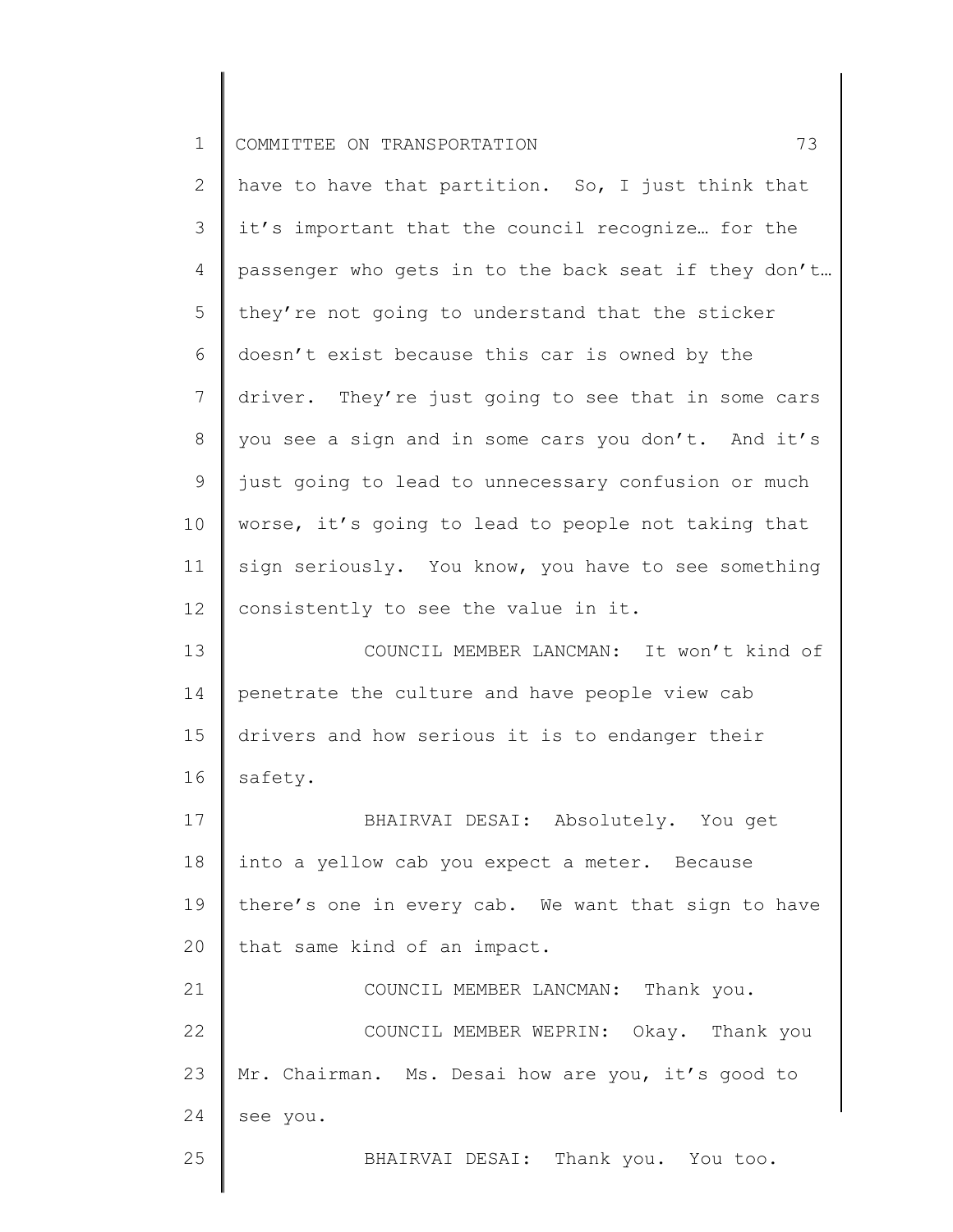1 COMMITTEE ON TRANSPORTATION 74

| $\overline{2}$ | COUNCIL MEMBER WEPRIN: I'm currently in               |
|----------------|-------------------------------------------------------|
| 3              | this listing not on the bill but I'm going to correct |
| 4              | that error and join Council Member Lancman on this    |
| 5              | bill. This is an important issue for New Yorkers I    |
| 6              | think and in my district I do represent a lot of      |
| $7\phantom{.}$ | people who drive taxis. May of which are better       |
| 8              | educated than most of the public. Doctors,            |
| 9              | scientists and professors who have chosen to try to   |
| 10             | raise their families by driving a taxi.               |
| 11             | My question is this. Currently the signs              |
| 12             | that on are busses and subways. I see there's a sign  |
| 13             | wanting to be like them. They just state that the     |
| 14             | assault is punishable by 25 years. It's doesn't have  |
| 15             | any extra language?                                   |
| 16             | BHAIRVAI DESAI: Right, that's right.                  |
| 17             | COUNCIL MEMBER WEPRIN: I do think                     |
| 18             | there's a distinction Council Member Greenfield was   |
| 19             | pointing to that generally the public does not get in |
| 20             | close proximity to, certain train conductors, bus     |
| 21             | drivers. It's a different dynamic. It's a lot of      |
| 22             | people around. And the situation with someone         |
| 23             | running a taxi is much different. So, I do like the   |
| 24             | idea and I'm sure Councilman Lancman is open to it,   |
| 25             | assuming it's legally fine, to come up with some type |
|                |                                                       |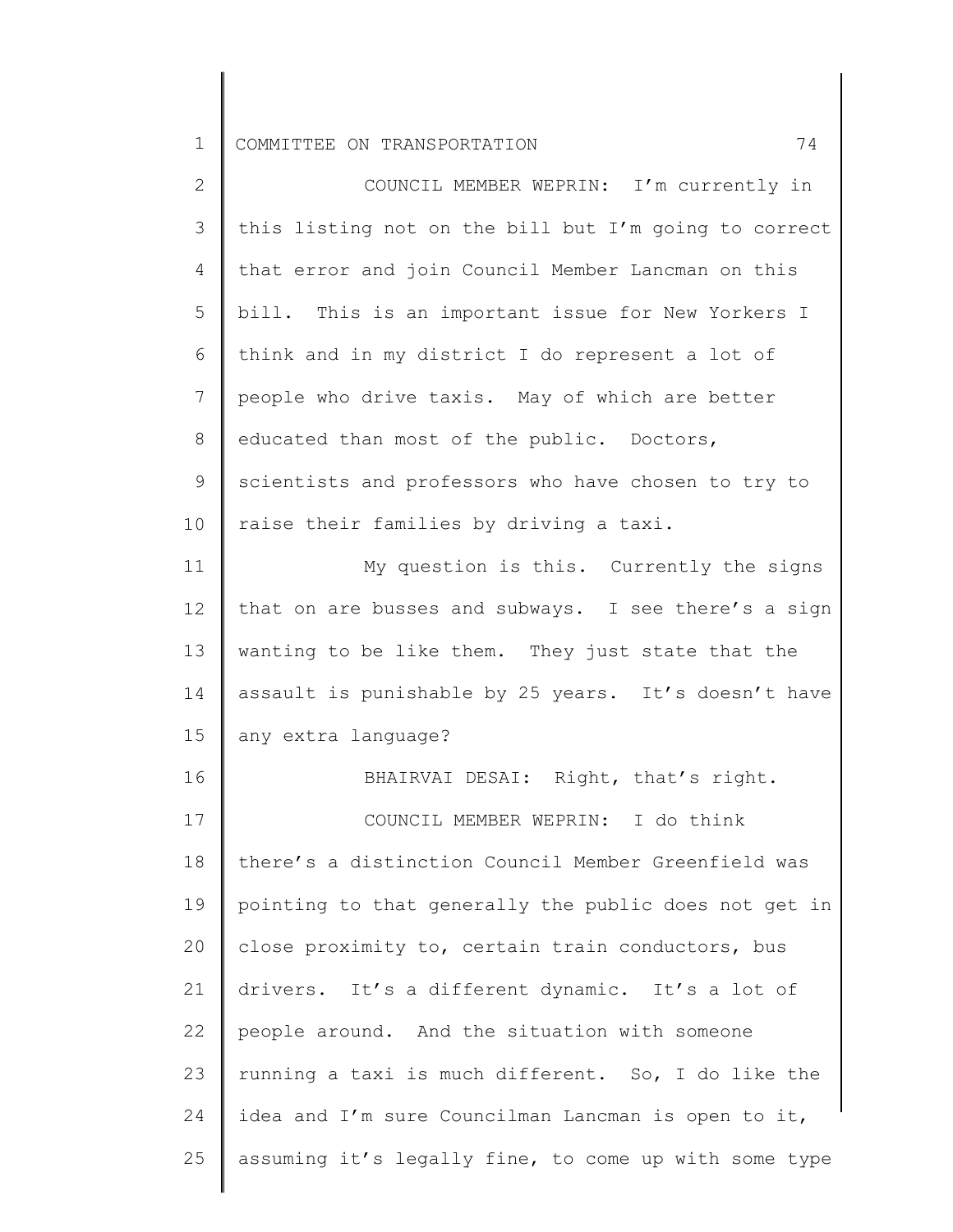1 COMMITTEE ON TRANSPORTATION 75

2 3 4 5 6 7 8 9 10 11 12 13 14 15 16 17 18 19 20 21 22 of language to address that issue. To try to appeal to the heart as well as the head a little bit to the passengers. That these are public servants. That these are people who are trying to get people around and help us. And certain should be treated like those other employees. But even given a special attention. So I look forward to working with Council Member Lancman and the other sponsors of this bill and my colleagues to try to get this done. I think it's very important. It's outrageous what has happened so many times to taxi drivers and I'd like to work with you and with everyone to try to get this done. Thank you. BHAIRVAI DESAI: Thank you so much. CHAIRPERSON RODRIGUEZ: With that, we will come to the end of this hearing. I would like to also thank the Committee Staff, Carmen De La Rosa (sp?)**.** As you know as we pass 11 bills related to Vision Zero where the safety of the pedestrian and the cyclist is very important. We also want to send a message that the life of our livery and taxi

23 24 drivers is also very important. No doubt that having the support from the administration, from the

25 industry, transportation advocate group on those two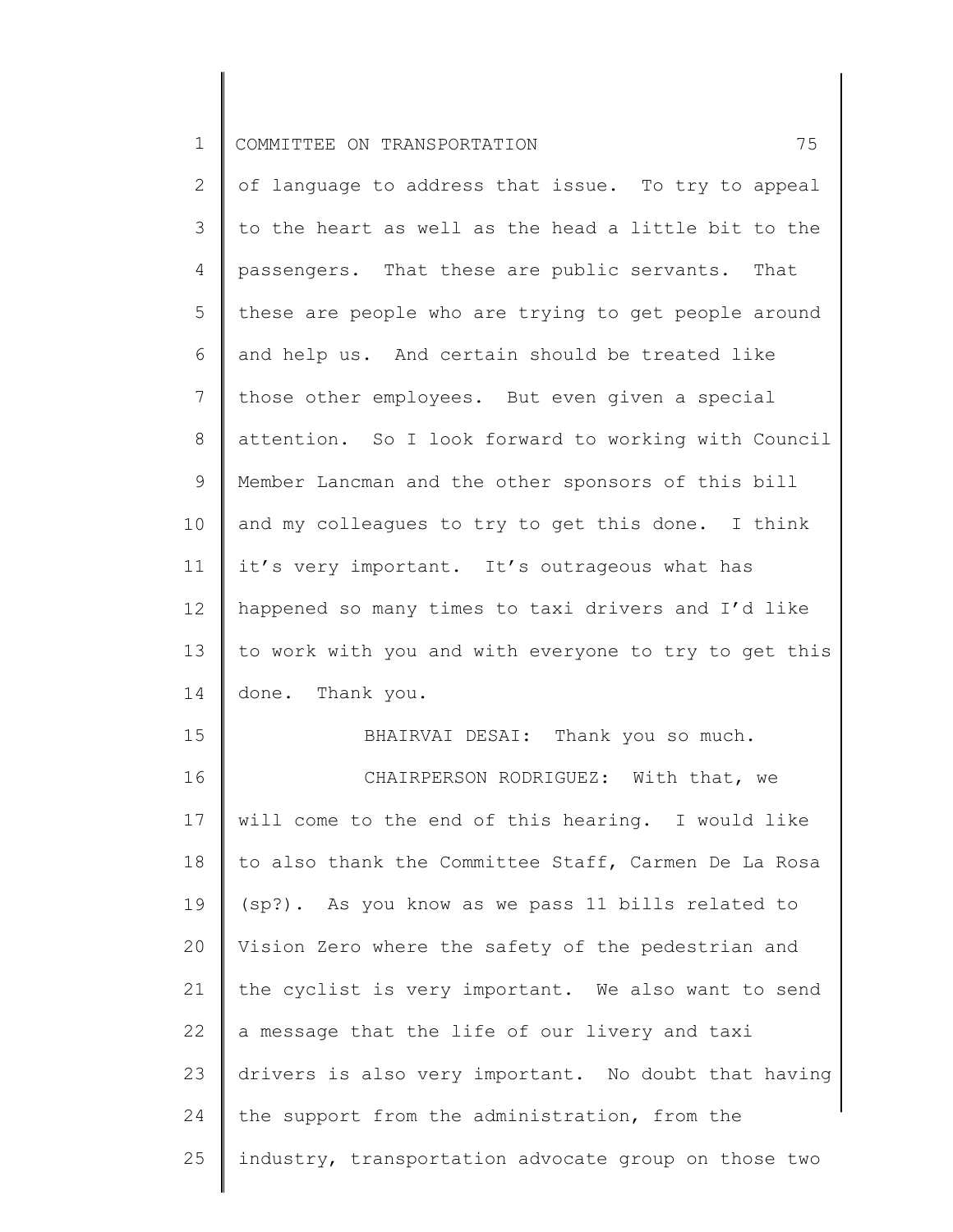| $\mathbf 1$    | 76<br>COMMITTEE ON TRANSPORTATION                     |
|----------------|-------------------------------------------------------|
| 2              | bills. I have no doubt that we also on the council    |
| 3              | will be moving very quick on working on some details  |
| $\overline{4}$ | related to the logistics of those two bills. And      |
| 5              | hopefully I would like to see those two bills be      |
| 6              | moving to the floor very soon. I also would like to   |
| $7\phantom{.}$ | invite everyone for our next Transportation Hearing   |
| 8              | which is going to be on the $17th$ . And that hearing |
| 9              | is going to be a joint hearing with the Economic      |
| 10             | Development Committee related to the city's           |
| 11             | transportation infrastructure. And the meeting we'll  |
| 12             | have on the $17th$ . And with that this hearing is    |
| 13             | adjourned.                                            |
| 14             | Thank you.                                            |
| 15             | (Gave1)                                               |
| 16             | (Background talk)                                     |
| 17             |                                                       |
| 18             |                                                       |
| 19             |                                                       |
| 20             |                                                       |
| 21             |                                                       |
| 22             |                                                       |
| 23             |                                                       |
| 24             |                                                       |
| 25             |                                                       |